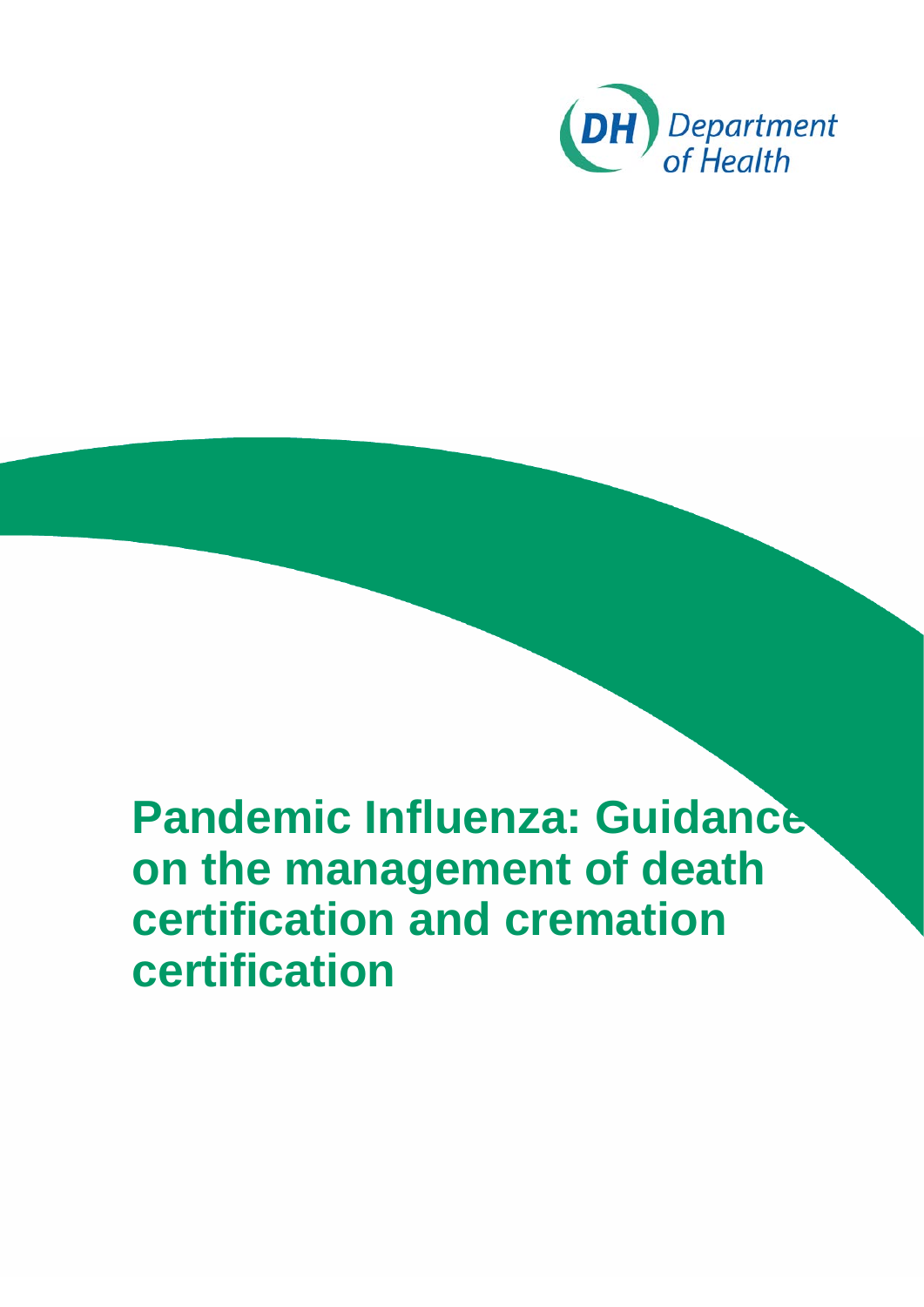| DH INFORMATION READER BOX                                               |                                                                                                                                                                                                                                                                                                                                                                                                                                                                                                                                                       |  |  |
|-------------------------------------------------------------------------|-------------------------------------------------------------------------------------------------------------------------------------------------------------------------------------------------------------------------------------------------------------------------------------------------------------------------------------------------------------------------------------------------------------------------------------------------------------------------------------------------------------------------------------------------------|--|--|
| <b>Policy</b><br>HR / Workforce<br>Management<br>Planning /<br>Clinical | <b>Estates</b><br>Commissioning<br>IM & T<br>Finance<br>Social Care / Partnership Working                                                                                                                                                                                                                                                                                                                                                                                                                                                             |  |  |
| Document Purpose For Information                                        |                                                                                                                                                                                                                                                                                                                                                                                                                                                                                                                                                       |  |  |
| Gateway Reference 16810                                                 |                                                                                                                                                                                                                                                                                                                                                                                                                                                                                                                                                       |  |  |
| <b>Title</b>                                                            | Pandemic Influenza: Guidance on the management of death certification<br>and cremation certification                                                                                                                                                                                                                                                                                                                                                                                                                                                  |  |  |
| <b>Author</b>                                                           | DH/MOJ/GRO                                                                                                                                                                                                                                                                                                                                                                                                                                                                                                                                            |  |  |
| <b>Publication Date</b>                                                 | March 2012                                                                                                                                                                                                                                                                                                                                                                                                                                                                                                                                            |  |  |
| <b>Target Audience</b>                                                  | PCT CEs, NHS Trust CEs, SHA CEs, Care Trust CEs, Foundation Trust<br>CEs, Medical Directors, Directors of PH, Directors of Nursing, Local<br>Authority CEs, Directors of Adult SSs, Emergency Care Leads, Directors of<br>Children's SSs, CEs of Local Health Boards and Trusts in Wales, Chief<br>Constables, Funeral Directors, Medical Referees, Cremation Authorities,<br>Coroners, Funeral Directors, Local Government Regsitration Service<br>Managers, Registrars of Births and Deaths, Superintendent Registrars,<br><b>Mortuary Managers</b> |  |  |
| <b>Circulation List</b>                                                 |                                                                                                                                                                                                                                                                                                                                                                                                                                                                                                                                                       |  |  |
| <b>Description</b>                                                      | This document (now updated) proposes changes to the procedures for<br>death and cremation certification that could be used in a severe influenza<br>pandemic in order to enable doctors to spend as much time as possible on<br>the care of the living and to ensure that processes for death and cremation<br>certification can be managed as effectively as possible during a pandemic.                                                                                                                                                             |  |  |
| <b>Cross Ref</b>                                                        | Gateway ref: 16463 The UK Influenza pandemic preparedness strategy (Nov<br>2011)                                                                                                                                                                                                                                                                                                                                                                                                                                                                      |  |  |
| <b>Superseded Docs</b>                                                  | Gateway reference 10281                                                                                                                                                                                                                                                                                                                                                                                                                                                                                                                               |  |  |
| <b>Action Required</b>                                                  | N/A                                                                                                                                                                                                                                                                                                                                                                                                                                                                                                                                                   |  |  |
| <b>Timing</b>                                                           | N/A                                                                                                                                                                                                                                                                                                                                                                                                                                                                                                                                                   |  |  |
| <b>Contact Details</b>                                                  | CoronersandBurialsCorrespondence@justice.gsi.gov.uk                                                                                                                                                                                                                                                                                                                                                                                                                                                                                                   |  |  |
|                                                                         | Death Registration queries: gropolicy@ips.gsi.gov.uk                                                                                                                                                                                                                                                                                                                                                                                                                                                                                                  |  |  |
| <b>For Recipient's Use</b>                                              |                                                                                                                                                                                                                                                                                                                                                                                                                                                                                                                                                       |  |  |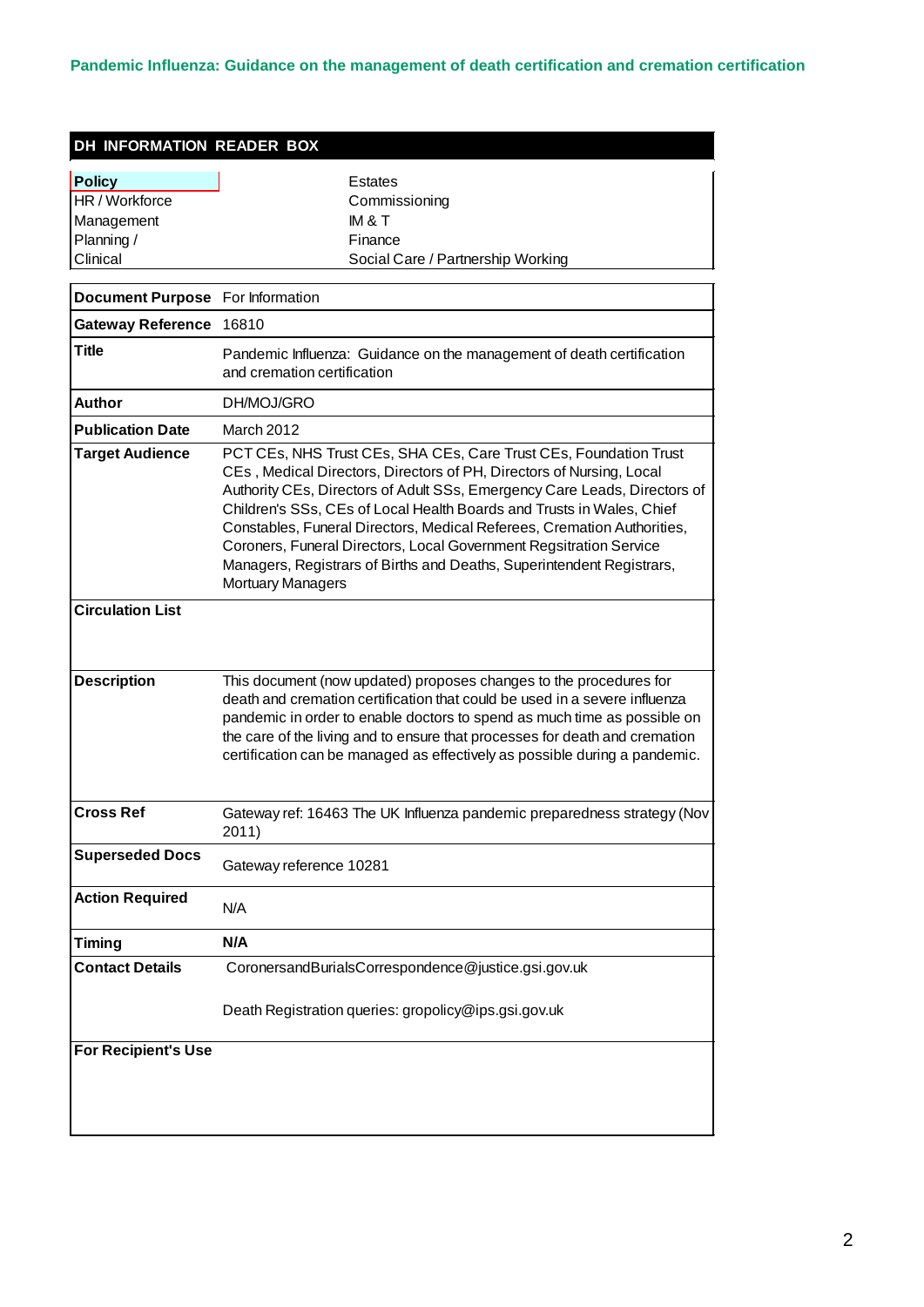Prepared by

The Department of Health

The Ministry of Justice

The General Register Office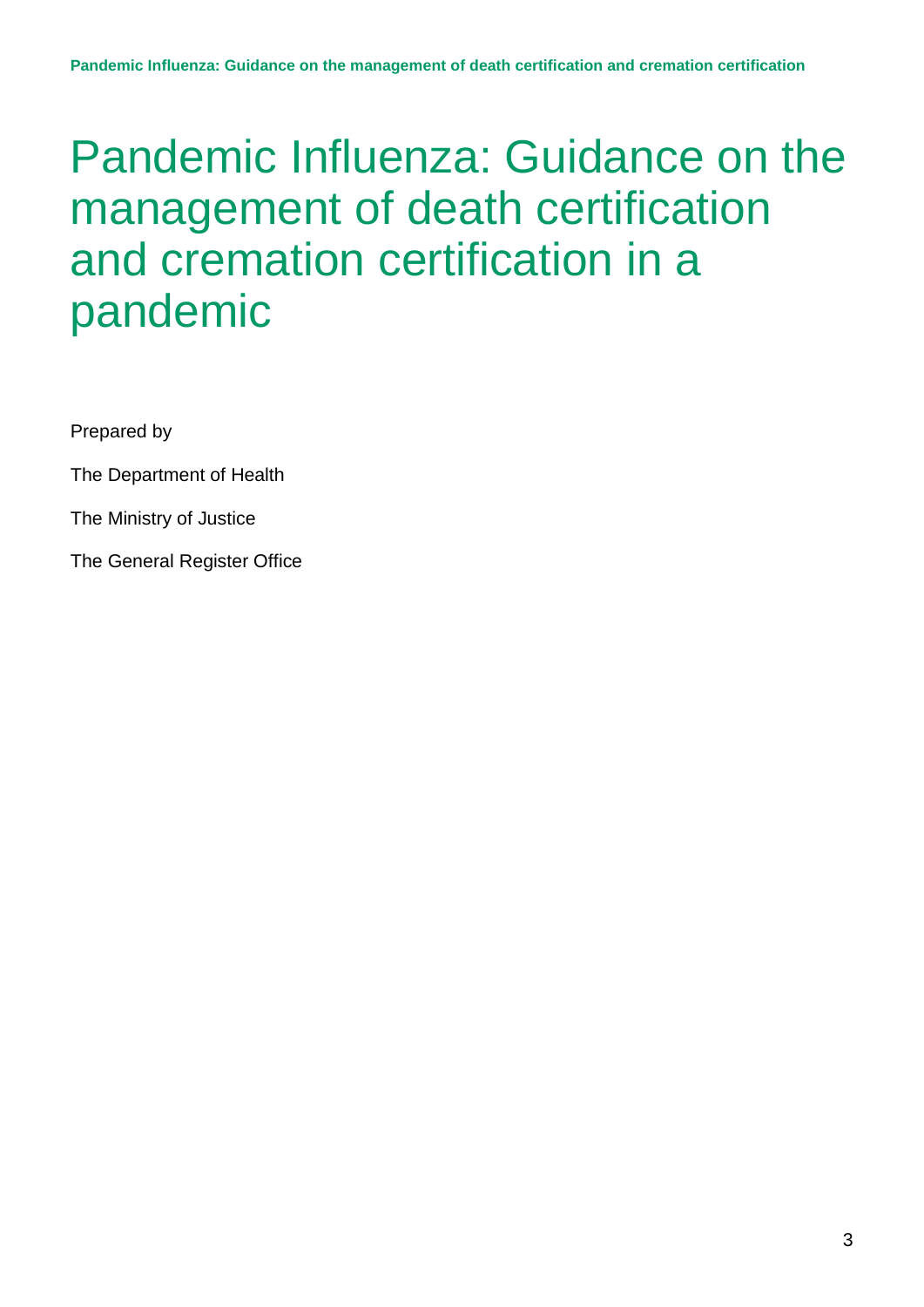# **Contents**

|                                                                                                                                                                                                                                                                                                                                       | Page                                               |
|---------------------------------------------------------------------------------------------------------------------------------------------------------------------------------------------------------------------------------------------------------------------------------------------------------------------------------------|----------------------------------------------------|
| <b>Introduction</b>                                                                                                                                                                                                                                                                                                                   | 6                                                  |
| <b>Summary of proposals</b>                                                                                                                                                                                                                                                                                                           | $\overline{7}$                                     |
| <b>Scope</b>                                                                                                                                                                                                                                                                                                                          | 9                                                  |
| <b>Context</b>                                                                                                                                                                                                                                                                                                                        | 9                                                  |
| <b>General approach</b>                                                                                                                                                                                                                                                                                                               | 9                                                  |
| <b>Current practice</b>                                                                                                                                                                                                                                                                                                               | 11                                                 |
| <b>Verification of death</b>                                                                                                                                                                                                                                                                                                          | 12                                                 |
| Different ways of working<br>Certification of cause of death<br><b>Cremation certification</b>                                                                                                                                                                                                                                        | 12<br>12<br>17                                     |
| <b>Human resources</b>                                                                                                                                                                                                                                                                                                                | 18                                                 |
| <b>Training</b>                                                                                                                                                                                                                                                                                                                       | 19                                                 |
| <b>Operational management</b><br>Human resources<br>Resources needed during the certification process<br>Working with local register offices and cremation authorities<br>The process for bereaved people<br>Processes during a pandemic<br>Infection control<br><b>Business continuity</b><br>Central coordination during a pandemic | 20<br>20<br>21<br>21<br>23<br>23<br>24<br>24<br>24 |
| <b>Deaths in custody</b>                                                                                                                                                                                                                                                                                                              | 25                                                 |
| <b>Communications</b>                                                                                                                                                                                                                                                                                                                 | 26                                                 |
| <b>Recovery</b>                                                                                                                                                                                                                                                                                                                       | 26                                                 |
| <b>Appendices</b>                                                                                                                                                                                                                                                                                                                     |                                                    |
| A – Overview of the current system for death and cremation certification                                                                                                                                                                                                                                                              | 27                                                 |
| B – Certification and registration of deaths in the UK<br>Annex 1 – Reference to the coroner in England and Wales<br>Annex 2 – Reference to the coroner in Northern Ireland<br>Annex 3 - Reference to the procurator fiscal in Scotland                                                                                               | 30<br>33<br>35<br>36                               |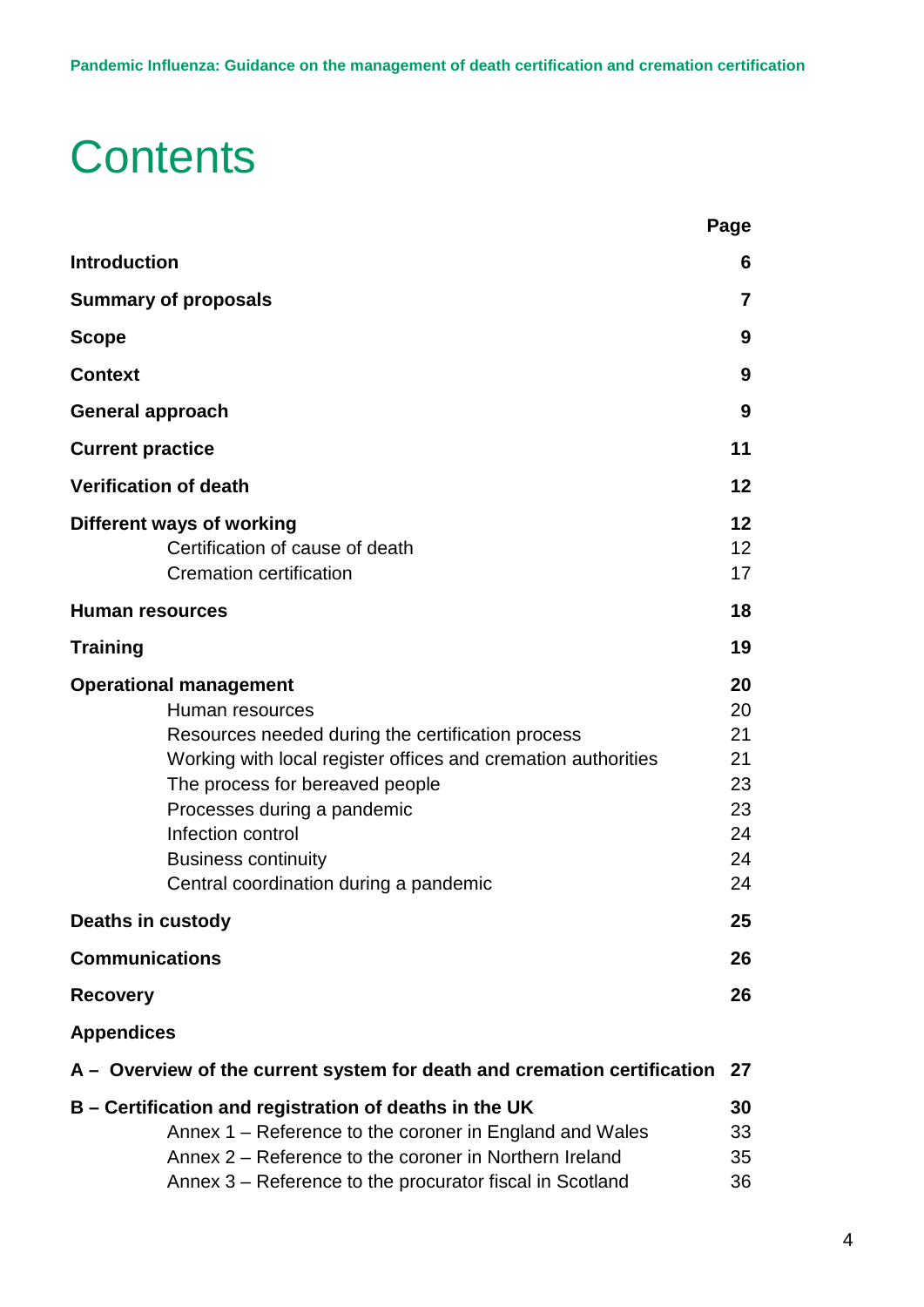| C – Cremation requirements in the UK             | 38 |
|--------------------------------------------------|----|
| D – Draft proforma to assist death certification | 41 |
| $E$ – Checklists for planning                    | 43 |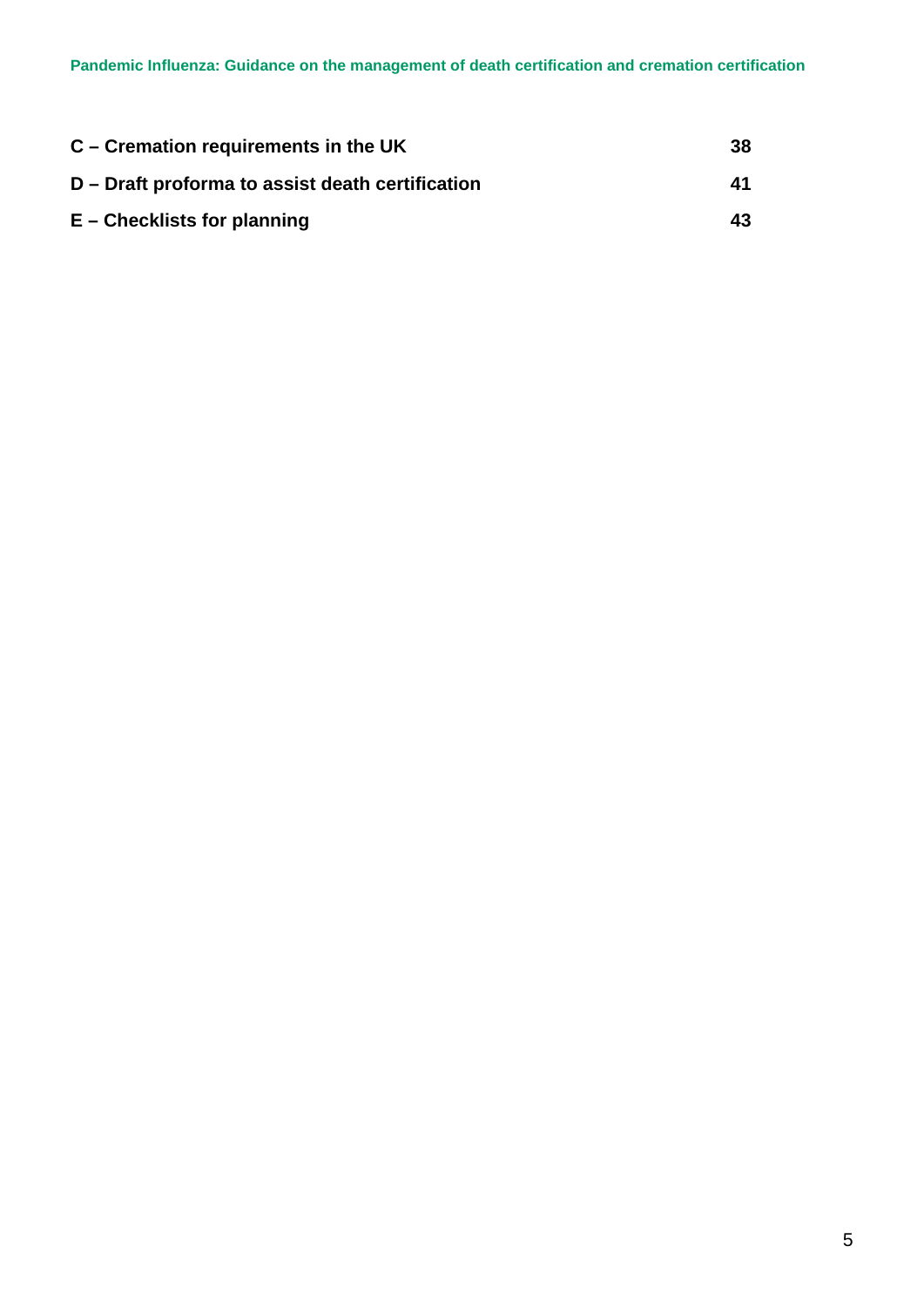# Introduction

## Management of deaths resulting from an influenza pandemic

This guidance document forms one of three pieces of guidance produced by Government to support planning for the management of the excess deaths resulting from an influenza pandemic.

As set out in the UK Influenza Pandemic Preparedness Strategy 2011, depending upon the virulence of the influenza virus responsible for a pandemic, the susceptibility of the population and effectiveness of countermeasures, up to 2.5% of those who are symptomatic with flu may die. Based on the UK population size, that equates to up to 750,000 additional deaths over the period of the pandemic (i.e. deaths that would not have happened over the same period of time had a pandemic not taken place).

These increases to the numbers of natural deaths in a potentially short period of time will place considerable pressure on local service providers. It is therefore essential that Local Resilience Forums, Local Authorities, the NHS, registrars, coroners and other service providers (including any private or public organisations involved in the management of deaths) develop plans for this eventuality.

Together with this guidance document, the other two guidance documents supporting planning in this area are:

- The Home Office guidance 'Planning for a Possible Influenza Pandemic A Framework for Planners Preparing to Manage Deaths'. This offers advice to local authorities and service providers who are responsible for producing and maintaining emergency and business continuity plans associated in the management of excess deaths.
- The Ministry of Justice guidance 'Pandemic Influenza: Guidance for Coroners and Planners in England and Wales'. This guidance is intended to assist coroners, local authorities and Local Resilience Forums to prepare for and mitigate the effects of an influenza pandemic. It is designed to ease the pressure on coroners' services and provide coroners with greater discretion in the event of an influenza pandemic. The Guidance applies to the current system under the Coroners Act 1988 and Coroners Rules 1984. The Chief Coroner, once in post, will work with the Ministry of Justice to review and amend this Guidance as appropriate, reflecting the changes to be introduced under the Coroners and Justice Act 2009.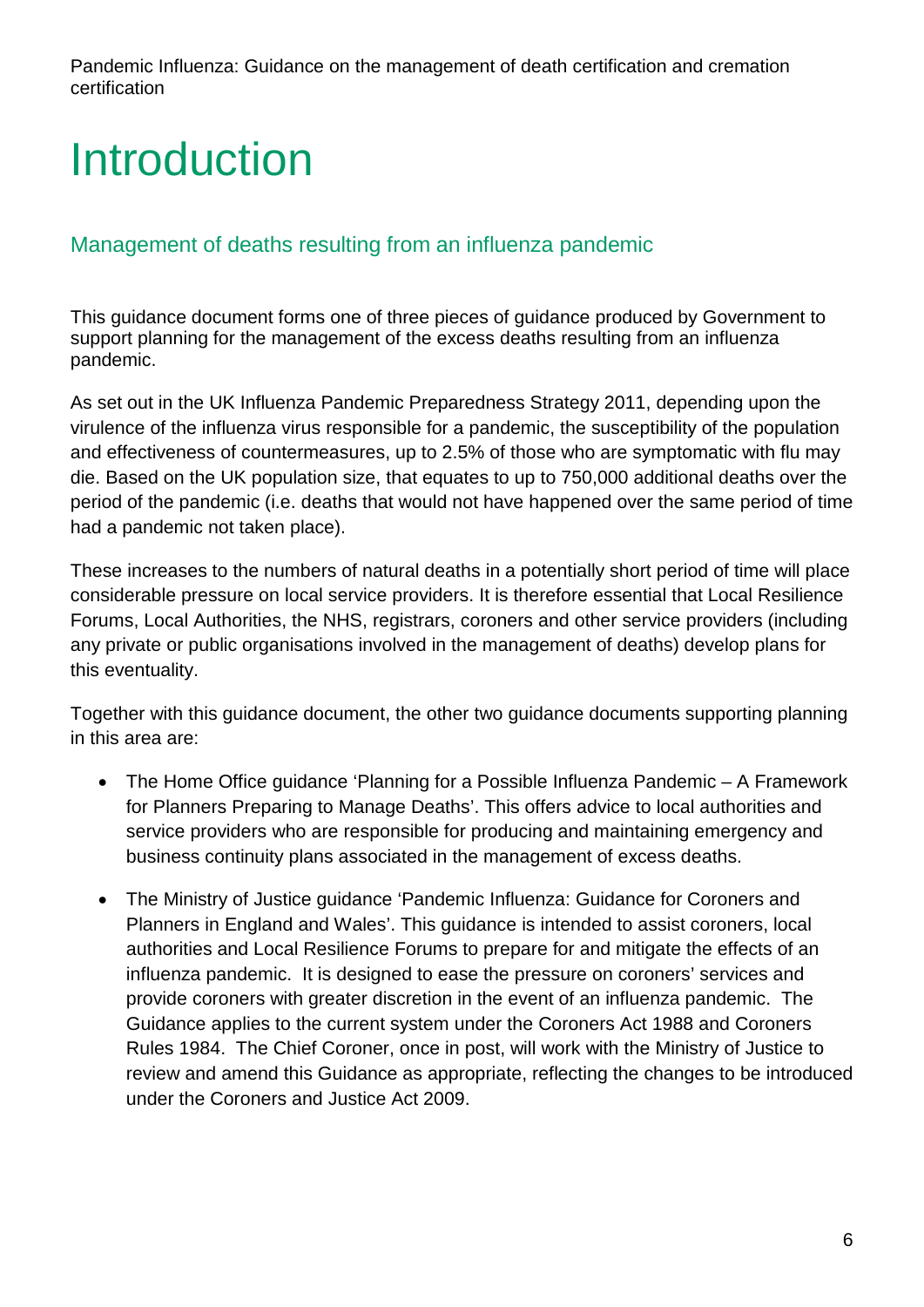# Guidance on the management of death certification and cremation certification in a pandemic

# Summary of proposals

This guidance is intended:

- To assist medical practitioners with their responsibility for the appropriate certification of deaths in the event of an influenza pandemic
- To assist cremation and burial authorities in managing their responsibility for the disposal of remains.

It will also be relevant to planners in local authorities and the NHS, funeral directors, registrars and coroners. Parallel guidance on preparing for and responding to deaths arising from a pandemic is available for registrars, coroners and local planners. The guidance applies to England and Wales. It has been shared with Scotland and Northern Ireland who are considering these matters in their own jurisdictions.

The guidance sets out different ways of working and other measures to help manage the pressures that are likely to arise during a pandemic. These include measures agreed locally and those that will be implemented on a mandatory, national basis.

At local level, Local Resilience Forums (LRFs) (and Strategic Co-ordinating Groups (SCGs) during the response to the pandemic), in discussion with the local coroner, will be able to agree to suspend the common (non-statutory) practice of reporting all deaths which occur within 24 hours of admission to hospital to the coroner insofar as it concerns deaths caused by pandemic flu or complications thereof.

In addition, the following different ways of working, summarised below, will be implemented as "Phase Three, Section Two" changes under the Home Office Framework for managing deaths in a pandemic. This means that they require national legislative changes which will be instigated centrally when the level of pressures experienced at local level are such as to require them. All areas must change to these different ways of working when notified.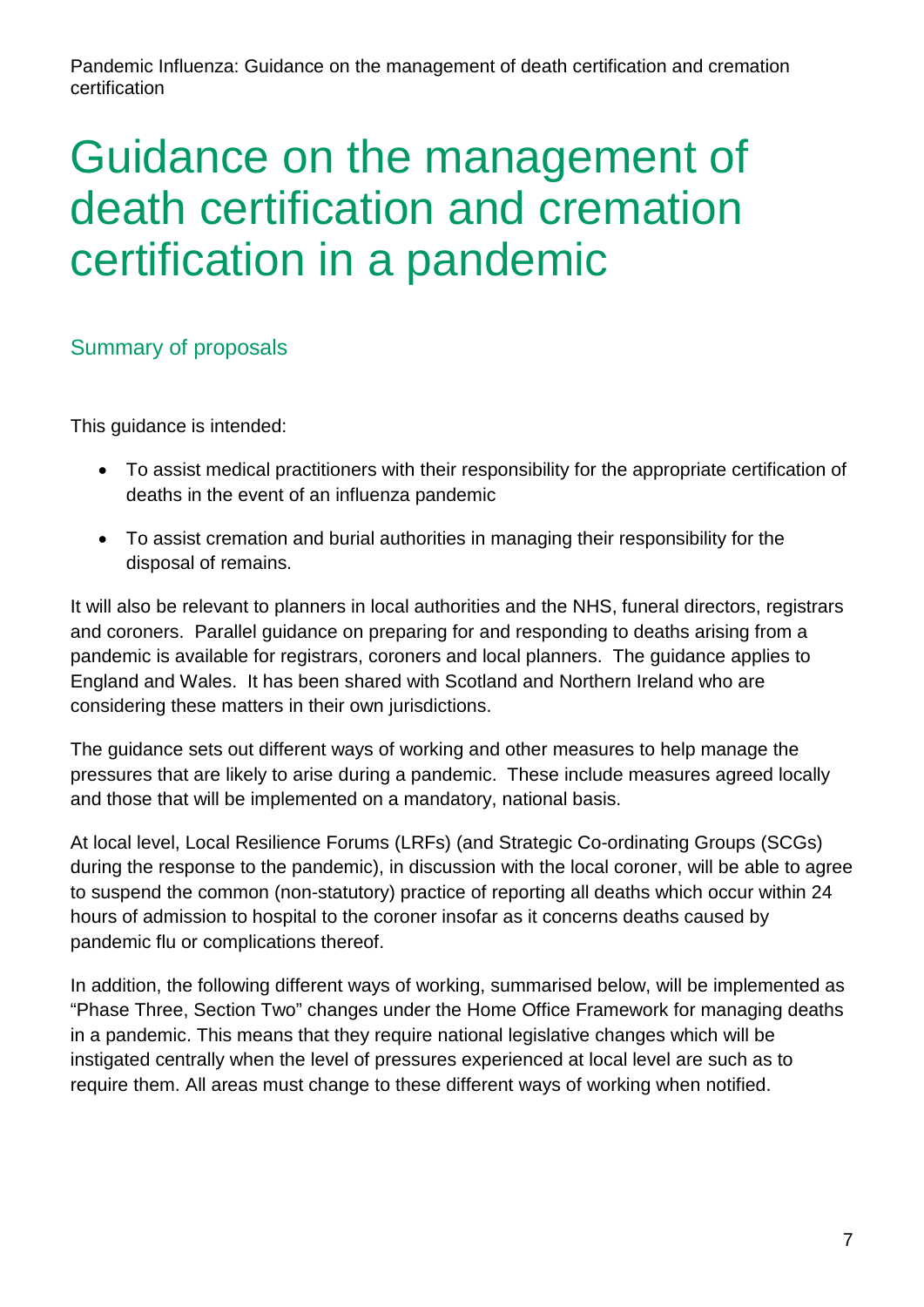- I. The legal requirement in Regulation 41 of the Registration of Births and Deaths Regulations 1987 that a death must be referred to the coroner if the registered medical practitioner (who must have attended the deceased during their final illness) who certified the cause of death had seen neither the body after death nor the patient within 14 days of their death, will be relaxed to refer to 28 days.
- II. Legislative amendments will be made that allow a registered medical practitioner who has not attended the deceased in their final illness to provide a medical certificate of cause of death (MCCD) for those who appear to the best of their knowledge and belief to have died of pandemic influenza and to complete form Cremation 4.
- III. Legislative amendments will be made to the Cremation Regulations 2008 to introduce a streamlined version of form Cremation 4 and to suspend the requirement for form Cremation 5.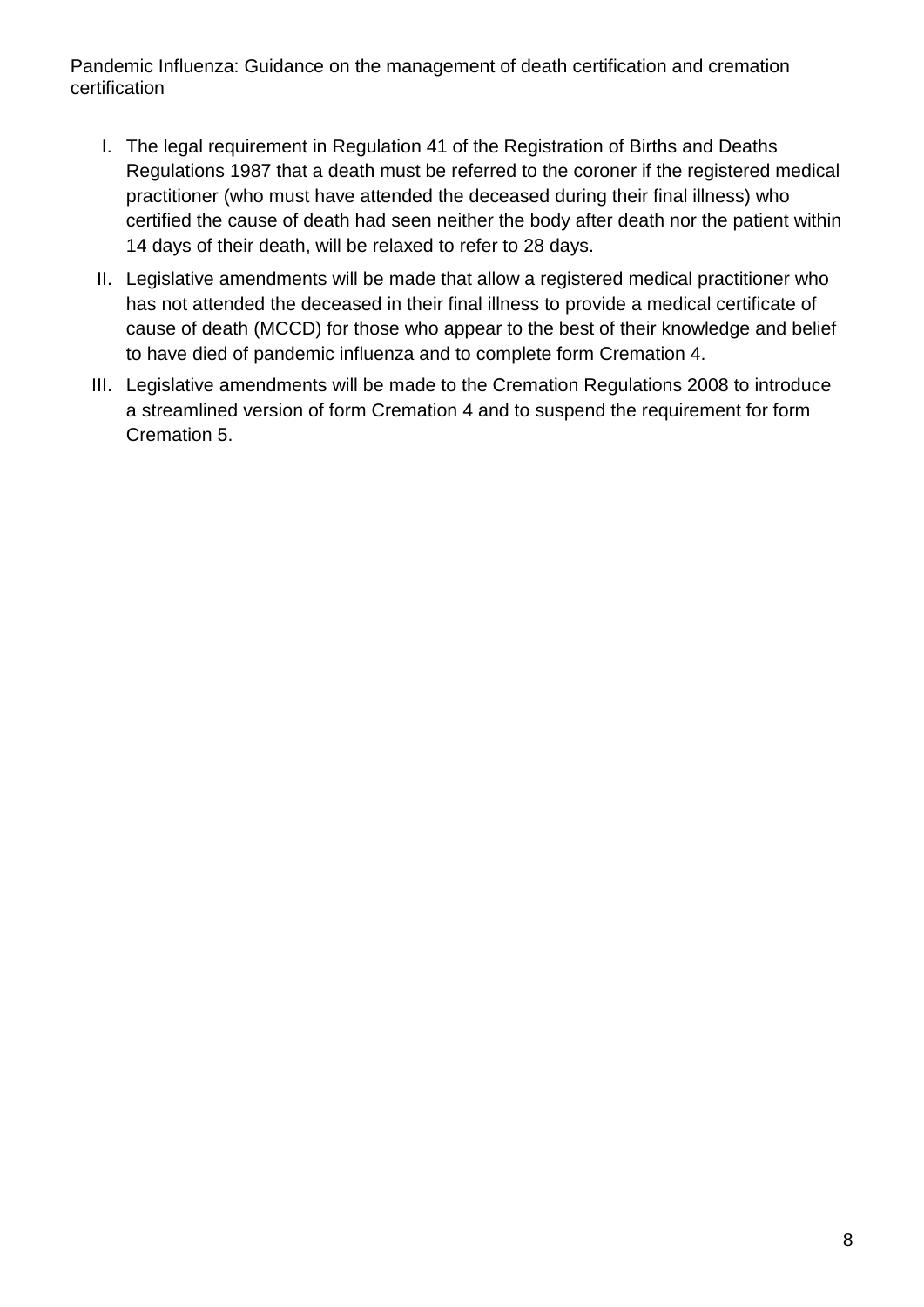# **Scope**

1. This guidance applies to England and Wales. It has been shared with Scotland and Northern Ireland who are considering these matters within their own jurisdictions.

# **Context**

- 2. The Home Office has issued guidance on *Planning for a possible influenza pandemic: A framework for planners preparing to manage deaths*. This guidance should be read alongside the Home Office guidance, which covers the entire process of the management of deaths.
- 3. Responsibility for different aspects of the process after someone dies is spread across a range of government departments. In order to manage deaths effectively, the process of completing a Medical Certificate of Cause of Death (MCCD) needs to be considered within the framework of the entire 'death to disposal' process. The guidance set out below is based on this principle.

## **General approach**

- 4. Death certification is an important process. It provides assurances to the relatives and friends of the deceased concerning the cause of death and of the absence of misconduct in relation to the death. It also plays an important role in public health surveillance. Where the deceased is to be cremated, cremation certification provides additional safeguards. Particular concerns arise when a person dies whilst in the custody of the state (for example, in prison), and in normal circumstances enhanced safeguards are applied in such cases.
- 5. Medical practitioners play a key role in both death and cremation certification. Decreasing the safeguards within the present system of death and cremation certification would be a serious step that requires justification. An influenza pandemic could lead to 25–50% of the UK population becoming ill, and between 55,000 and 750,000 excess deaths in the UK over a 15-week period.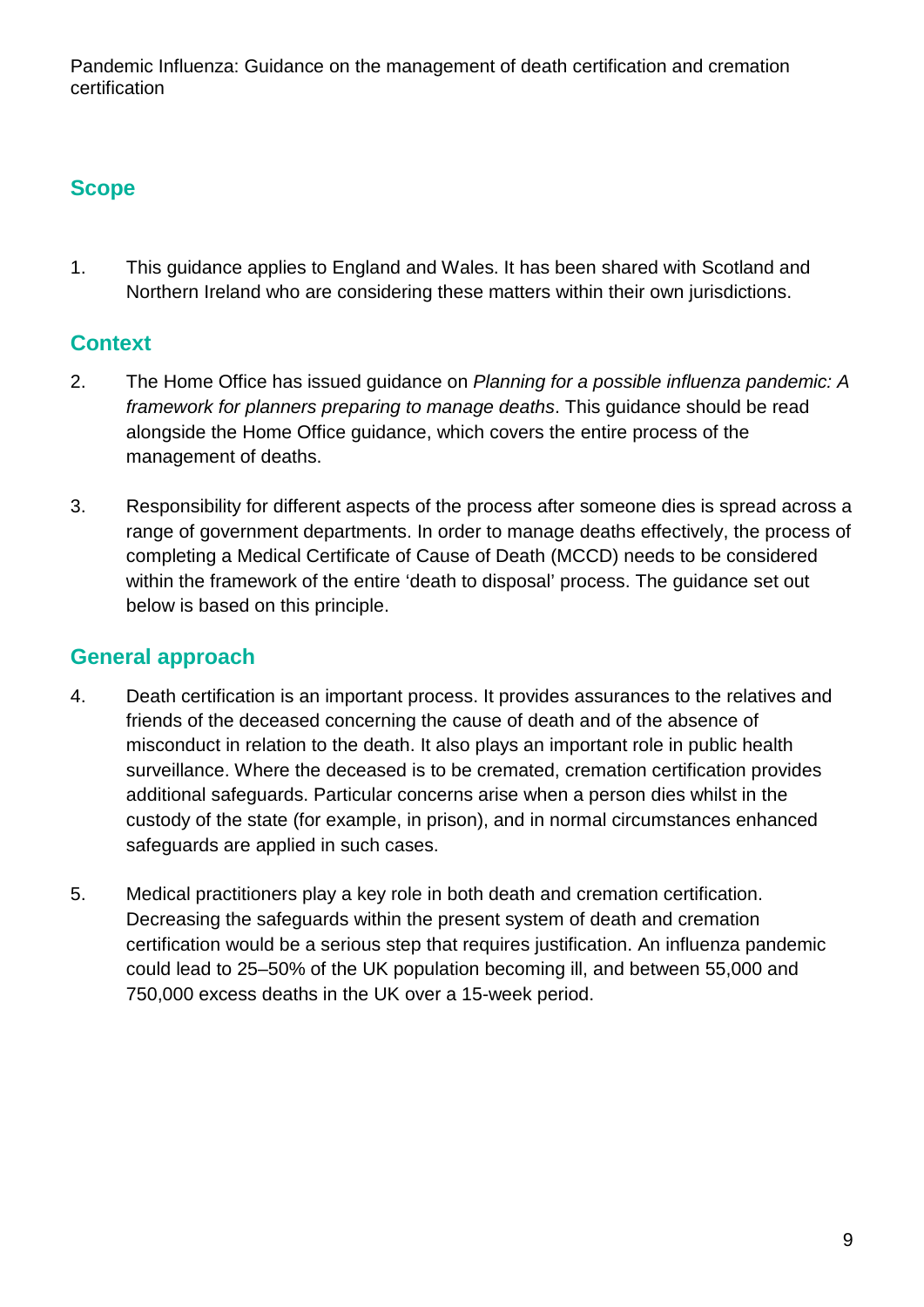- 6. *Responding to pandemic influenza: The ethical framework for policy and planning[1](#page-0-0)* contains ethical principles that should inform the UK's response. In the context of death and cremation certification, the principles of minimising harm and of proportionality are of particular importance. A balance needs to be struck between ensuring medical practitioners are able to focus on the needs of the sick and the provision of safeguards for those who are deceased. How that balance is struck will depend on the actual pressures experienced during a pandemic.
- 7. Maintaining continuity of business, using the current legislative framework, maintaining public safety, ameliorating anticipated pressures and being sensitive to the needs of friends and relatives of the deceased person also underpin the proposals. The guidance takes account of the consultations on the process of death certification following the Shipman Inquiry. The outcome of those consultations might lead to further changes.
- 8. In May 2012 the Lord Chief Justice announced the appointment of His Honour Judge Peter Thornton QC as the first Chief Coroner of England and Wales. He will take up post in September 2012 and will work with the Ministry of Justice to review and amend pandemic guidance in relation to the operation of the coroner system as appropriate. This should not affect planning assumptions.
- 9. LRFs play a key role in planning for an influenza pandemic and are responsible for agreeing the procedures across services to apply in their particular localities. Changes to the way in which an organisation's business is conducted will take place in Phases and will have different trigger points:
	- Phase One, it will be for individual organisations to implement their own business continuity arrangements, in line with their single-agency business continuity plans.
	- Phase Two, will involve the implementation of measures which require a co-ordinated approach between one or more organisations. LRFs will have an important role to play in identifying the other key players and agreeing a Plan, including trigger points for coordinated implementation of different ways of working, in advance of the pandemic.

<span id="page-9-0"></span> <sup>1</sup> [http://www.dh.gov.uk/en/Publicationsandstatistics/Publications/PublicationsPolicyAndGuidance/DH\\_080751](http://www.dh.gov.uk/en/Publicationsandstatistics/Publications/PublicationsPolicyAndGuidance/DH_080751)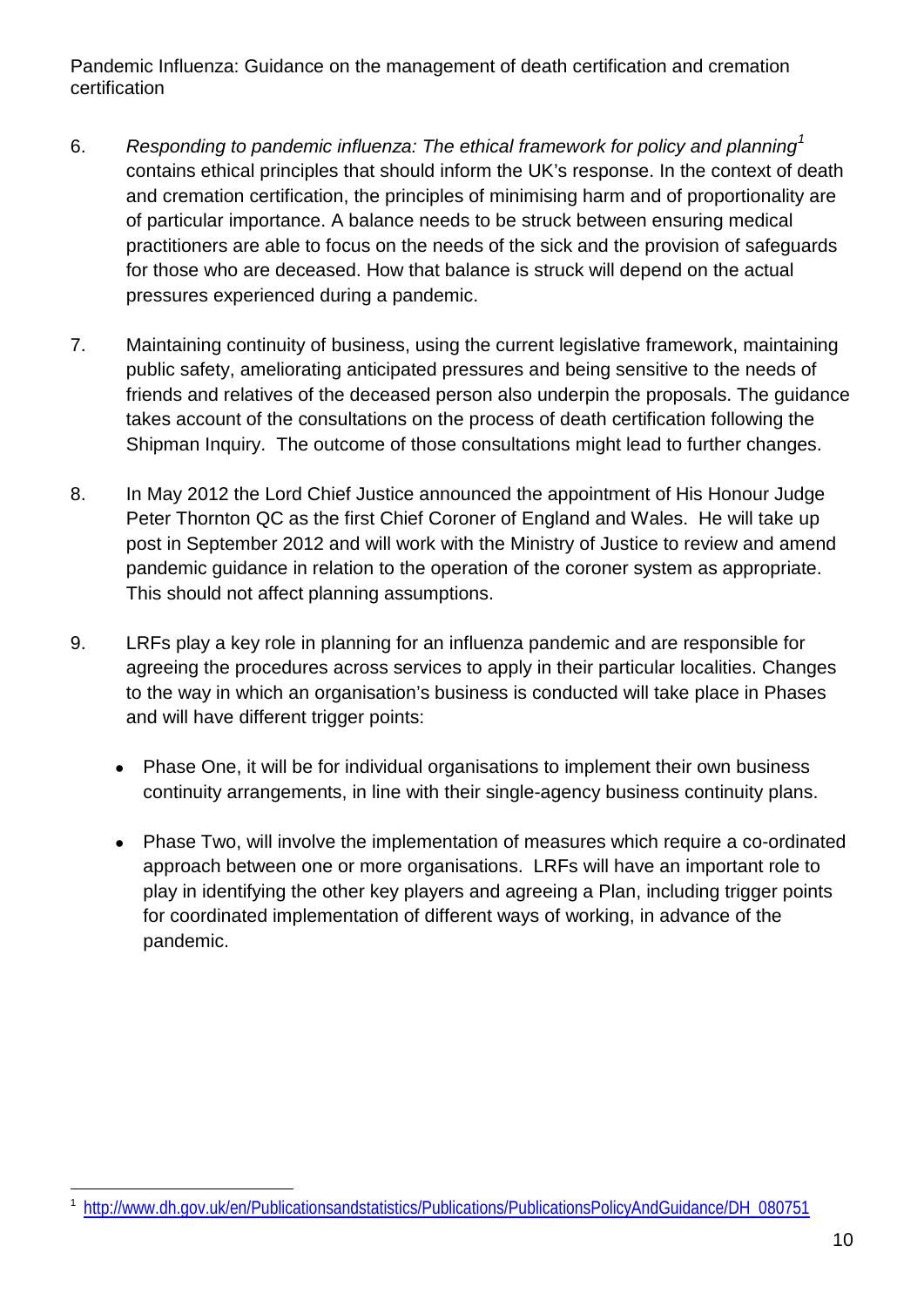- Phase Three, at this stage changes to primary and secondary legislation may be implemented by Ministers. During Section One of this phase, statutory changes which affect a single business area e.g. coroners will be **made available.** At Section Two, statutory changes which have implications for more than one business area may be brought in. An example of this is an amendment to the process of death registration. This would affect both the registration service and the funeral sector. The trigger point for this phase will be requests by one or more Strategic Co-ordinating Groups (SCGs) for uniform implementation of one or more Section Two changes. More detailed information about these Phases is provided in the Home Office guidance: *Planning for a possible influenza pandemic: A framework for planners preparing to manage*  deaths<sup>[2](#page-9-0)</sup>.
- 10. During a pandemic SCGs are likely to be convened to take overall responsibility for the multi-agency management of an outbreak at local level.
- 11. The challenges of an influenza pandemic are far reaching and require a cross-society approach. As with all emergencies LRFs take primary responsibility for developing preparedness plans for an effective operational response to major emergencies and therefore local responders have existing coordinated plans and arrangements in place which would shape the response to a pandemic. As new organisations are formed planning will need to review and reflect the changes in structure and capacity available to deliver the response.
- 12. In this guidance, all references to a 'medical practitioner' refer to a registered and licensed medical practitioner unless otherwise indicated. You need both to be able to sign death certificates. Medical practitioners who provide certification of the cause of death to the best of their knowledge and belief must be satisfied to the best of their knowledge and belief as to the likely cause of death. The information available to inform that view may be different during a pandemic to normal circumstances.

# **Current practice**

- 13. The current requirements for death and cremation certification are not always well understood and are described in the appendices:
	- **Appendix A** provides an overview of the current system for death and cremation certification for England and Wales and the forms that must be completed as part of the 'death to disposal' process.

 <sup>2</sup> Available at:

<span id="page-10-0"></span>http://www.ukresilience.gov.uk/~/media/assets/www.ukresilience.info/flu\_managing\_deaths\_framework%20pdf.as hx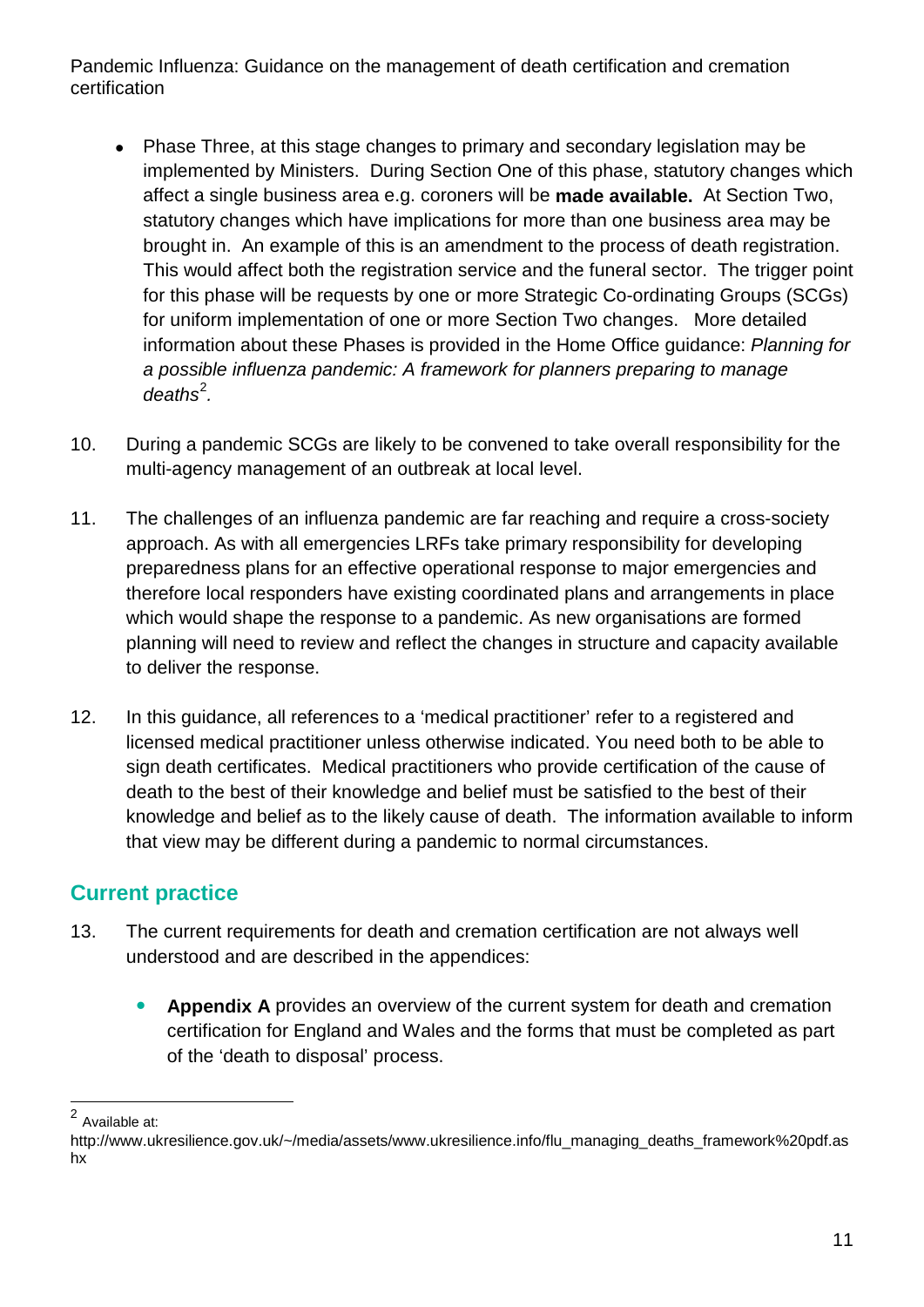- **Appendix B** describes the process for certification and registration of deaths in the constituent parts of the UK. Annexes describe the requirements for reporting deaths to coroners/procurators fiscal in the different jurisdictions.
- **Appendix C** sets out the requirements for cremation across the UK.
- **Appendix D** is a proforma aimed at assisting the death certification process during a pandemic.
- **Appendix E** provides checklists for planning purposes.
- 14. Where the proposed method of disposal is by burial, authorisation is effected by a coroner's burial order or the registrar's disposal certificate (normally following registration of the death). No changes to these requirements appear to be needed or are proposed for the purposes of facilitating burial in the context of an influenza pandemic.

# **Verification of death**

- 15. The completion of an MCCD must be distinguished from verification that a person has died. Such verification allows the body to be moved from the place of death to a mortuary or the premises of a funeral director. In some areas of England and Wales, registered nurses are already able to verify death; as a matter of professional good practice they must ensure that they are competent to do so if they carry out this role. Ambulance staff are also able to verify death.
- 16. Efficient verification of death is important for ensuring an effective and seamless process towards disposal. Deceased persons should not be taken to hospital for verification of death. Local consideration should be given to making sure that there is clear agreement on which individuals, and in which circumstances, can verify death. If it would be useful for nurses who do not normally verify death to do so in a pandemic, appropriate training should be provided to ensure that the nurses concerned consider themselves competent to perform this role.

# **Different ways of working: certification of cause of death**

17. Consideration was given to the possibility of widening the pool of people who might complete the MCCD beyond registered medical practitioners. However, it is anticipated that it will be possible to expand the pool of registered medical practitioners sufficiently to render this unnecessary by employing, in particular, retired practitioners or those willing to return to the medical register for the duration of an emergency such as pandemic. Therefore, the Government does not plan to make provision for people other than registered medical practitioners to undertake certification of death.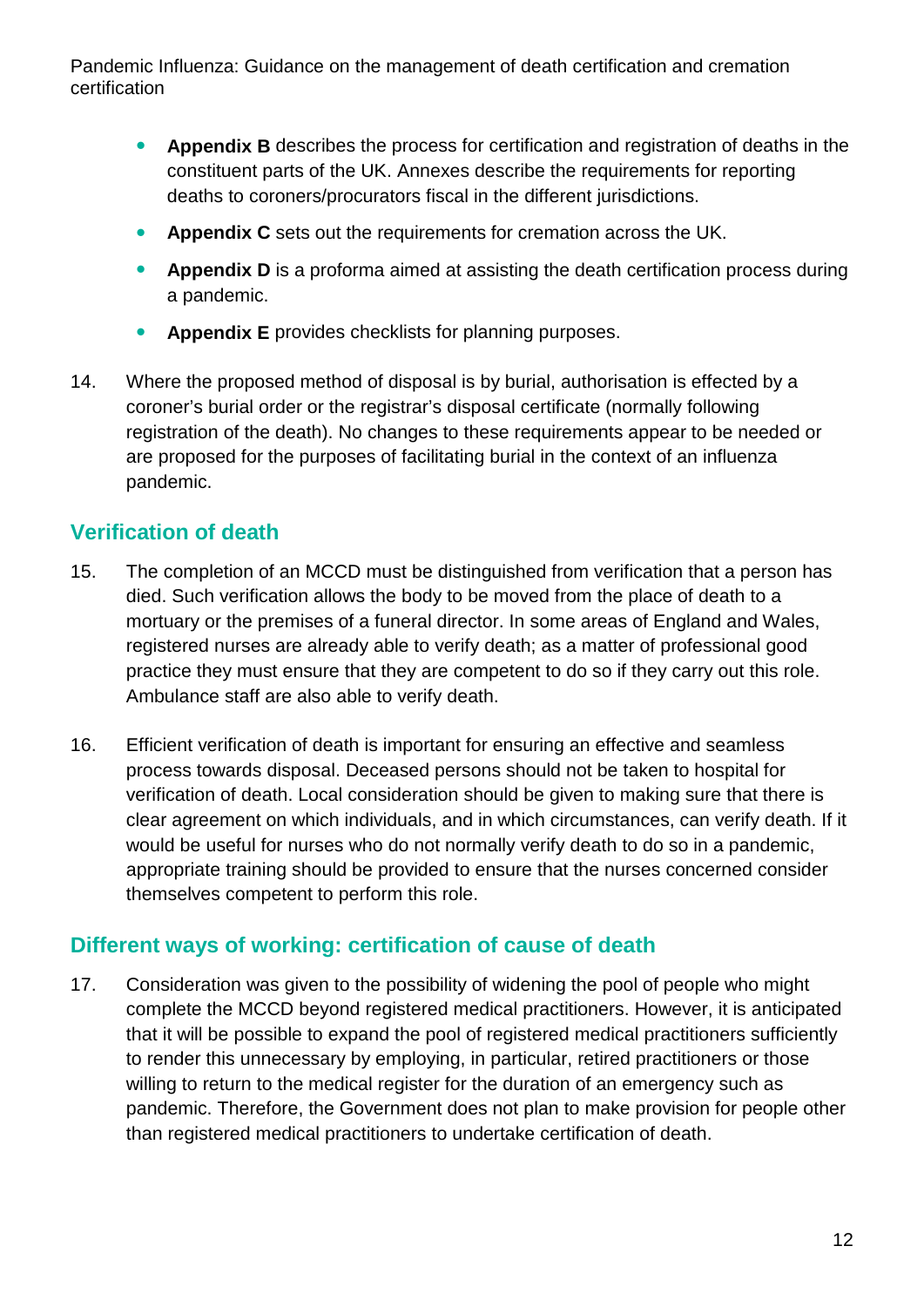- 18. This guidance is intended to assist medical practitioners with their clinical responsibility for the appropriate certification of deaths in the event of an influenza pandemic. The UK Influenza Pandemic Preparedness Strategy (November 2011), advises that local planners should prepare to extend capacity on a precautionary but reasonably predictable basis, and aim to cope with a population mortality rate of up to 210,000- 315,000 additional deaths possibly over as little as a 15 week period and perhaps half of these over three weeks at the height of the outbreak. More extreme circumstances would require the local response to be combined with facilitation or other support at a national level. In a less widespread and lower impact influenza pandemic, the number of additional deaths would be lower.
- 19. During a pandemic, there will be considerable pressure on medical practitioners. Whilst ensuring that the process from 'death to disposal' is effectively and sensitively managed, the process described below should also ensure that practitioners are able to devote as much time as possible to the needs of the sick. At higher case fatality rates other services, in particular the coroner service, as well as burial and cremation authorities, will also be under considerable pressure.
- 20. The process below aims to maintain 'business as usual' for as long as possible. Changes would only be made to procedures if pressures on medical practitioners and others indicated that these were necessary. Each step in the process is designed to respond to increasing levels of pressure, balancing the risk of introducing different ways of working in terms of decreasing safeguards within the processes against the harm that could be minimised by reducing the demands of the processes on medical practitioners and hence allowing them to focus on sick people.
- 21. The different ways of working, set out at paragraph 24 and following below, will be implemented as "Phase Three, Section Two" changes under the Home Office Framework for managing deaths in a pandemic. This means that they require national legislative changes which will be instigated centrally. All areas must change to the different way of working when notified.
- 22. The Government's Civil Contingencies Committee will decide on the timing of the introduction of the new arrangements, at national level, in response to one or more requests from SCGs, via the Regional Civil Contingency Committees and the Department of Health for the additional measures that will be available. The decision will take into account:
	- information on the demands on medical services from primary and secondary care sources and on the capacity of those services to meet the demands
	- available information on deaths, and whether delays in provision of death and cremation certificates are leading to problematic delays in disposal from burial/cremation authorities and coroners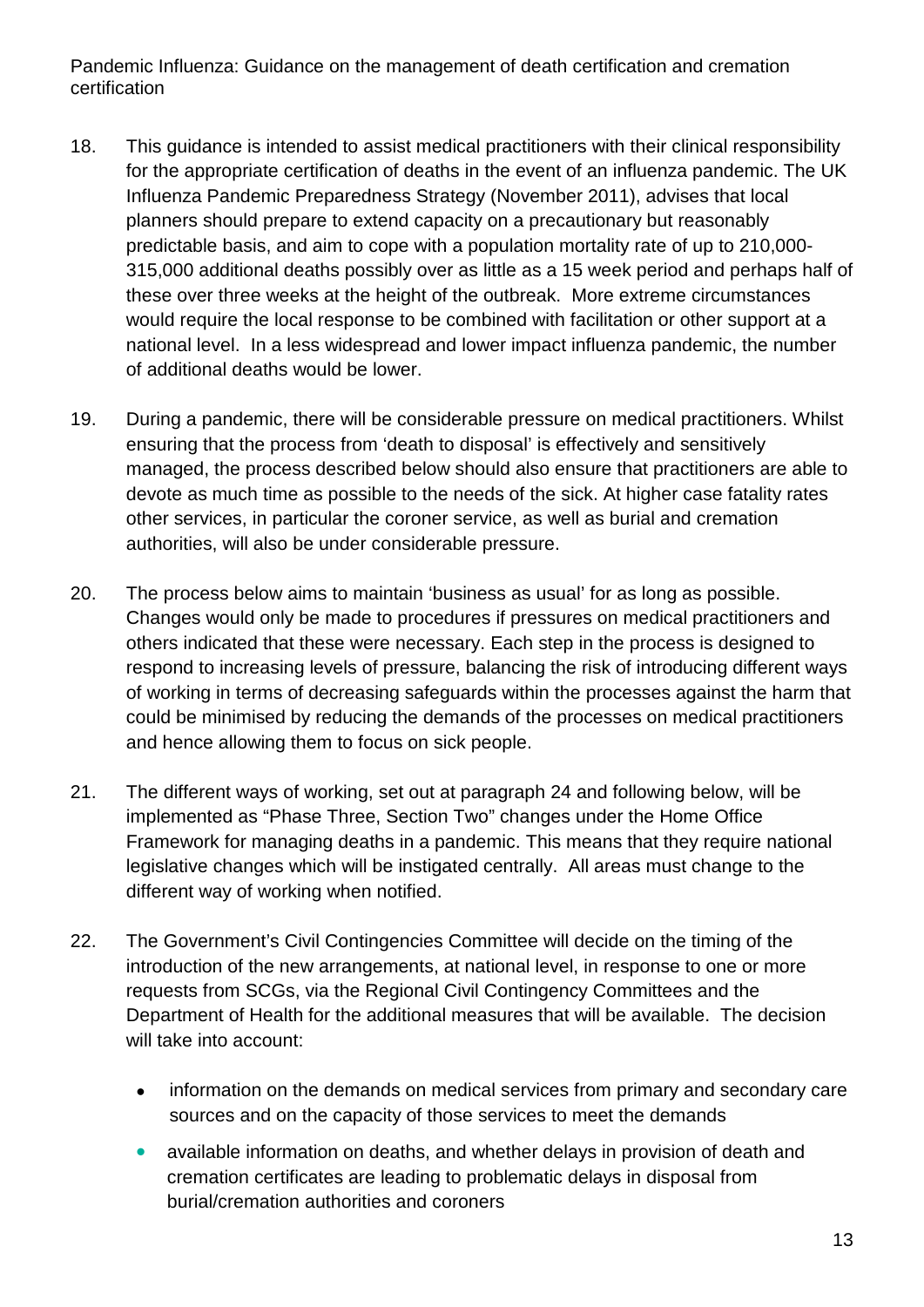• available information about the likely evolution of the pandemic (for example, based on experience reported from across in the country or from modelling results provided centrally).

## **Provision of MCCDs for patients who die in hospital**

- 23. The arrangements for provision of MCCDs relating to patients who die in hospital, or in what is anticipated as being the relatively rare case of people who die elsewhere in the presence of a medical practitioner (for example, a patient who dies in a care home whilst a medical practitioner is on site) should proceed broadly as normal throughout.
- 24. However, in respect of deaths from pandemic influenza occurring within 24 hours of admission to hospital an exception to the rule concerning referral to the coroner will be introduced. Under normal circumstances, coroners strongly encourage that all deaths which occur within 24 hours of admission to hospital (unless purely for terminal care) are reported to them. This is not a statutory requirement.
- 25. At local level, LRFs (and SCGs during the response to the pandemic), in discussion with the local coroner, will be able to agree to cease the common (non-statutory) practice of reporting all deaths which occur within 24 hours of admission to hospital to the coroner insofar as it concerns deaths caused by pandemic flu or complications thereof. The aim of this is to reduce pressure on hospital doctors, coroners and, potentially, pathologists. The statutory requirement to report all deaths that occur during an operation or before recovery from the effects of an anaesthetic will not be changed.

## **Deaths in other circumstances**

26. Where a patient dies in other circumstances, the following different ways of working will apply.

## **Reducing the number of deaths referred to the coroner under the '14 day' rule**

- 27. Normally, when a doctor attends a patient during their final illness, the death must be referred to the coroner if the doctor who certified the cause of death has seen neither the body after death nor the patient within 14 days of their death.
- 28. To alleviate the pressure of excess deaths, one or more SCGs may request Ministers to introduce legislation to relax the limit from 14 to 28 days. This would bring England and Wales into line with current practice in Northern Ireland. Where a patient has a chronic condition and death is not unexpected, this will decrease the need for doctors to make visits for the purpose of seeing the body, reduce the need for doctors to contact the coroner, and reduce pressure on coroners and possibly on pathologists for postmortems. This will require legislative change that will be introduced at national level.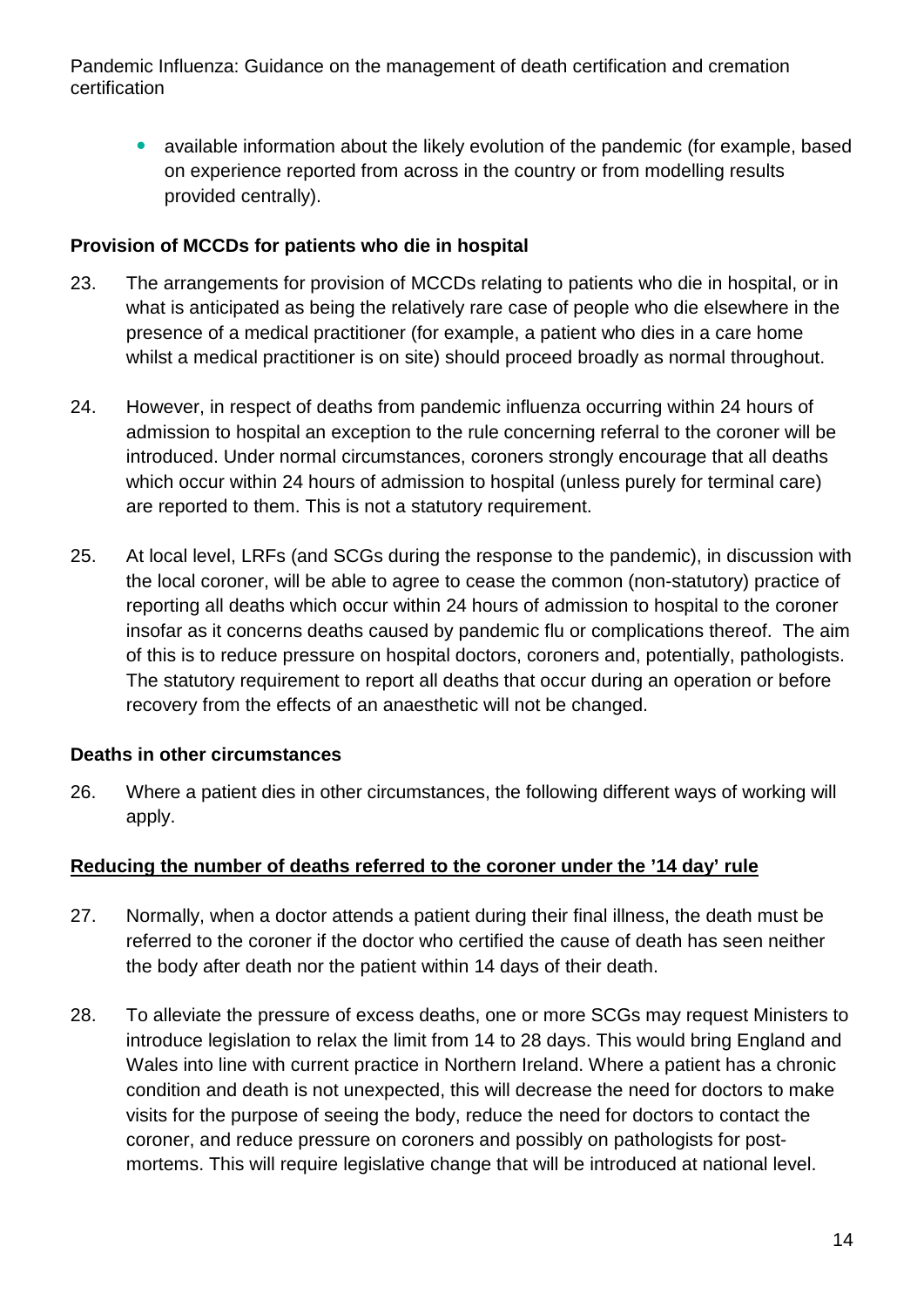29. The implementation of this change will be announced centrally and the information cascaded to SCGs, registrars and coroners.

#### **Increasing the number of medical practitioners authorised to certify the cause of death.**

- 30. If the clinical attack rate and case fatality rate during the pandemic are at the upper end of the range, services are likely to be under intense pressure.
- 31. Where a patient is undergoing treatment for another condition that subsequently causes the death of the patient, the doctor who attended the patient in their last illness will be expected to certify the cause of death by completing the MCCD as normal and, providing they saw the patient during the last 28 days before death, the death will not need to be referred to the coroner.
- 32. However, where the patient was attended by the doctor for pandemic flu, or where the patient was not seen by a doctor in the last 28 days, the following arrangements will be introduced.
- 33. At a national level, one or more SCGs may request the introduction of legislative amendments that allow a registered medical practitioner, who has not attended the deceased in their last illness, to certify those who appear, to the best of their knowledge and belief based on the information available, to have died of pandemic influenza. This proposal aims to facilitate provision of MCCDs for those who have died at home and to reduce pressure on doctors in the community, coroners and pathologists. As before, the initiation of this step will be announced centrally and disseminated to all SCGs, registrars' and coroners' offices.
- 34. In some cases, there may have been little or no recent medical intervention and the medical practitioner may only be able to obtain limited information about the deceased's recent state of health. The medical practitioner should consider the information that is available and any other relevant circumstances (for example, any evidence that the deceased contacted the National Flu Line Service; or the existence of medication suitable for treating pandemic influenza, such as oseltamivir in the deceased's possession, with an indication that at least part of the course has been utilised). Where possible, the medical practitioner should also have access to the GP records for the individual and the general practice concerned should make these available. Medical practitioners should also be provided with appropriate identification.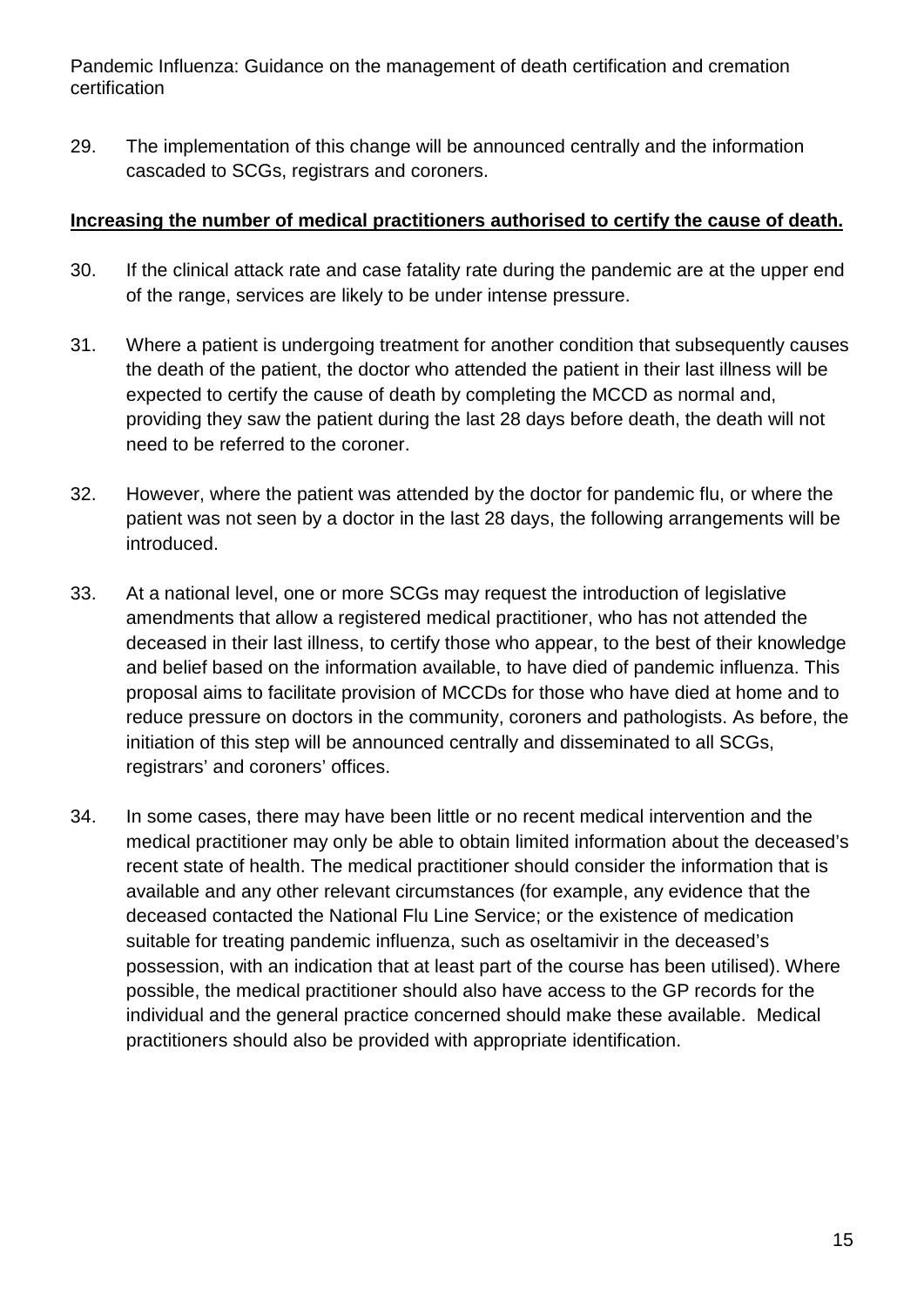- 35. Appendix D provides a proforma for collecting information on the deceased to assist this process. This proforma will be made available electronically on the Department of Health and Welsh Government websites and will be amended if necessary to take account of emerging information about the particular symptoms associated with pandemic influenza. It should be retained as evidence of the information available on which the MCCD was signed. The present proforma is based on the provisional clinical management guidelines drawn up by the British Infection Society, the British Thoracic Society and the Health Protection Agency.<sup>[3](#page-10-0)</sup>
- 36. If the medical practitioner is not able to confirm that, to the best of their knowledge and belief based on the information available, the death is due to pandemic influenza, referral to the coroner will be required. There may be cases where the medical practitioner has found some evidence of symptoms and/or surrounding circumstances that are compatible with, but not exclusive to, pandemic influenza as the cause of death. In such a case, if there are no other indications as to an alternative cause of death, and where there are no suspicious circumstances, during a pandemic a post-mortem examination may not be considered appropriate (in order to prioritise pathologists' time for deaths that are due to violence or are otherwise suspicious). After discussion between the medical practitioner and the coroner, the former may conclude that an MCCD can be provided, even if it just records the cause of death as 'natural causes'. This will be acceptable to the registrar. The death can therefore be registered and disposal of the body can proceed.
- 37. In some circumstances, the coroner may decide that an inquest is appropriate. It will be difficult to hold inquests during the peak of a pandemic, and inquests may be opened and adjourned until the pandemic period has clearly ended. However, the coroner should still be able to provide certification allowing disposal of the body prior to the inquest.
- 38. Prior to a pandemic, primary care trusts (PCTs)<sup>[4](#page-15-0)</sup>, or local health boards (LHBs) or trusts in Wales, are asked to develop and keep up-to-date lists of people who would be willing to assist during a pandemic. Retired medical practitioners, including those who may have retired or have not practised medicine actively for a considerable period, may be of significant assistance for the purposes of death certification. This is discussed further in paragraphs 45–49 and 55–60 below.
- 39. PCTs/LHBs/trusts will also need to coordinate a system to inform a medical practitioner of the need to provide, where appropriate, an MCCD. This is discussed further in paragraph 71 below.

<span id="page-15-1"></span><sup>&</sup>lt;sup>3</sup> Available at: [www.dh.gov.uk/pandemicflu](http://www.dh.gov.uk/pandemicflu)

<span id="page-15-0"></span> $4$  PCTs will be abolished in April 2013 – see paragraph 11.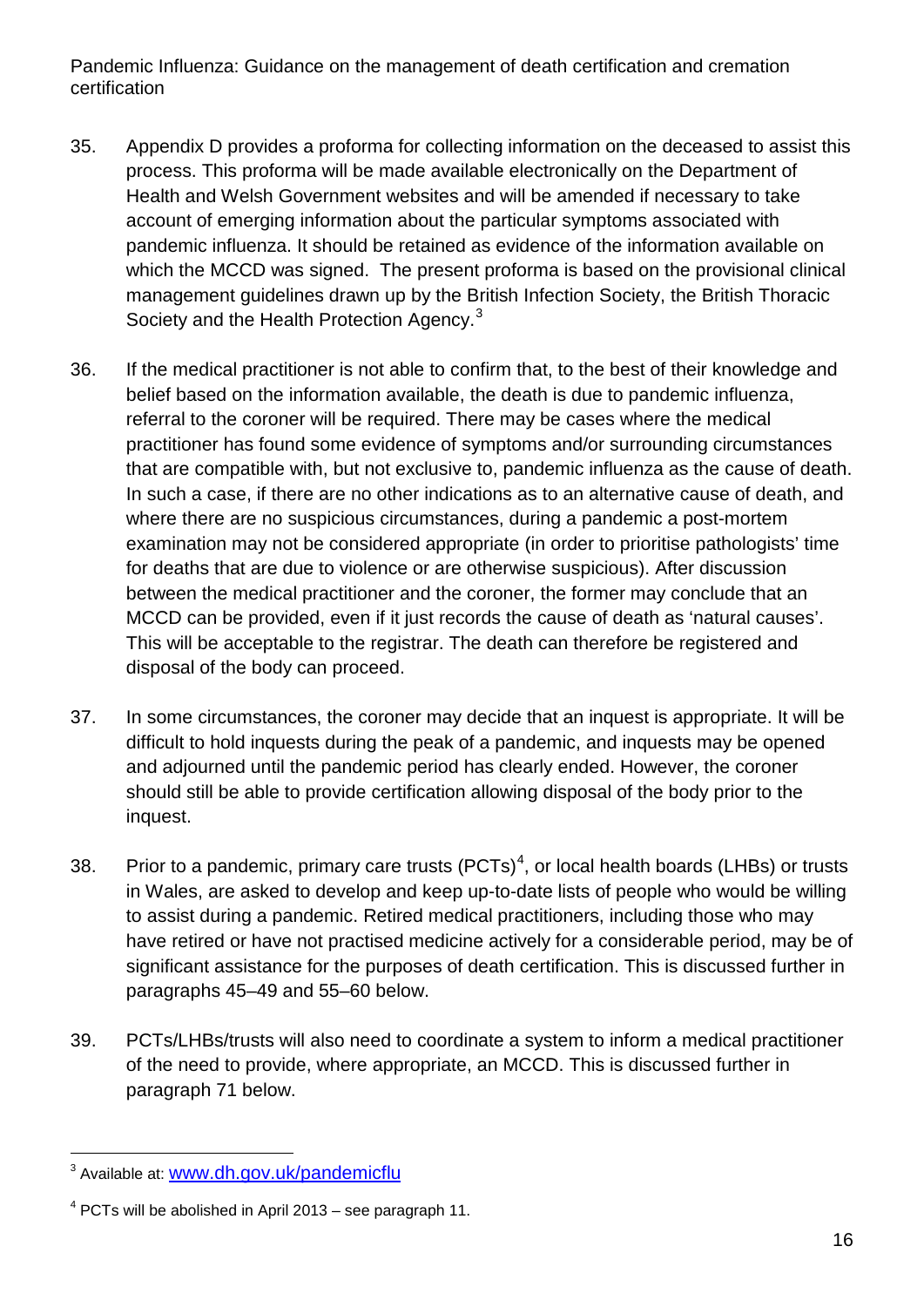## **Streamlining Cremation Certification**

- 40. Legislative amendments would be introduced nationally that would enable a streamlined version of form Cremation 4 to be completed and the requirement for form Cremation 5 to be suspended. Form Cremation 10, from the crematorium medical referee, would still be required as normal. Legislative amendments would also be introduced to remove the requirement for the doctor signing form Cremation 4 to have attended the deceased before death.
- 41. Medical practitioners providing the streamlined form Cremation 4 would, as now, need to attend the deceased for the purpose of considering whether the body is suitable for cremation. This activity might be particularly suitable for retired medical practitioners (see paragraphs 45 - 49 below). Where the attending doctor during the patient's last illness is able to sign the MCCD without seeing the body (see paragraph 29 above), it would then be open to them to refer the case to the 'locum' doctor to complete form Cremation 4. PCTs will need to ensure that arrangements are in place for rapid referral of such cases.
- 42. The doctor completing the streamlined form Cremation 4 would need to obtain relevant information from informants such as relatives and other members of the household, external examination of the body and, where possible, from medical records. Certain implants, such as pacemakers, implantable cardiac devices and fixion nails (which may be used to treat certain fractures) are capable of exploding when exposed to high temperatures. This may cause significant damage to the crematorium infrastructure. For this reason, such implants must either be removed (as in the case of pacemakers) or made safe (in the case of fixion nails, by reducing the pressure inside the nail by drilling a hole in it) prior to cremation. In addition, radioactive implants and/or substances used in clinical treatments may pose a hazard for crematorium staff.
- 43. The external examination of the body is also used to assess whether there are any signs that might indicate an alternative cause of death. In particular, the aim should be to assess whether there is any indication that the death is due to violence or suicide, or is in any way suspicious. Where the medical practitioner is in any doubt he/she must refer the death to the coroner as usual.
- 44. The suspension of form Cremation 5 will remove the need for a second doctor to confirm the assessment in form Cremation 4. This is intended as a temporary measure to enable doctors to focus on care for the living. The medical referee at the crematorium will continue to review the information in form Cremation 4, discussing with the medical practitioner as required, and to refer to the coroner any cases about which they have doubt.
- 45. As in the case of the MCCD, the introduction of this alternative way of working in a particular locality will be decided centrally in the light of pressures on services and the factors described in paragraph 20 above.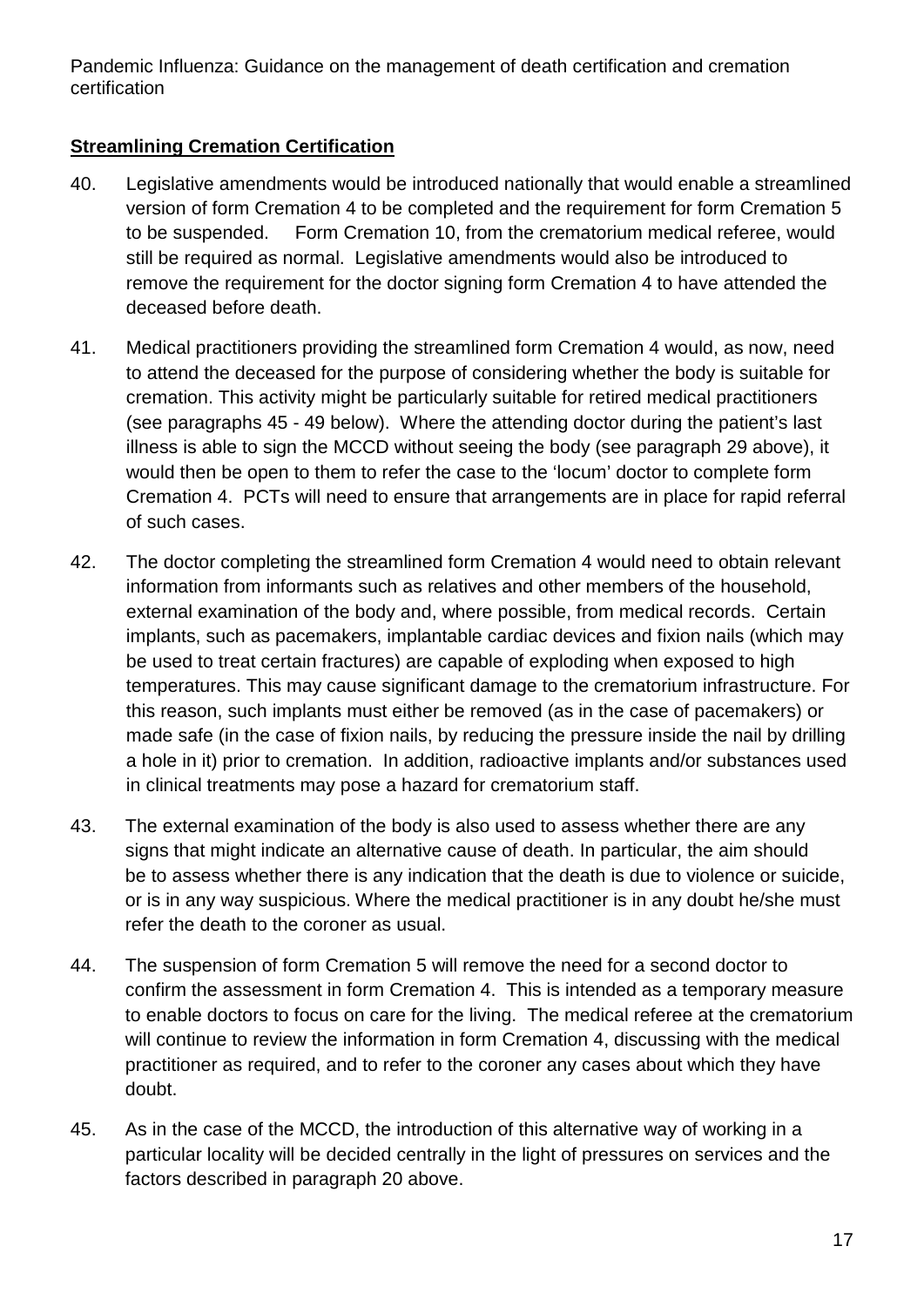46. The Cremation Regulations 2008 also provide that a Medical or Deputy Referee appointed by the Secretary of State for Justice may in emergencies act as a Medical or Deputy Medical Referees for a Cremation Authority, other than the one for which they were appointed.

## **Human resources**

- 47. PCTs/LHBs/trusts should develop and keep up-to-date lists of people who may be willing to assist in a pandemic. Retired doctors may be of particular assistance with regard to death and cremation certification. Doctors need to be informed of this possibility and encouraged to contact their PCT/LHB/trust if they are willing to assist in a pandemic. The British Medical Association has also established a database of retired doctors who are willing to assist in an influenza pandemic.
- 48. Not all such doctors maintain their registration with a licence to practise with the General Medical Council (GMC), although many may. If medical practitioners are no longer registered, the GMC may return them to the register dependent upon the emergency declared and the need for an increase in licensed doctors. If a doctor is willing to help in the emergency, they should be asked to inform the PCT/LHB/trust when registration is obtained and this should be noted on file. The GMC will show all doctors who hold 'Temporary Registration (Emergency) or TR(E) on the register at [www.gmc-uk.org](http://www.gmc-uk.org/) where employers can verify a doctor's details. Doctors who have not been in clinical practice for some years, for example more than five years, may be naturally hesitant about their fitness to return to clinical practice. However, such doctors may still be able to assist in certifying death or acting as a medical referee, acting responsibly within the scope of GMC guidance on responding to emergencies. In addition, legislation is in place which permits the Registrar, under new emergency powers, to make the grant of registration with a licence to practice subject to conditions. This new type of registration is called 'Temporary Registration (Emergency) or TR(E). The GMC has indicated that it should be able to re-register doctors, who have voluntarily left the register, in a timely manner if a pandemic was imminent.
- 49. At present the GMC does not intend to charge a fee for those who are granted the specific type of registration 'Temporary Registration (Emergency) or TR(E). Temporary staff will be covered by NHS indemnity insurance arrangements providing there is a clear contractual relationship with an employer.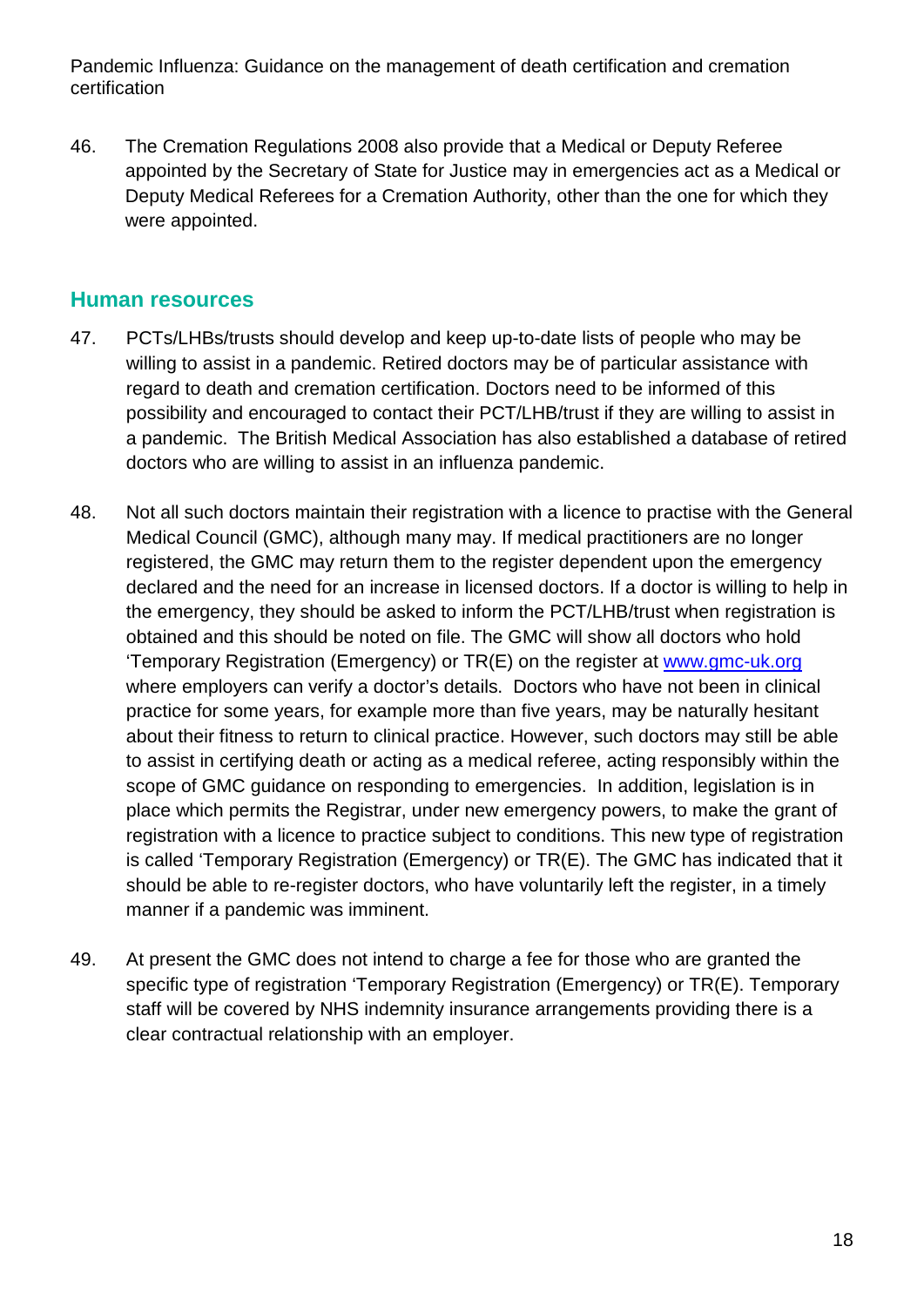50. As well as contributing to the process of death certification, doctors may also be able to assist by taking on the role of medical referee in local crematoria, subject to their appointment by the Ministry of Justice, in order to relieve pressure on existing medical referees and promote business continuity in the event of sickness absence of medical referees. It will be desirable for the Ministry of Justice to make such appointments long before the pandemic reaches its height. Appropriate training for the role would be required (see paragraph 50 - 54). Appendix A describes the role of the medical referee. To be appointed as a medical referee, a doctor must be a registered medical practitioner of not less than five years' standing. Although five years' continuous registration prior to appointment is desirable, it is not mandatory, as long as the medical practitioner has been registered for more than five years in the past and is registered at the time of appointment.

A doctor should **never**, as a matter of good practice, both issue an MCCD and act as a medical referee in respect of the same individual, given that the form Cremation 5 procedure may be suspended. In addition, as a matter of good practice, a doctor who is a relative, or who may have any pecuniary interest, including the possibility of inheriting from the estate of the deceased, should not take part in the certification process relating to that person.

# **Training**

- 52. Under normal circumstances, delays may occur in disposal of a deceased person because of inadequacies in completion of the MCCD. For example, heart failure is not a cause of death, but a mode of death. As a result, delays are introduced as the registrar needs to make enquiries either with the certifying doctor or the coroner before s/he can issue the authority for disposal. Poor completion of certification also limits the accuracy of national data.
- 53. Training in the proper completion of MCCDs and cremation certificates is therefore of importance in normal times. In preparing for a pandemic, planners both in PCTs/LHBs/trusts and in secondary care should consider the adequacy of their existing processes for training staff in this area. It is essential that training covers specific issues relating to pandemic flu, assessing the suitability for cremation and the importance of excluding foul play.
- 54. Doctors who are willing to assist in providing death certification during a pandemic, or in acting as medical referees, will also need training if these are not tasks they have undertaken recently. PCTs/LHBs/trusts should ensure that doctors are clear on what their responsibilities will be and have access to adequate and appropriate training in the run-up to a pandemic (for example, by offering training sessions, in conjunction with the relevant cremation authority, meeting the local registrar and coroner / procurator fiscal and their teams, etc as appropriate).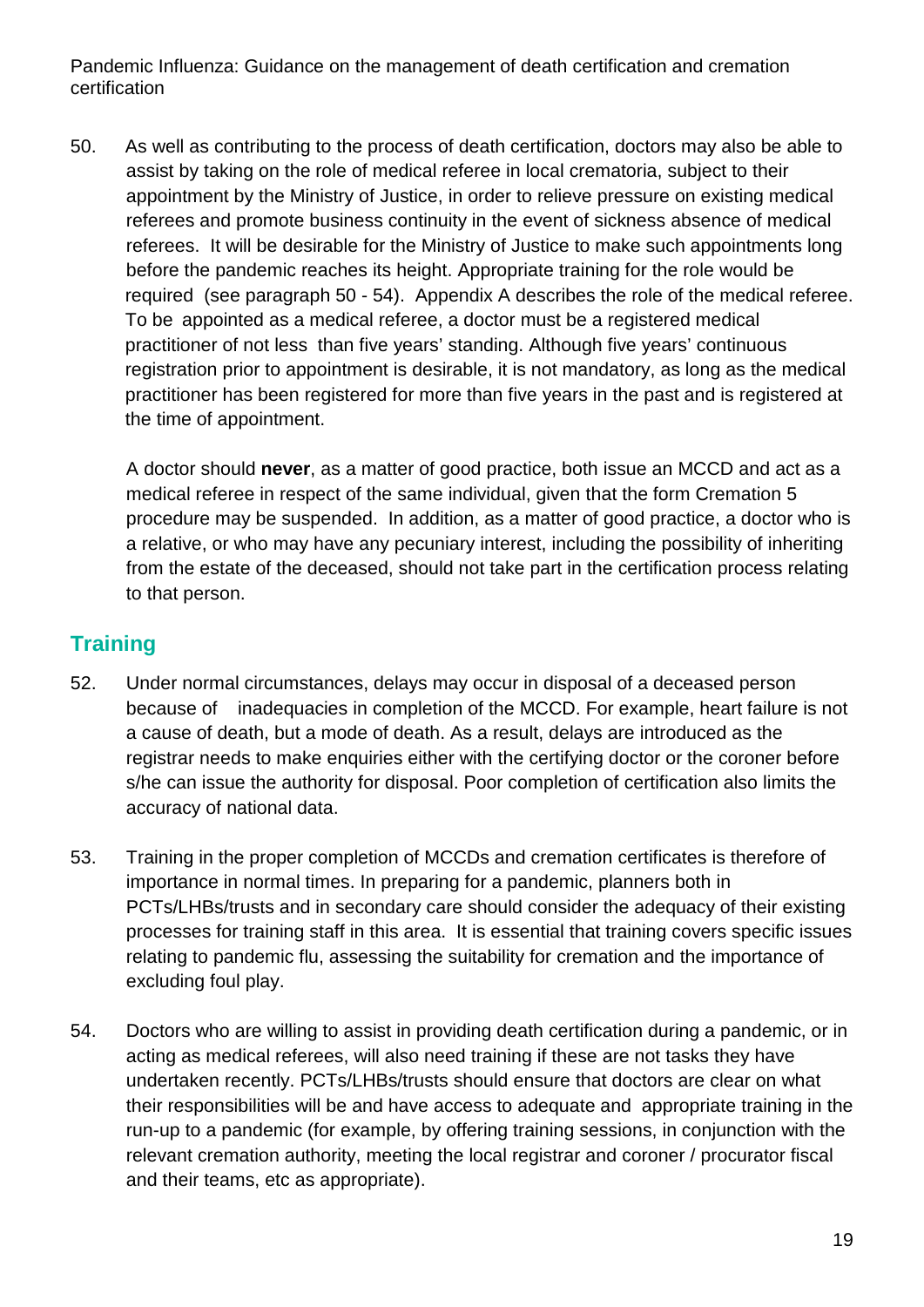- 55. Through the LRF, PCT/LHB/trust coordinators should contact those responsible for local crematoria to ensure that they give supplementary medical referees access to the guidance normally provided for medical referees.
- 56. The Department will also be providing some basic training material that explains what Pandemic Flu is about on its PanFlu Forum. $5$  A set of slides summarising the arrangements set out in this document will also be made available from the pandemic flu website. These may be helpful in designing training scenarios.

# **Operational management**

## **Human resources**

- 57. When it is clear that a pandemic is imminent, for example at WHO Phase 5, PCTs/LHBs/trusts should contact the medical practitioners on their list, as well as inviting others to come forward (for example through local media). They should also liaise with the BMA to identify the retired doctors within the local area who are included in the BMA database.
- 58. Only registered and licensed medical practitioners can complete an MCCD. PCTs/LHBs/Trusts will need to clarify the doctors' registration status on the GMC's List of Registered Medical Practitioners<sup>[6](#page-19-0)</sup> and any doctors who are not registered and who would be willing to assist in death certification should be asked to contact the GMC in order to re-establish their registration as soon as possible. They will also need to ensure the accuracy of contact details such as mobile phone numbers.
- 59. In the event that a PCT/LHB/trust considers that it may have insufficient medical practitioners to respond to the potential need for provision of death and cremation certification during a pandemic, it should discuss the issue with neighbouring PCTs/LHBs/trusts. As some areas may be more attractive to retirees/returners than others, some PCTs/LHBs/trusts may have a larger pool of retired medical practitioners than others to call upon, and mutual aid may be possible.
- 60. As with others assisting during a pandemic, the PCT/LHB/trust should have an appropriate, simple, written arrangement for terms and conditions of service with medical practitioners providing death certification, and should ensure that they have appropriate indemnity. These should be tailored to the services they are being recruited to provide. The *Pandemic influenza: Human resources guidance for the NHS* provides further details on this issue.

 <sup>5</sup> Available at: http://www.workplaces.dh.gov.uk/panflu

<span id="page-19-1"></span><span id="page-19-0"></span><sup>6</sup> [www.gmc-uk.org](http://www.gmc-uk.org/)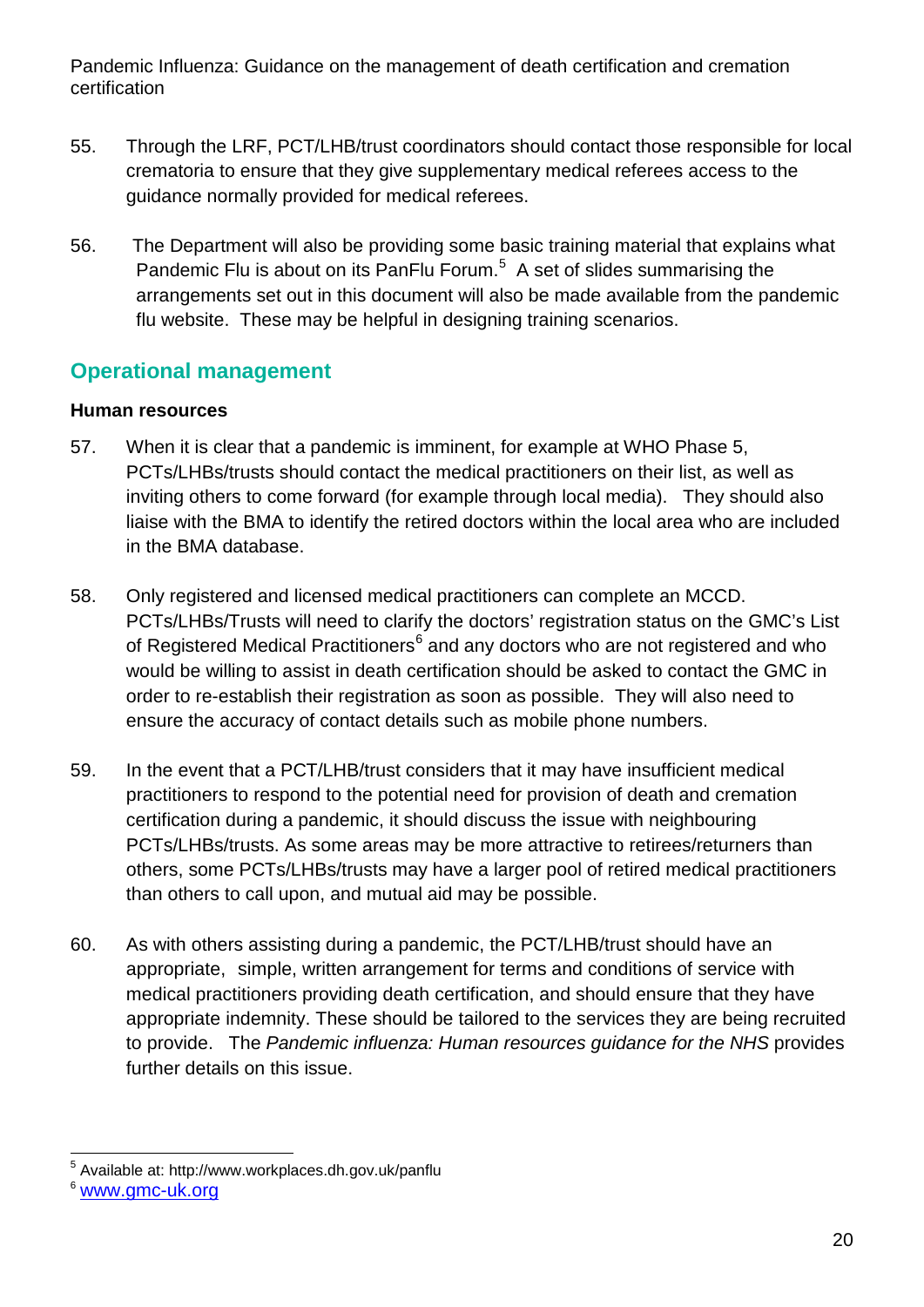- 61. Those responsible for crematoria will need to make contact with those who have indicated that they are willing to act as medical referees to ensure that they can be properly appointed. All medical referees will continue to be medical practitioners of at least five years standing duly appointed by the Ministry of Justice.
- 62. The PCT will need to clarify that the medical practitioners have received appropriate training for their roles (including awareness of the functions of the local register office (see paragraphs 63–68), the need for appropriate security for books of MCCDs, and good infection control (see paragraphs 74–76) and whether any updating is required.

## **Resources needed during the certification process**

- 63. PCTs/LHBs/trusts should also, in advance of a pandemic, consider the resources needed to complete the certification processes and ensure that these will be available (in particular books of MCCDs and proformas to assist in assessment). Such resources will include:
	- books of MCCDs
	- Streamlined form Cremation 4s. This will be available to download on-line from the UK Resilience website.<sup>[7](#page-19-1)</sup>
	- copies of proformas to assist in assessment
	- **•** contact details of the relevant coroner's office
	- contact details, including fax number and email address, of the local registrar
	- surgical masks and other personal protective equipment that may be needed for visits to homes where household members have pandemic influenza
	- **•** information booklets about what to do after someone dies.
- 64. Books of MCCDs are normally supplied to registered medical practitioners by their local registrar, who in turn orders stocks from the General Registrar Office (GRO). Registrars have to keep a record of which books they issue and to whom. PCTs/LHBs/trusts will need to contact their local register office about supplies; preliminary enquiries should be made at an early stage to ensure that stocks can be ordered in good time.

## **Working with local register offices and cremation authorities**

65. PCTs/LHBs/trusts also need to inform local registrars of the names and qualifications of the additional registered medical practitioners they deploy, so that delays are not introduced by the need for registrars to check up on names that are not included in their normal lists.

<span id="page-20-0"></span> <sup>7</sup> Available at: http://www.ukresilience.gov.uk/pandemicflu.aspx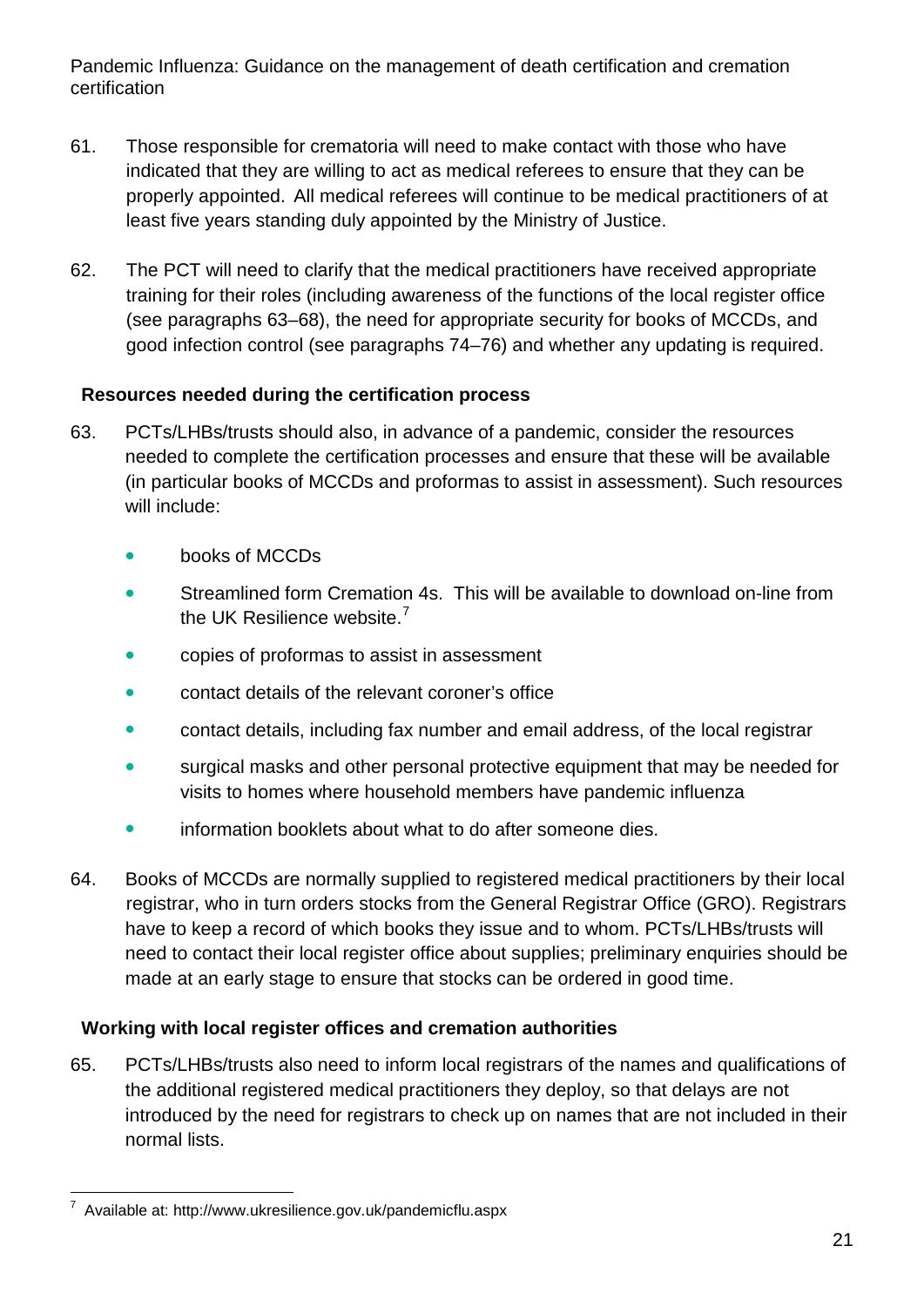- 66. In some circumstances (see paragraph 72 below), it may be helpful for the medical practitioner (or a member of staff from the PCT/LHB/trust/practice, as appropriate) to either fax or, if facilities are available, scan and email the MCCD to the registrar. As the MCCD is not a standard A4 shape, it is important to establish in advance of a pandemic that such systems are feasible locally. Therefore, PCTs/LHBs/trusts should check with the local register office what systems would be acceptable to it, involving local primary care premises if medical practitioners certifying death would use those premises in a pandemic. Acceptable routes of transmission should be tested in advance of a pandemic with an MCCD to ensure that documents arrive securely, are legible on receipt, and are not corrupted en route.
- 67. Personal attendance at the local register office can be helpful for relatives. Medical practitioners providing certification need to be informed of the services that such offices provide in order to give that information to bereaved relatives if necessary. In a pandemic, in order to limit the spread of infection, local authorities could decide that they want to limit face-to-face registration by the relatives of the deceased at the local register office. In these circumstances telephone registration may be offered, but this will be possible only if the registrar receives the MCCD or documentation from the coroner by email, fax or another method (see paragraph 72 below). Another option, if their capacity permits, is to use the funeral director (with the authority of the relatives) as an intermediary to take MCCDs to the register office, supply the other information required, and then take disposal documents to the crematorium or burial authority.
- 68. It may be helpful if medical practitioners have a supply of booklets about what to do after a death<sup>2</sup> which can be given to bereaved people who are not able to, or are asked not to, attend the local register office. The services provided by the local register office include the following (all these services can also be provided by post on request):
	- Each person attending to give information about a death is provided with booklets about what to do after a death, which cover arranging a funeral, benefits, probate etc.
	- A free notification of death document is issued, which can be used for social security purposes to enable settlement of outstanding claims and payments, including claims for help with funeral costs.
	- An addressed envelope is provided for the return of the deceased person's passport.
	- Local services that may be of assistance to bereaved people are signposted.
- 69. Registrars also issue certified copies of the entry in the death register (sometimes called death certificates) which are useful for the administration of the person's estate. Copies of these certificates can be provided at a later stage on application by the relatives.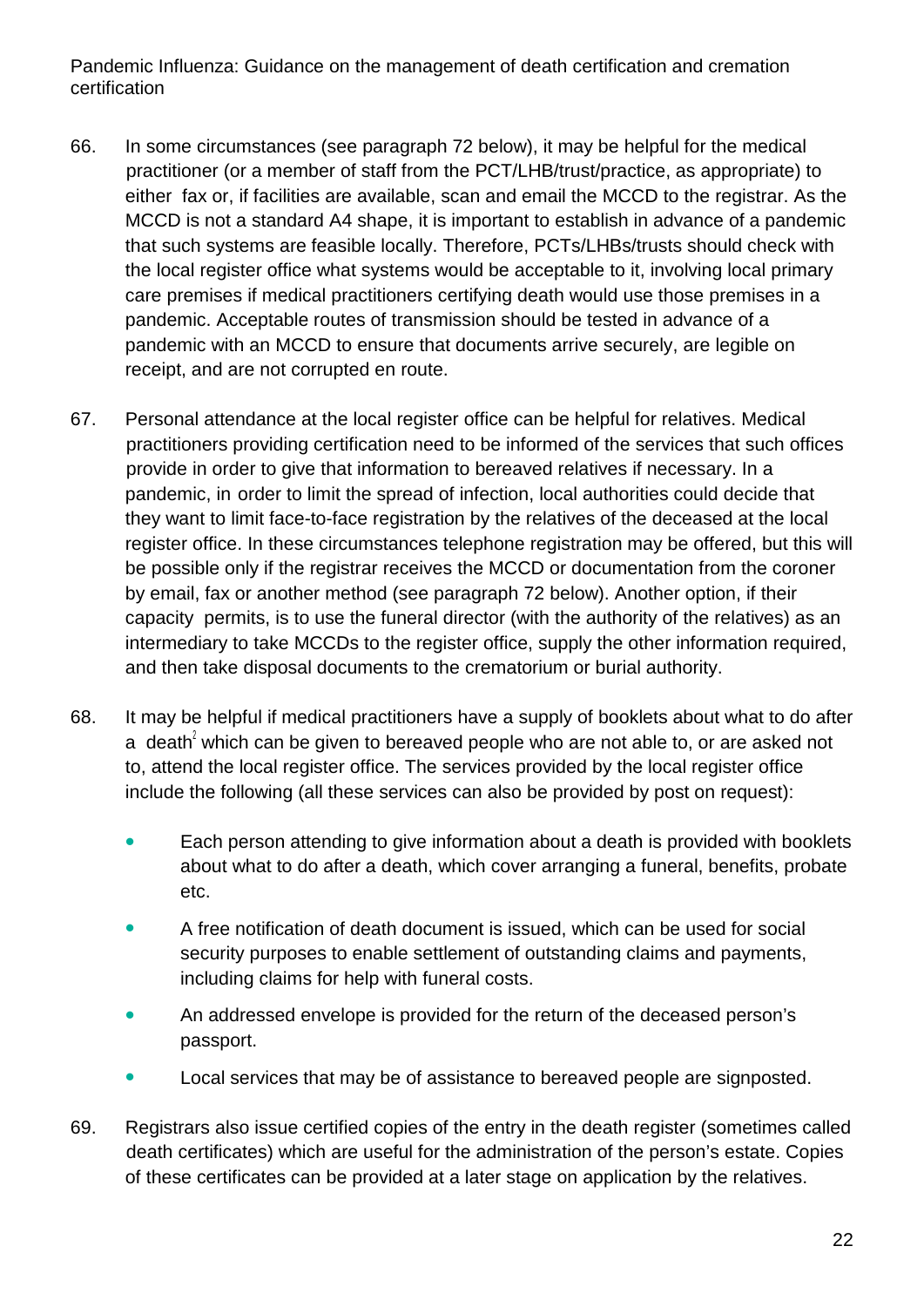70. Once a death is registered, the registrar will notify a range of agencies in order to ensure that pensions are stopped, council tax bills are not sent to the deceased etc. These notifications will continue during a pandemic, although there may be some delays in comparison with normal service.

## **The process for bereaved people**

- 71. Consideration should be given to the needs of those who have been bereaved. In the event of a death at home, it is likely that the relatives of the deceased person may contact their general practice (if they have one). The practice will need to know whether they should refer the caller to the PCT/LHB/trust, or whether they can take the relevant details and inform either the medical practitioner assigned to their practice for this purpose or the PCT/LHB/trust.
- 72. Every endeavour should be made to deal sensitively with bereaved people and to make processes as simple as possible for them. Consideration should be given in the LRF, prior to a pandemic, to support for bereaved people. Faith communities and bereavement and other support organisations and groups may be able to provide particular assistance in this regard. The Home Office guidance for planners preparing to manage deaths in a pandemic highlights the importance of involving such communities, organisations and groups in local planning networks.

## **Processes during a pandemic**

- 73. PCTs/LHBs/trusts will need to consider the most appropriate arrangement for deploying the additional medical practitioners available to them, in the light of their local circumstances and the numbers available. There may be several alternatives, for example:
	- assigning medical practitioners to cover deaths of patients belonging to one or more local practices
	- assigning medical practitioners to deaths as they arise from a central point in the PCT/LHB/trust.
- 74. Normally, relatives will collect the MCCD from the hospital or from primary care premises and take it to the registrar. Where an MCCD is provided under the different ways of working, it will be given directly to the family. During a pandemic, relatives may be concerned about collecting/delivering, or be unable (for example, due to personal ill health or ill health of other family members) to collect/deliver, the MCCD or they may be asked not to attend in person (see paragraph 65). In such circumstances, it would be acceptable for the MCCD to be faxed or emailed to the registrar to enable death registration/issue of certificate for burial or cremation to proceed. Medical practitioners providing the MCCD should be prepared to fax or email the MCCD to the registrar if the relatives are not able to take forward matters in a timely manner. Relatives will then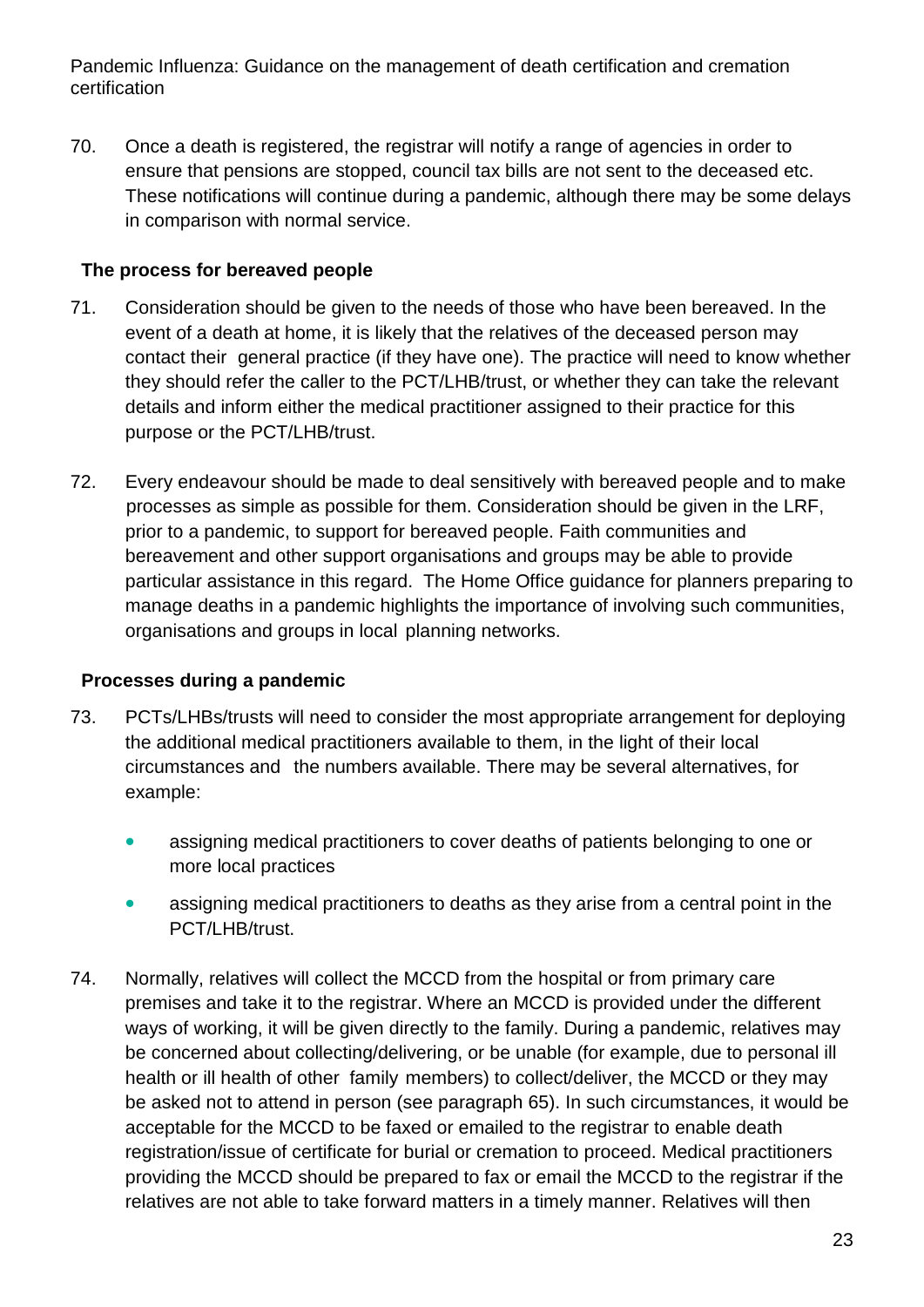need to collect the MCCD at a later stage. However, medical practitioners should be able to discuss with the family the benefits of attendance, whether at that time or subsequently, at the local register office. The requirement that deaths be registered in the first five days after death remains unchanged.

75. Proformas used in assessment of the cause of death (see paragraph 33 above) will need to be incorporated into the deceased's medical record in case the cause of death is questioned at a later stage. Where a medical practitioner is assigned to particular practices, it may be simplest for the proformas to be returned to the practices for filing. Where the practitioner is assigned to deaths by the PCT/LHB/trust, the proformas should be returned to the PCT/LHB/trust and arrangements made for them to be returned to the practices concerned in an appropriate manner (for example, in batches).

## **Infection control**

- 76. Influenza can be transferred to hands from hard surfaces for up to 24 hours after the surface has been contaminated, and from soft materials (pyjamas, magazines, tissues) for up to two hours after, although in very low quantities after 15 minutes. When medical practitioners assess a patient for the purposes of death certification they should follow good infection control practice and in particular wash their hands (or use an alcohol handrub) at the end of the visit.
- 77. If other members of the household have pandemic influenza there is a risk of droplet spread from people who are coughing or sneezing. If it is possible to complete an appropriate assessment without interviewing such persons this would be preferable (assuming that the potential informant is well enough to be interviewed). Otherwise, the medical practitioner should follow good infection control practice, including appropriate protective masks.
- 78. Guidance on infection control in the occupational setting during an influenza pandemic and on risk assessments is available from the Department of Health and the Health & Safety Executive.

## **Business continuity**

79. Medical practitioners who have volunteered to assist during a pandemic and other staff involved in death and cremation certification processes, including registrars, will also be vulnerable to pandemic influenza. It is important that this is taken into account in the business continuity plans of all the organisations concerned.

## **Central coordination during a pandemic**

80. There should be a contact point in the PCT/LHB/trust that can be used for enquiries (other than those to the coroner) about death certification in a pandemic.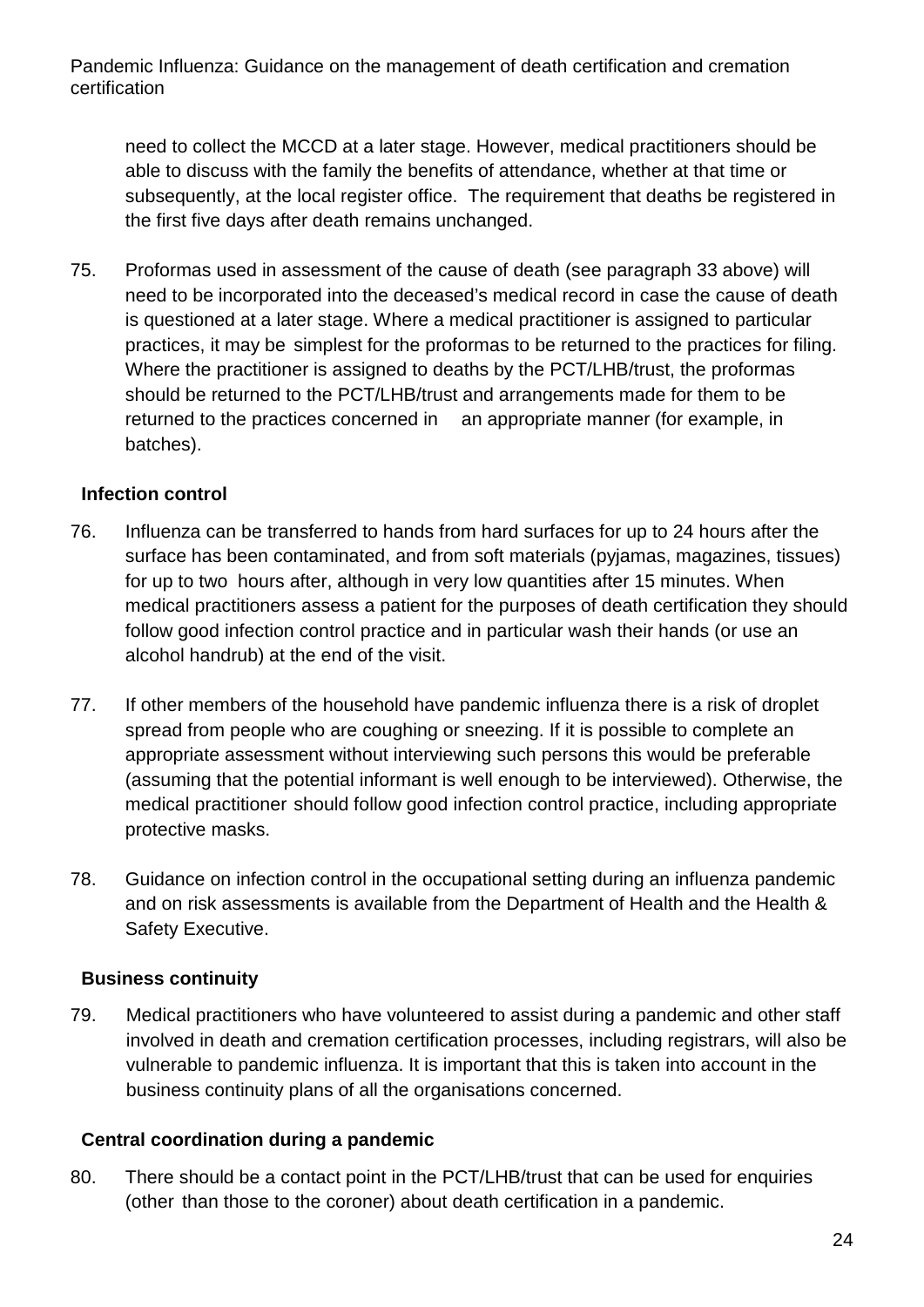# **Deaths in custody**

- 81. Deaths in custody arouse particular concern, as those concerned are in the care of the state. Additional safeguards may be applied in such cases. Rules require that the death of a person in a prison, detention centre or young offender establishment, or held under rules relating to detention in the Armed Forces, must be reported to the coroner. Where a death occurs in prison, an inquest with a jury must be held, even when the death was from natural causes.
- 82. Where a person is detained in other circumstances (for example under mental health legislation), reporting to the coroner is only necessary in the circumstances set out in Appendix B (for example, if the death is due to suicide). However, in practice natural deaths occurring in particular settings (such as high security mental health services) may also be reported.
- 83. Experience from previous pandemics has shown that attack rates in closed establishments may be very high. It may not be feasible to hold inquests and the extent of enquiries that canbe made may be more limited than usual. It will be possible for inquests to be opened and adjourned, and authority provided for disposal by the coroner if appropriate.
- 84. The Ministry of Justice is developing guidance for coroners and coronial services during a pandemic, which will include alternative ways of working to reduce the pressure on the service.
- 85. When a person dies in custody the body should be inspected externally by a registered medical practitioner independent of the custodial body (for example, not one of the prison's medical practitioners) and enquiries should be made by that practitioner to ensure that there are no suspicious circumstances surrounding the death. The medical practitioner should consider whether there is documentary evidence of the deceased having influenza-like or other serious physical illness that could cause death. The registered medical practitioner will provide the MCCD, Referral to the coroner will be needed and a post-mortem may be required.
- 86. PCTs/LHBs/trusts that commission prison healthcare need to plan well in advance appropriate arrangements for independent medical practitioner(s) who can assess deaths within the relevant establishments. If the location of the establishment is relatively remote, particular attention to business continuity may be needed, as medical practitioners will also be vulnerable to pandemic influenza. Attention should also be given to the resources needed by practitioners for certification (notably books of MCCDs). It may be useful for planning to take place in conjunction with the relevant PCT/LHB/trust.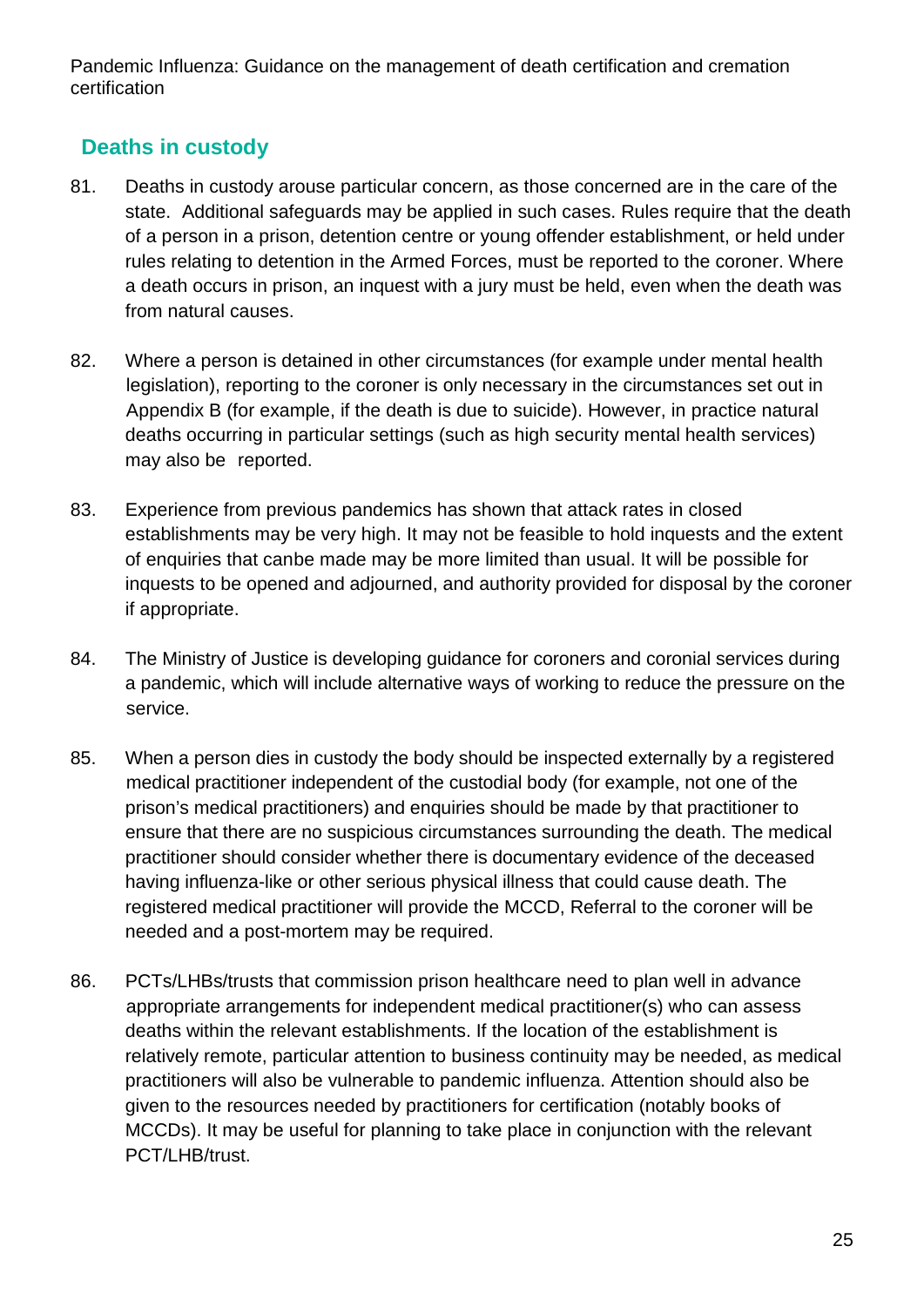## **Communications**

- 87. Changes to the processes for death and cremation certification require particularly careful communication. In the event that changes are needed, in addition to the need for general understanding of why it is necessary to change processes, sensitive communication with bereaved people (who may have wished to see their usual general practitioner after a bereavement) is also vital.
- 88. The Home Office guidance *Planning for a possible influenza pandemic: A framework for planners preparing to manage deaths* offers further guidance on communications. In particular, it notes that local communications will be the first step in providing reassurance. The emphasis should be **tell it all, tell it truthfully and tell it quickly**. PCTs/LHBs/trusts will need to ensure that issues concerning death and cremation certification are included when developing their communications plans prior to a pandemic.

## **Recovery**

89. The UK Influenza Pandemic Preparedness Strategy (Nov 2011) adopts a new UK approach to the indicators for action in a future pandemic response. This takes the form of a series of phases, named: Detection, Assessment, Treatment, Escalation and Recovery and incorporates indicators for moving from one phase to another. The phases are not numbered as they are not linear, may not follow in strict order, and it is possible to move back and forth or jump phases. The indicator for moving into the recovery phases would be when influenza activity is either significantly reduced compared to its peak or when the activity is considered to be within acceptable parameters. The focus of this stage will include the restoration of business as usual services. At some point the emergency powers enabling the GMC to restore doctors temporarily to the register will end – employers should ensure that doctors holding temporary registration cease practise once the emergency ends.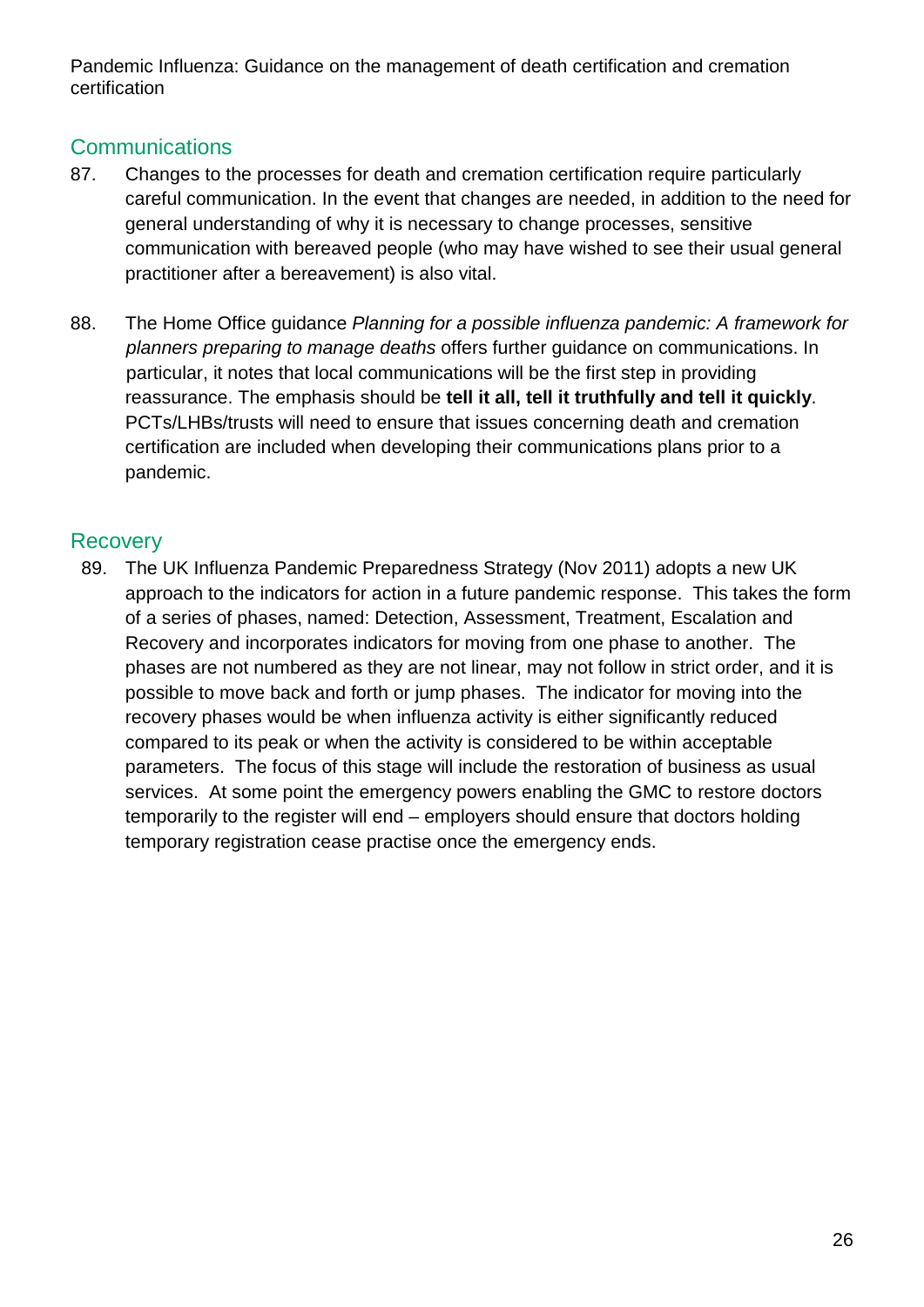# **Appendix A – Overview of the current system for death and cremation certification**

- 1. Currently, medical practitioners have a duty under the Births and Deaths Registration Act 1953 to complete a medical certificate of cause of death (MCCD) if they attended the deceased during their last illness. The contents of the MCCD comply with World Health Organization (WHO) recommendations to ensure comparability for epidemiological purposes. The information recorded on the MCCD includes the name and age of the deceased, the date and place of death, when they were last seen alive by the certifying doctor, the cause of death and whether it may have been contributed to by the employment of the deceased at some time, and whether the certified cause of death takes account of post-mortem findings.
- 2. The MCCD is delivered by the informant (usually the next of kin) to the registrar of births and deaths, who issues the death certificate. The registrar is also under a statutory duty to refer certain cases to the coroner.
- 3. The registrar has a duty to refer deaths to the coroner if:
	- either, the deceased had not been seen by the certifying doctor within 14 days of the death,
	- or, the certifying doctor had not seen the body after death.
- 4. Registrars are also required to refer deaths to coroners where:
	- the cause of death is unknown
	- the death was violent or unnatural or suspicious
	- the death may be due to an accident (whenever it occurred)
	- the death may be due to self-neglect or neglect by others
	- the death may be due to an industrial disease or related to the deceased's employment
	- $\bullet$  the death may be due to an abortion
	- the death occurred during an operation or before recovery from the effects of an anaesthetic
	- the death may be a suicide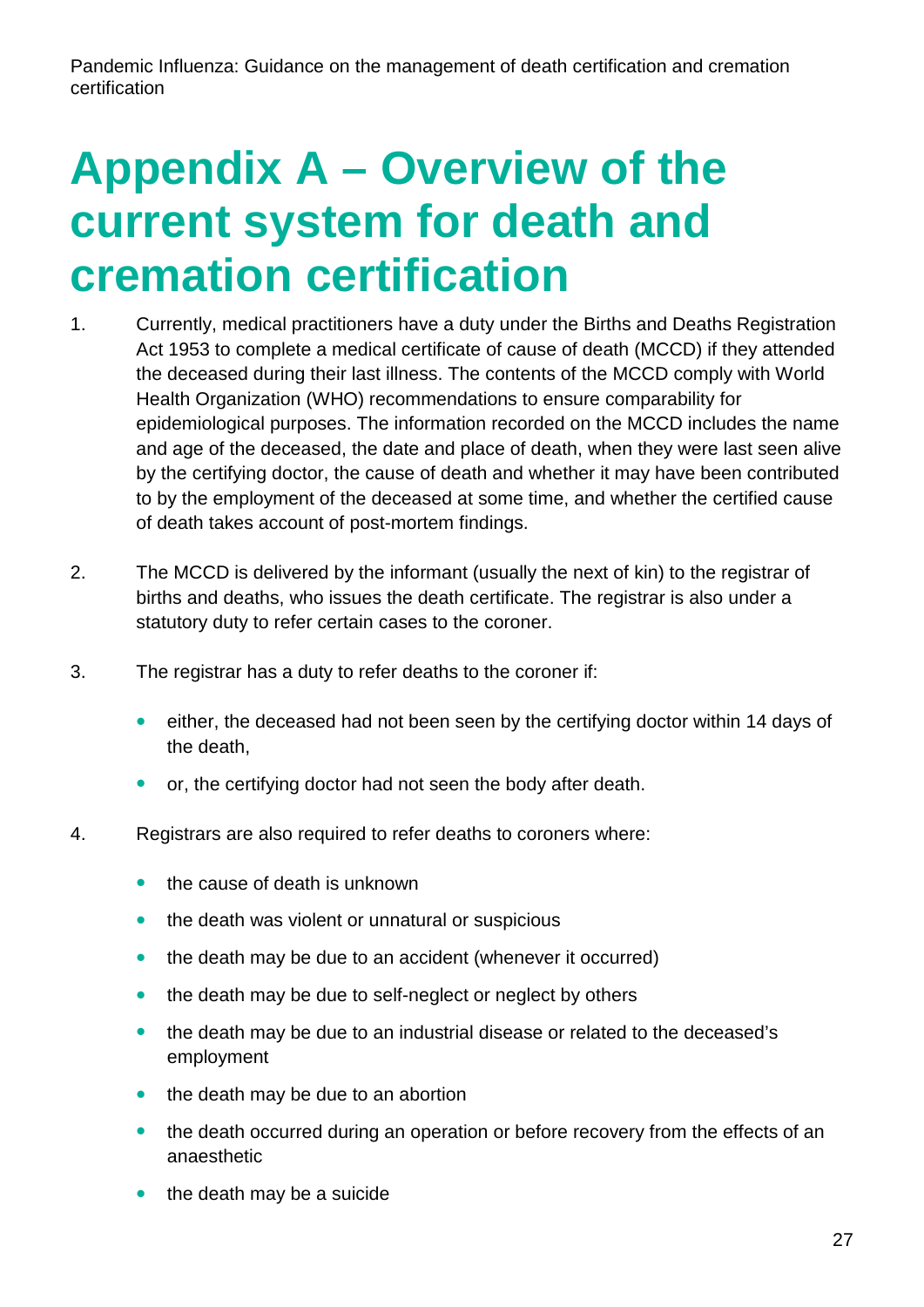- the death occurred during or shortly after detention in police or prison custody.
- 5. In practice, medical practitioners themselves tend to refer cases directly to the coroner where there is uncertainty about the cause of death or reason to believe that the death was suspicious, or if the death might fall into one of the categories reportable under the registration legislation. The guidance notes on the MCCD remind medical practitioners of the above categories.
- 6. Assuming neither the doctor nor the registrar refers the case to the coroner, the registrar issues a green certificate for burial or cremation. The family can then proceed with a burial.
- 7. In addition, for cremation, a separate application is made to the crematorium on the statutory **Application for Cremation (known as form Cremation 1)** – usually by the deceased's executor or next of kin. The applicant has to provide details including their relationship to the deceased; the place, time and date of death; whether there may be any reason to suspect violence, poison or neglect; whether there is any reason to think an examination of the remains is desirable; and details of the patient's general medical practitioner. This form is passed to the relevant crematorium.<sup>[8](#page-20-0)</sup>
- 8. For cremation there is also a requirement for a **Medical Certificate (form Cremation 4)** which is completed by a registered medical practitioner. This medical practitioner can be the same one who completed the MCCD (and in practice often is). Questions on this form include:
	- How long did the doctor attend the deceased?
	- When was the deceased last seen alive?
	- When was the body seen?
	- What, if any, examination was made of the body?
	- What were the cause and mode of death?
	- Were any surgical interventions made within a year before death?
	- Is there any reason to suspect poison, violence or neglect?
	- Is there any reason to suppose that a further examination is necessary?
- 9. This is generally the main opportunity for information on implants to be registered.

<span id="page-27-0"></span> <sup>8</sup> Following modernisation this form will be known as Form 1.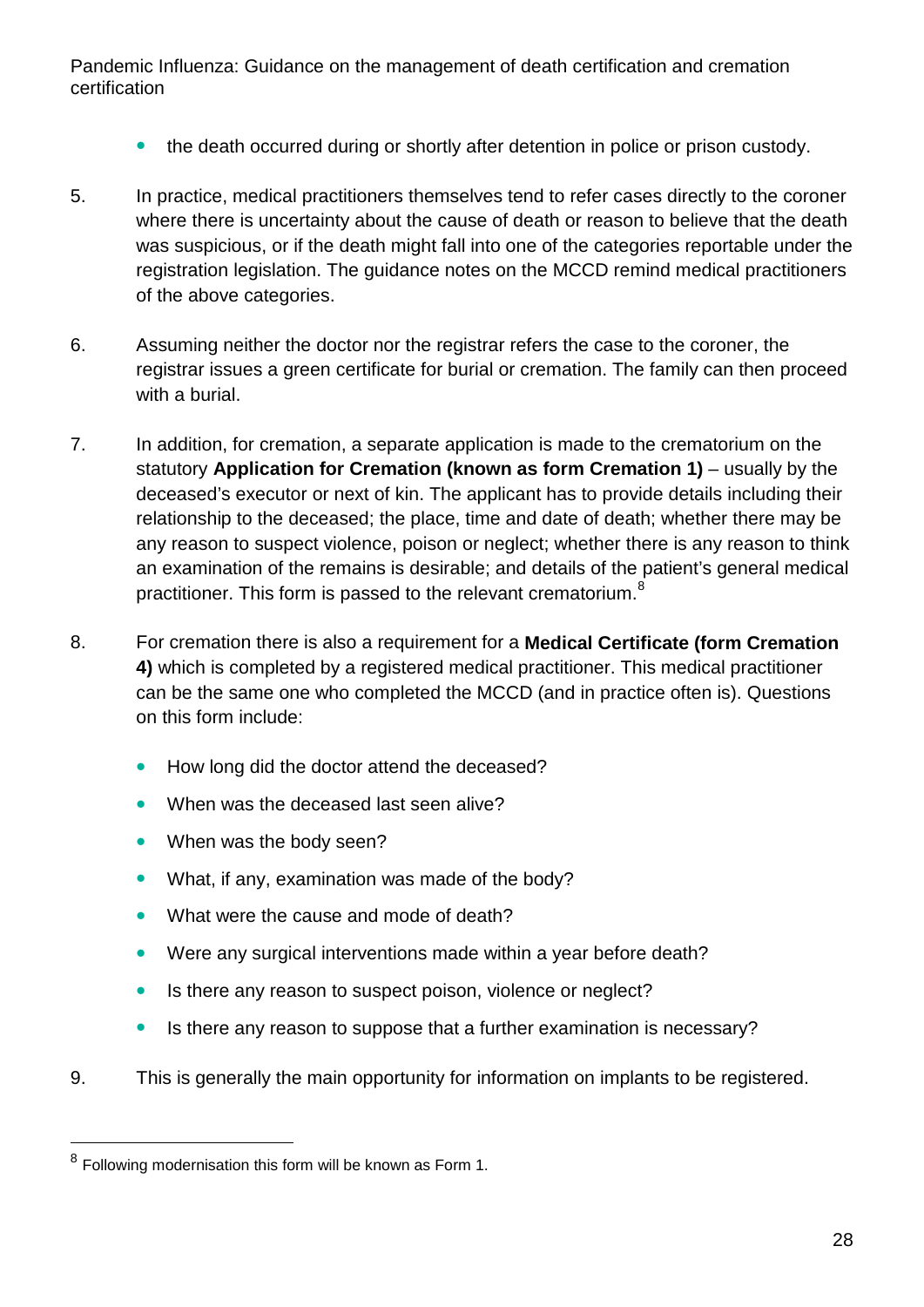- 10. This form is then passed to another medical practitioner, who will complete the confirmatory certificate described below (form Cremation 5).
- 11. The **Confirmatory Medical Certificate (form Cremation 5)** must be completed by a different medical practitioner, who must not be a relative of the deceased or a relative or partner of the doctor who completed the Medical Certificate (form Cremation 4) and who has been registered with the General Medical Council (GMC) for at least five years, although European qualifications may also permit a registered doctor to sign this form. The Confirmatory Medical Certificate, in addition to an expectation that the practitioner has examined form Cremation 4, asks:
	- Have you seen the body of the deceased?
	- Have you carefully examined the body externally?
	- Have you seen and questioned the medical practitioner who gave the above certificate (ie form Cremation 4)?
	- Have you seen and questioned any other medical practitioner who attended the deceased? (If so, give details.)
	- Have you seen and questioned any person who nursed the deceased during the last illness, or who was present at the death (give details and say if seen alone)?
	- Have you seen and questioned any other person (give details and state if seen alone)?
- 12. The declaration confirms that the doctor knows of no reasonable cause to suspect that the deceased died either a violent or unnatural or sudden death of which the cause is unknown, or died in such a place or circumstances as to require an inquest. The form is sent to a medical referee (another fully registered doctor of five years' standing, and appointed by the Ministry of Justice on the nomination of the cremation authority duly meeting the fees payable to the referee).
- 13. The **Authorisation of Cremation of Deceased Person by Medical Referee (Form Cremation 10)** is completed by the medical referee, authorising the superintendent of the crematorium to cremate the remains. The medical referee may make any enquiries thought appropriate of other signatories, and may refuse cremation unless a postmortem is carried out.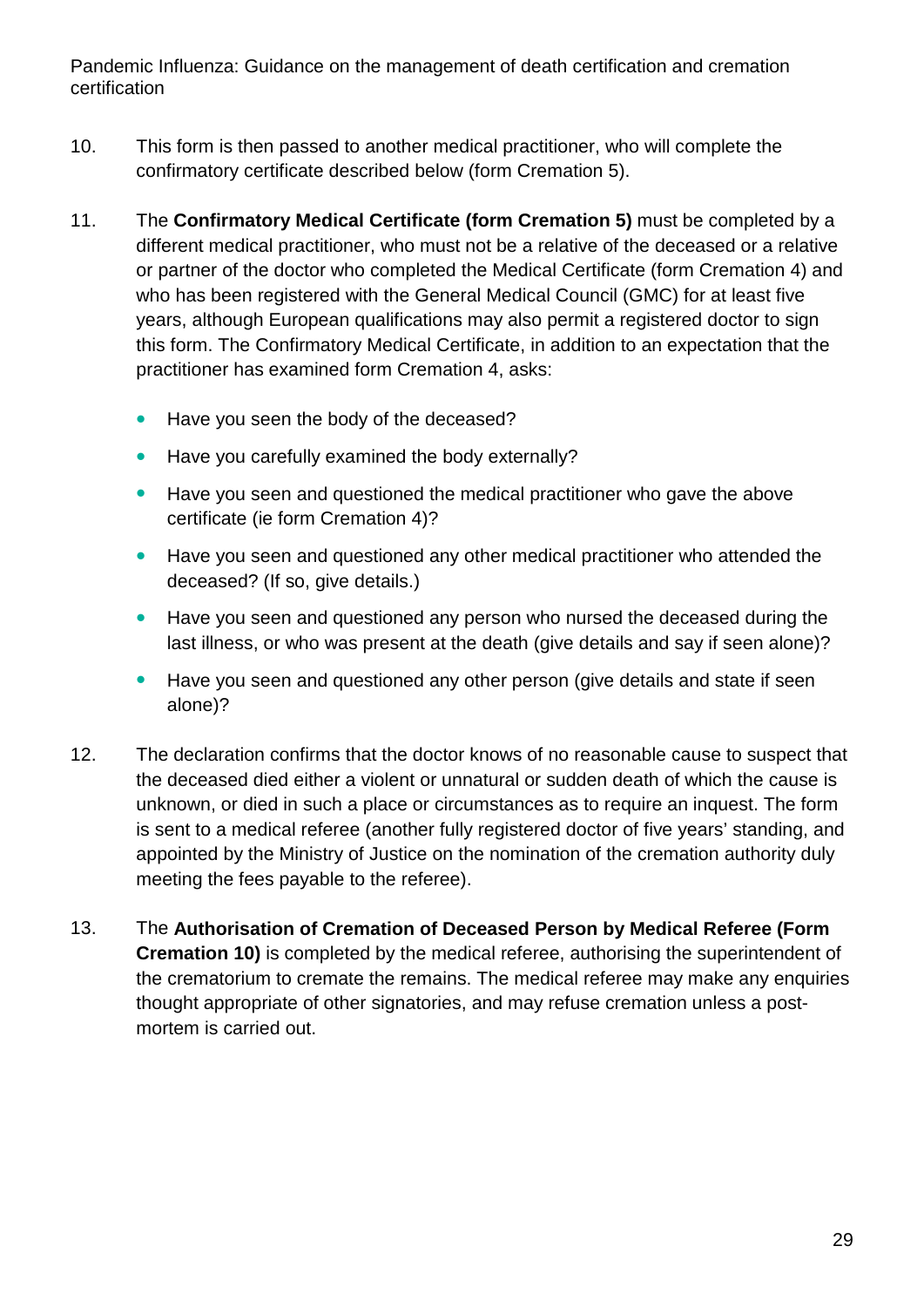# Appendix B - Certification and registration of deaths in the UK

|                                                               | <b>England and Wales</b>                                                                                                                                                                                                                                                                                                                                     | <b>Scotland</b>                                                                                                                                                                                                                                                                                                                                                                                                                                                                                         | <b>Northern Ireland</b>                                                                                                                                                                                                                                                                        |
|---------------------------------------------------------------|--------------------------------------------------------------------------------------------------------------------------------------------------------------------------------------------------------------------------------------------------------------------------------------------------------------------------------------------------------------|---------------------------------------------------------------------------------------------------------------------------------------------------------------------------------------------------------------------------------------------------------------------------------------------------------------------------------------------------------------------------------------------------------------------------------------------------------------------------------------------------------|------------------------------------------------------------------------------------------------------------------------------------------------------------------------------------------------------------------------------------------------------------------------------------------------|
| 1. Requirements for<br>death certification                    | i. The registered<br>medical practitioner<br>who attended the<br>deceased during their<br>last illness has a<br>statutory duty to<br>certify the cause of<br>death on the<br>prescribed form and<br>deliver it to the<br>registrar.<br>ii. The Medical<br>Certificate of Cause of<br>Death is prescribed in<br>regulations made by<br>the Registrar General. | i. The registered<br>medical practitioner<br>who attended the<br>deceased during their<br>last illness has a<br>statutory duty to<br>certify the cause of<br>death on the<br>prescribed form and<br>give it to the informant<br>or to the district<br>registrar (where no<br>medical practitioner<br>was in attendance, or<br>where s/he is unable<br>to provide a medical<br>certificate, then any<br>medical practitioner<br>who is able to do so<br>may certify).<br>ii. As in England and<br>Wales. | i. The registered<br>medical practitioner<br>who treated the<br>deceased within the<br>last 28 days prior to<br>the date of death has<br>a statutory duty to<br>certify the cause of<br>death on the<br>prescribed form and<br>give it to the<br>informant.<br>ii. As in England and<br>Wales. |
| 2. Reporting deaths<br>to the<br>coroner/procurator<br>fiscal | Registrars have a<br>duty to refer deaths to<br>the coroner in the<br>circumstances<br>prescribed in the<br>regulations (see list of<br>circumstances at<br>Annex 1).                                                                                                                                                                                        | Registrars have a<br>duty to report certain<br>deaths to the<br>procurator fiscal (see<br>Annex 3 below).<br>In addition, the<br>certifying doctor has a<br>duty to report such<br>deaths, so the<br>procurator fiscal will<br>normally receive a<br>report from both the<br>registrar and the<br>certifying doctor.                                                                                                                                                                                    | Registrars have a<br>duty to refer the death<br>to the coroner in<br>circumstances set out<br>in the Coroners Act<br>(Northern Ireland)<br>1959 Section 7 (see<br>Annex 2 below).                                                                                                              |
| 3. Registration of<br>deaths                                  | i. A registrar must<br>register a death when<br>s/he receives the                                                                                                                                                                                                                                                                                            | i. A registrar must<br>register a death when<br>s/he receives                                                                                                                                                                                                                                                                                                                                                                                                                                           | As in England and<br>Wales.                                                                                                                                                                                                                                                                    |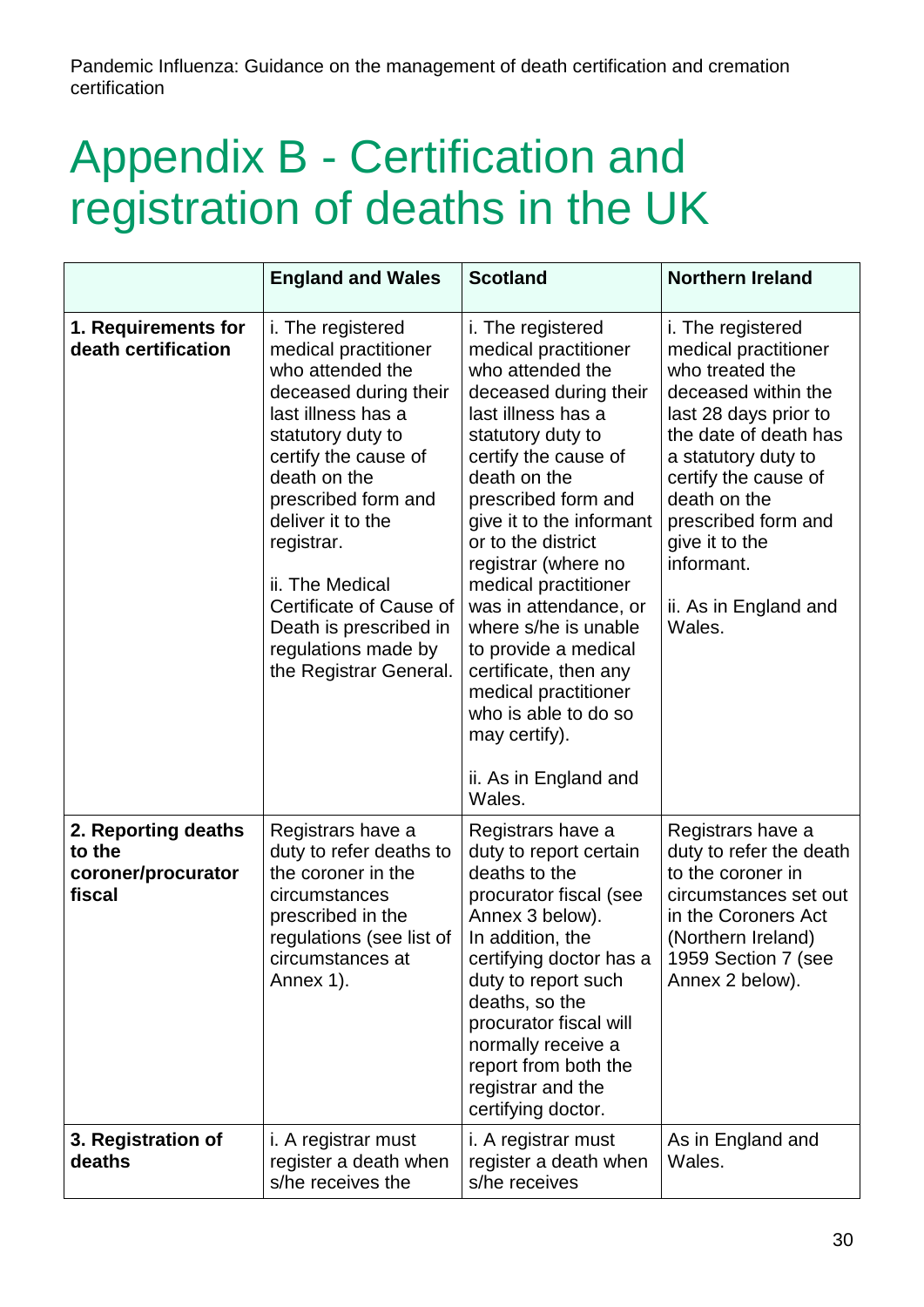| information required<br>to be registered about<br>the deceased and<br>about the cause of<br>death.                                                                                                                                                                                                   | information required<br>to be registered about<br>the deceased and<br>about the cause of<br>death.                                                                                                                                                                                                                       |  |
|------------------------------------------------------------------------------------------------------------------------------------------------------------------------------------------------------------------------------------------------------------------------------------------------------|--------------------------------------------------------------------------------------------------------------------------------------------------------------------------------------------------------------------------------------------------------------------------------------------------------------------------|--|
| ii. A registrar may not<br>register a death that<br>has been reported to<br>the coroner without<br>authority from the<br>coroner to do so.<br>iii. A death is<br>registered without a<br>qualified informant<br>where the coroner has<br>held (or in certain<br>circumstances,<br>opened) an inquest | ii. Any death<br>registered by a<br>registrar where a<br><b>Medical Certificate of</b><br>Cause of Death was<br>not produced by the<br>informant at the time<br>of registration, and<br>has not subsequently<br>been produced by a<br>registered medical<br>practitioner, must be<br>reported by the<br>registrar to the |  |
| and supplies the<br>death registration<br>information to the<br>registrar.                                                                                                                                                                                                                           | procurator fiscal as an<br>uncertified death.<br>iii. A death can be                                                                                                                                                                                                                                                     |  |
| iv. Cause of death can<br>be certified to the<br>registrar:<br>- by a registered<br>medical practitioner<br>(see 1)<br>- by the coroner<br>following post-mortem<br>- by the coroner on                                                                                                              | registered without a<br>qualified informant on<br>the authority of the<br>Registrar General,<br>provided s/he is<br>satisfied that the<br>correct particulars<br>concerning the death<br>are available.                                                                                                                  |  |
| inquest or inquest<br>adjourned.<br>Where no medical<br>practitioner who                                                                                                                                                                                                                             | iv. Cause of death can<br>be certified to the<br>registrar:<br>- by a registered<br>medical practitioner                                                                                                                                                                                                                 |  |
| attended the<br>deceased before<br>death is available to<br>certify the cause of<br>death, the death is<br>reported to the<br>coroner. Information                                                                                                                                                   | (including a<br>pathologist)<br>- by the procurator<br>fiscal or to the<br>- Registrar General by<br>the procurator fiscal<br>following investigation                                                                                                                                                                    |  |
| about cause of death<br>may be made<br>available from medical<br>records by a doctor                                                                                                                                                                                                                 | and/or post-mortem<br>examination (the<br><b>Registrar General</b><br>may register the                                                                                                                                                                                                                                   |  |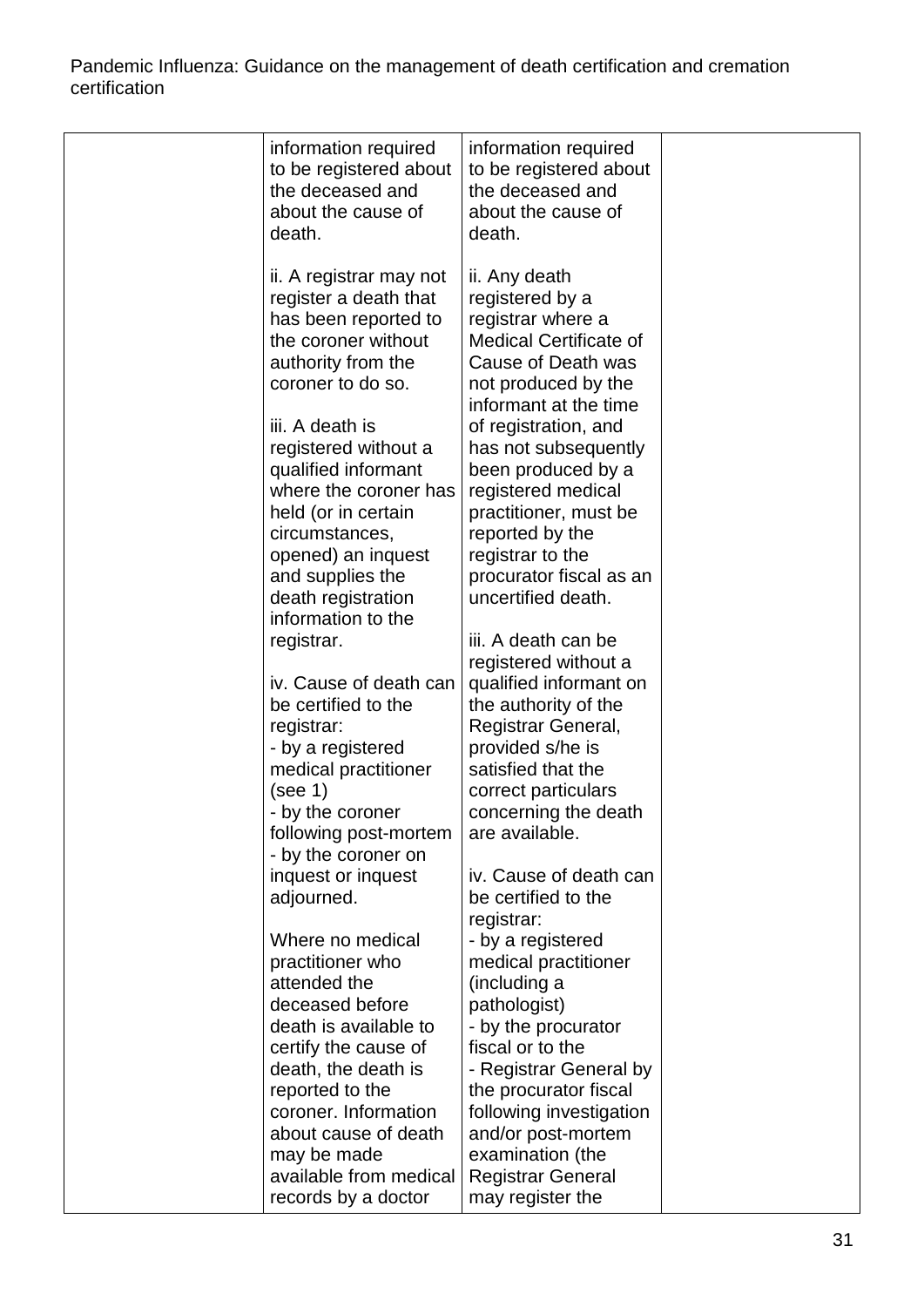| who could not sign the   death, or amend or<br>death certificate. If the<br>coroner is satisfied<br>that there is no need<br>for a post-mortem or<br>inquest, the death is<br>registered showing<br>the cause of death<br>given by the coroner<br>or the informant as<br>'uncertified'. | correct the information<br>recorded, including<br>the cause of death). |  |
|-----------------------------------------------------------------------------------------------------------------------------------------------------------------------------------------------------------------------------------------------------------------------------------------|------------------------------------------------------------------------|--|
|-----------------------------------------------------------------------------------------------------------------------------------------------------------------------------------------------------------------------------------------------------------------------------------------|------------------------------------------------------------------------|--|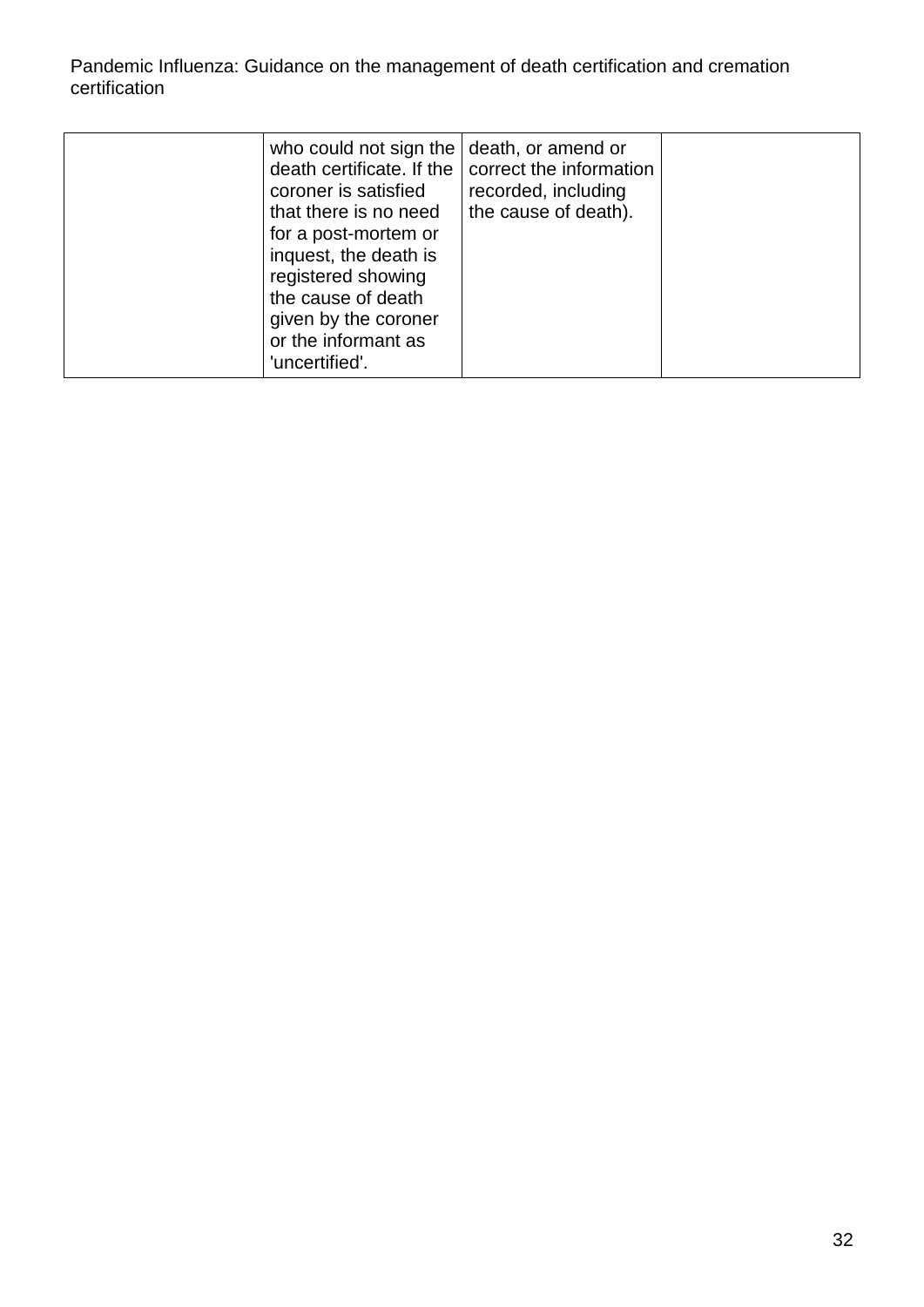# Annex 1 – Reference to the coroner in England and Wales

#### **Registration of Births and Deaths Regulations 1987**

41 Reference to coroner

(1) Where the relevant registrar is informed of the death of any person he shall, subject to paragraph (2), report the death to the coroner on an approved form if the death is one –

- (a) in respect of which the deceased was not attended during his last illness by a registered medical practitioner; or
- (b) in respect of which the registrar –

(i) has been unable to obtain a duly completed certificate of cause of death, or

(ii) has received such a certificate with respect to which it appears to him, from the particulars contained in the certificate or otherwise, that the deceased was seen by the certifying medical practitioner neither after death nor within 14 days before death; or

- (c) the cause of which appears to be unknown; or
- (d) which the registrar has reason to believe to have been unnatural or to have been caused by violence or neglect or by abortion or to have been attended by suspicious circumstances; or
- (e) which appears to the registrar to have occurred during an operation or before recovery from the effect of an anaesthetic; or
- (f) which appears to the registrar from the contents of any medical certificate of cause of death to have been due to industrial disease or industrial poisoning.
- (2) Where the registrar has reason to believe, with respect to any death of which he is informed or in respect of which a certificate of cause of death has been delivered to him, that the circumstances of the death were such that it is the duty of some person or authority other than himself to report the death to the coroner, he shall either satisfy himself that it has been reported or report it himself.
- (3) The registrar shall not register any death
	- (a) which he has himself reported to the coroner;
	- (b) which to his knowledge it is the duty of any other person or authority to report to the coroner; or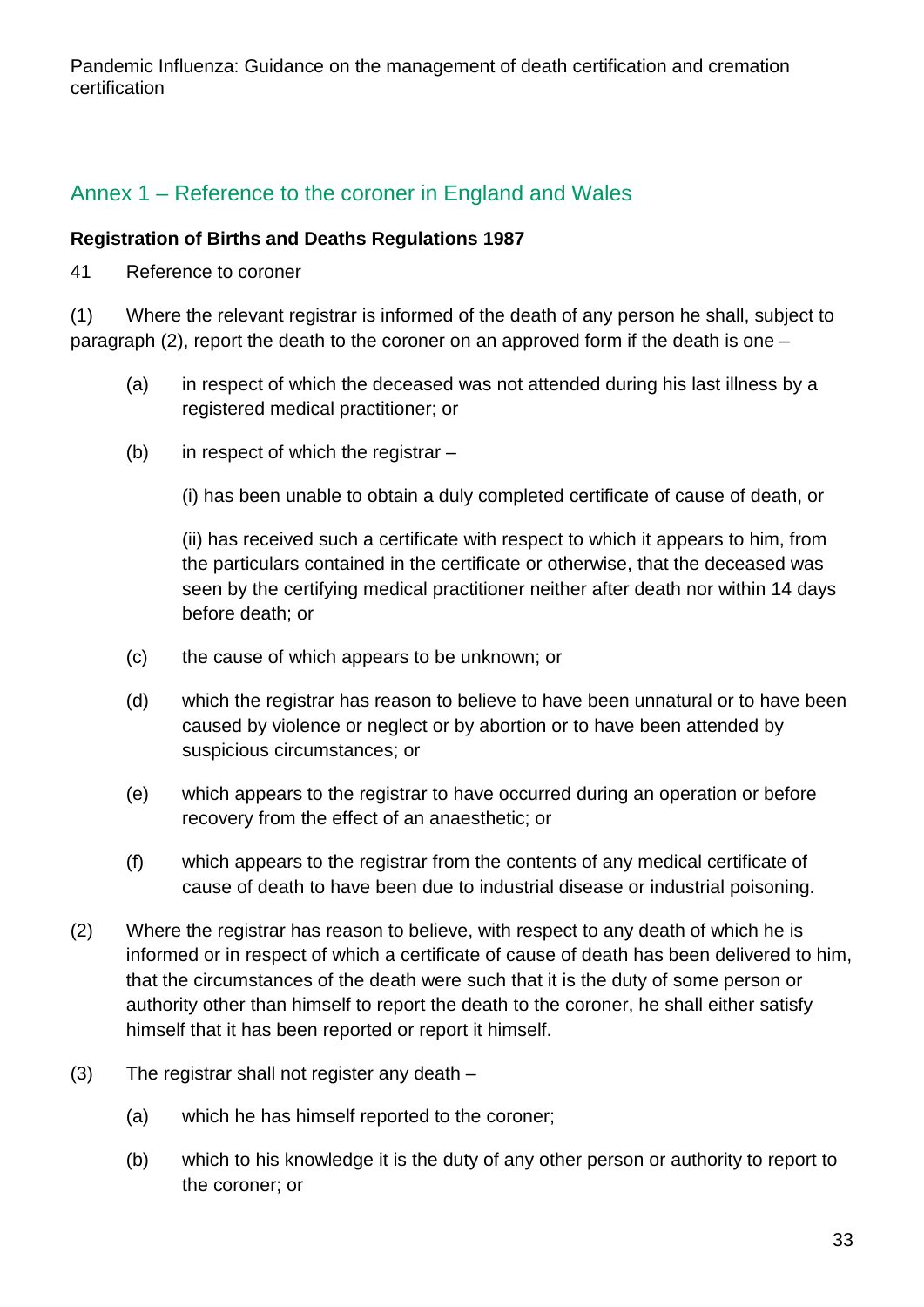(c) which to his knowledge has been reported to the coroner, until he has received either a coroner's certificate after inquest or a notification from the coroner that he does not intend to hold an inquest.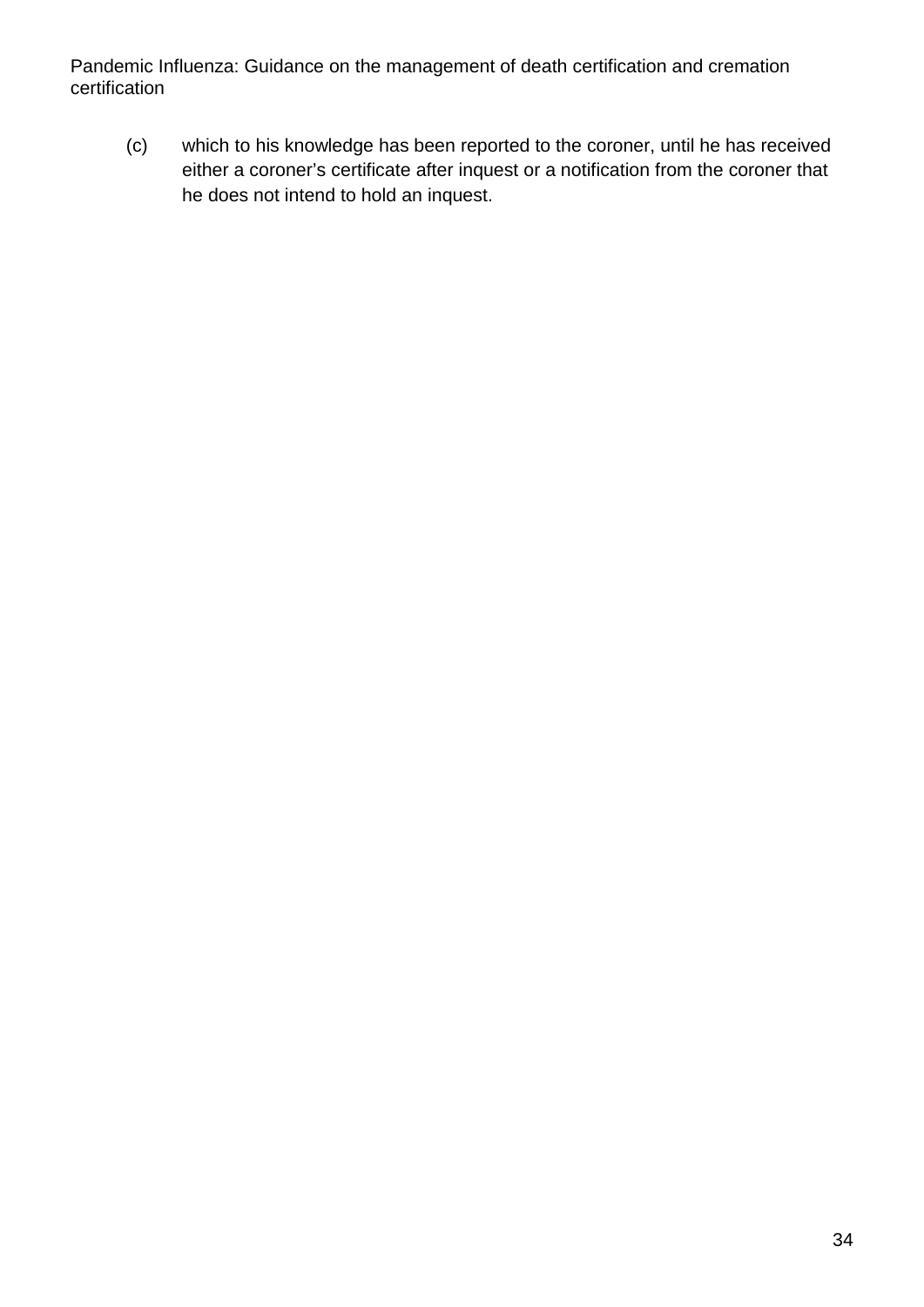# Annex 2 – Reference to the coroner in Northern Ireland

## **Coroners Act (Northern Ireland) 1959**

7. Every medical practitioner, registrar of deaths or funeral director and every occupier of a house or mobile dwelling and every person in charge of any institution or premises in which a deceased person was residing, who has reason to believe that the deceased person died, either directly or indirectly, as a result of violence or misadventure or by unfair means, or as a result of negligence or misconduct or malpractice on the part of others, or from any cause other than natural illness or disease for which he had been seen and treated by a registered medical practitioner within 28 days prior to his death, or in circumstances as may require investigation (including death as a result of the administration of an anaesthetic), shall immediately notify the coroner within whose district the body of such deceased person is of the facts and circumstances relating to the death.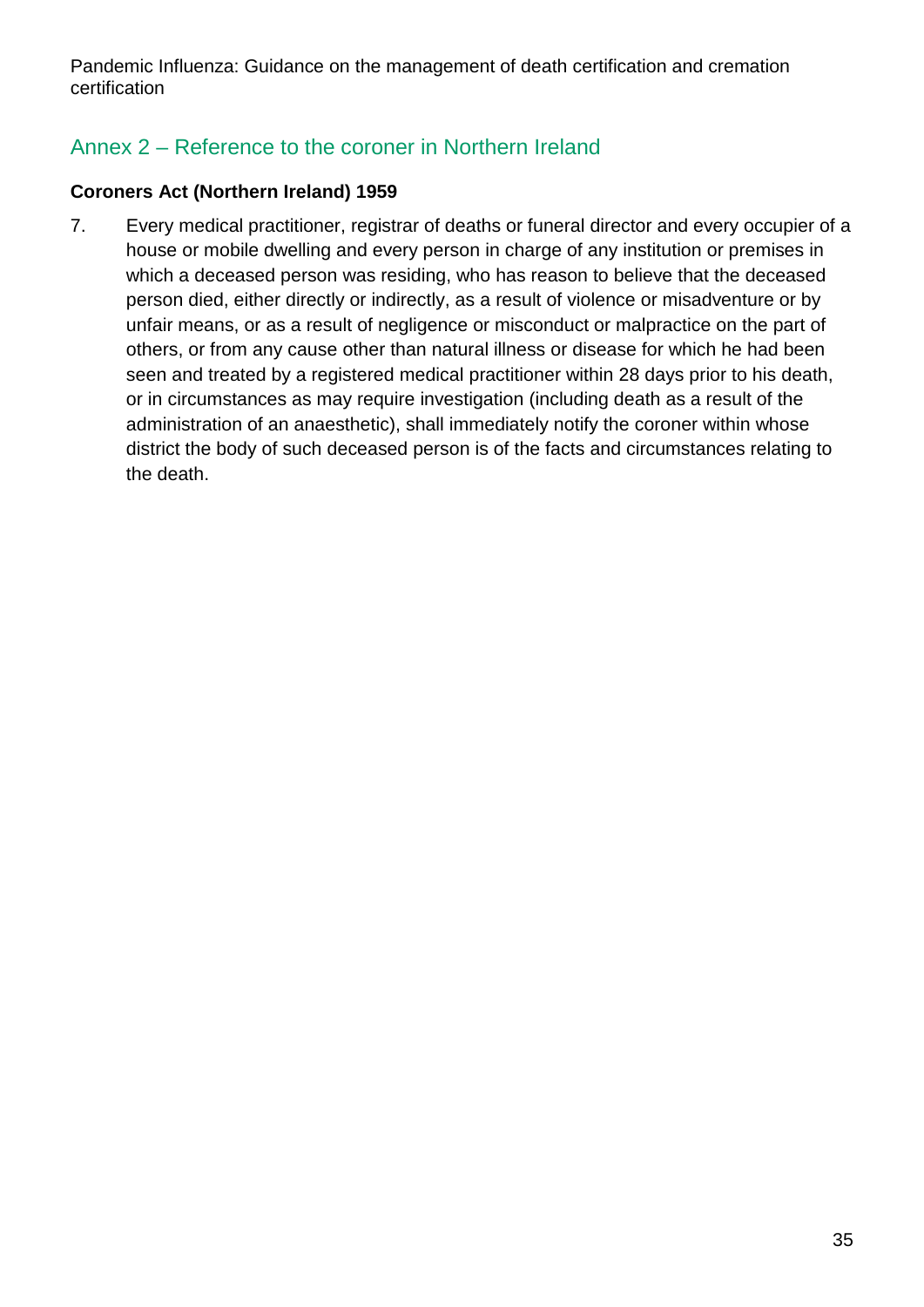# Annex 3 – Reference to the procurator fiscal in Scotland

## **Scottish Registrars Handbook of Instructions**

D13 Certain deaths to be reported to the procurator fiscal – see guidance for doctors at <http://www.copfs.gov.uk/publications/1998/11/deathandthepf>

The procurator fiscal has a duty to investigate certain deaths. Generally the procurator fiscal will enquire into any sudden, suspicious, accidental, unexpected and unexplained death. However the procurator fiscal may enquire into any death brought to his or her notice if he or she thinks it necessary to do so. In particular, the procurator fiscal will want to know from the registrars of any death where the circumstances or evidence suggest that the death may fall into one or more of the following categories:

- any death due to violent, suspicious or unexplained cause;
- any death related to occupation, for example industrial disease or poisoning;
- any death involving fault or neglect on the part of another;
- any death as a result of abortion or attempted abortion;
- possible or suspected suicide;
- any death as a result of medical mishap; and any death where a complaint is received which suggests that medical treatment or the absence of treatment may have contributed to the death;
- any death resulting from an accident;
- any death arising out of the use of a vehicle including an aircraft, ship or train;
- any death due to poisoning or suspected poisoning, including by prescription or non-prescription drugs, other substances, gas or solvent fumes;
- any death by drowning;
- any death by burning or scalding, or as a result of a fire or explosion;
- any death due to a notifiable infectious disease, or food poisoning;
- certain deaths of children any death of a newborn child whose body is found, any sudden death in infancy, any death due to suffocation including overlaying, any death of a foster child;
- any death in legal custody;
- any death of a person of residence unknown, who died other than in a house;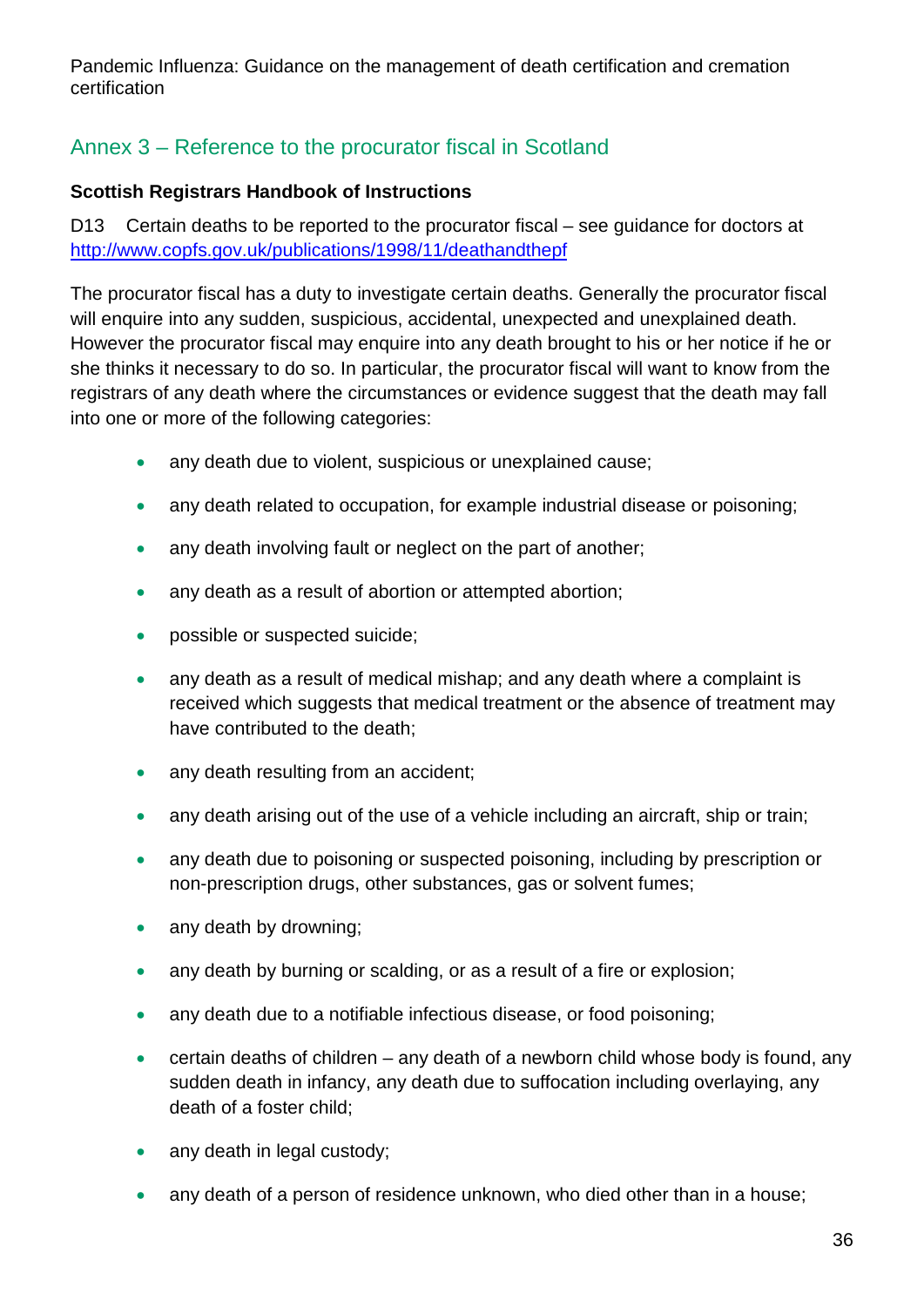- any death at work, whether or not as a result of an accident;
- any death where a doctor has been unable to certify a cause.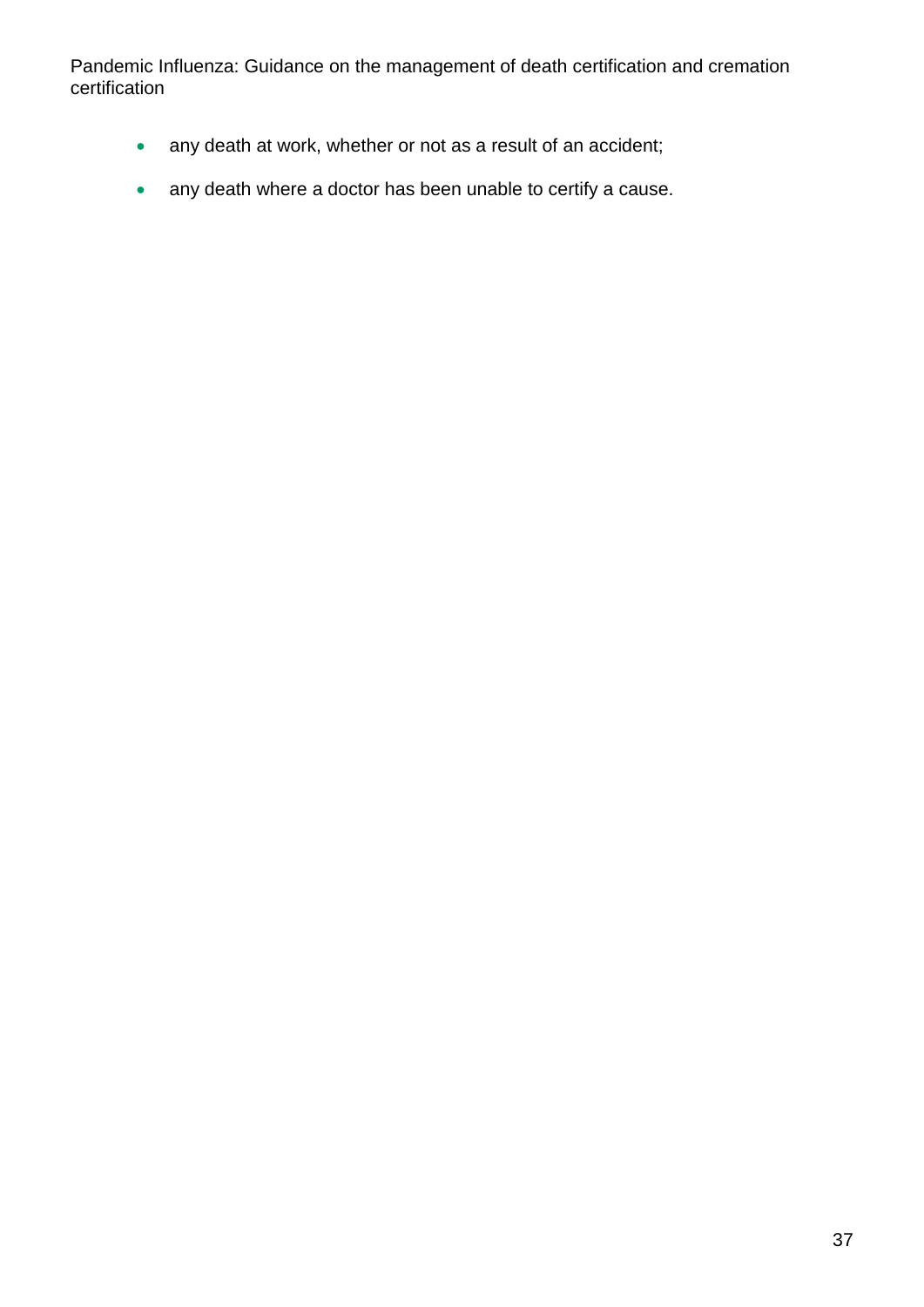# Appendix C - Cremation requirements in the UK

|                                  | <b>England and Wales</b>                       | <b>Scotland</b>                                      | <b>Northern Ireland</b>                        |
|----------------------------------|------------------------------------------------|------------------------------------------------------|------------------------------------------------|
| 1. Requirements for<br>cremation | As set out in the<br>Cremation                 | As set out in the<br>Cremation                       | As set out in the<br>Cremation (Belfast)       |
|                                  | Regulations 2008:<br>i. The applicant          | <b>Regulations</b><br>(Scotland) 1935 as<br>amended: | Regulations 1961:<br>i. The applicant          |
|                                  | (usually next of kin or                        |                                                      | (usually next of kin or                        |
|                                  | executor) must sign a<br>completed application | i. The applicant<br>(usually next of kin or          | executor) must sign a<br>completed application |
|                                  | form which must be                             | executor) must sign a                                | form which must be                             |
|                                  | countersigned by a<br>householder who          | completed application<br>form which must be          | countersigned by a<br>Justice of the Peace.    |
| knows the applicant.             |                                                | countersigned by a<br>householder who                | ii. The registered                             |
|                                  | ii. The registered                             | knows the applicant.                                 | medical practitioner                           |
|                                  | medical practitioner<br>who attended the       | ii. The registered                                   | who attended the<br>deceased during their      |
|                                  | deceased during their<br>last illness and who  | medical practitioner<br>who attended the             | last illness and who<br>can certify definitely |
|                                  | can certify definitely<br>as to the cause of   | deceased during their                                | as to the cause of                             |
|                                  | death is expected to                           | last illness (or if no<br>one was in                 | death is expected to<br>complete a form        |
|                                  | complete a form<br>providing details of        | attendance the<br>ordinary medical                   | providing details of<br>the circumstances in   |
|                                  | the circumstances in<br>which the deceased     | attendant of the                                     | which the deceased<br>died.                    |
|                                  | died.                                          | deceased) and who<br>can certify definitely          |                                                |
|                                  | iii. A second medical                          | as to the cause of<br>death is expected to           | iii. A second medical<br>practitioner,         |
|                                  | practitioner,                                  | complete a form                                      | independent of the<br>first and who must not   |
|                                  | independent of the<br>first, and of at least   | providing details of<br>the circumstances in         | have attended the                              |
|                                  | five years standing,<br>completes a            | which the deceased<br>died.                          | deceased in any way,<br>and of at least five   |
|                                  | confirmatory                                   |                                                      | years standing,                                |
|                                  | certificate after<br>examining the body        | iii. A second medical<br>practitioner,               | completes a<br>confirmatory                    |
|                                  | and form made under<br>ii. above and           | independent of the<br>first, and of at least         | certificate after<br>examining the body        |
|                                  | discussing the case                            | five years standing,                                 | and form made under                            |
|                                  | with the medical<br>practitioner who           | completes a<br>confirmatory                          | ii. above and<br>discussing the case           |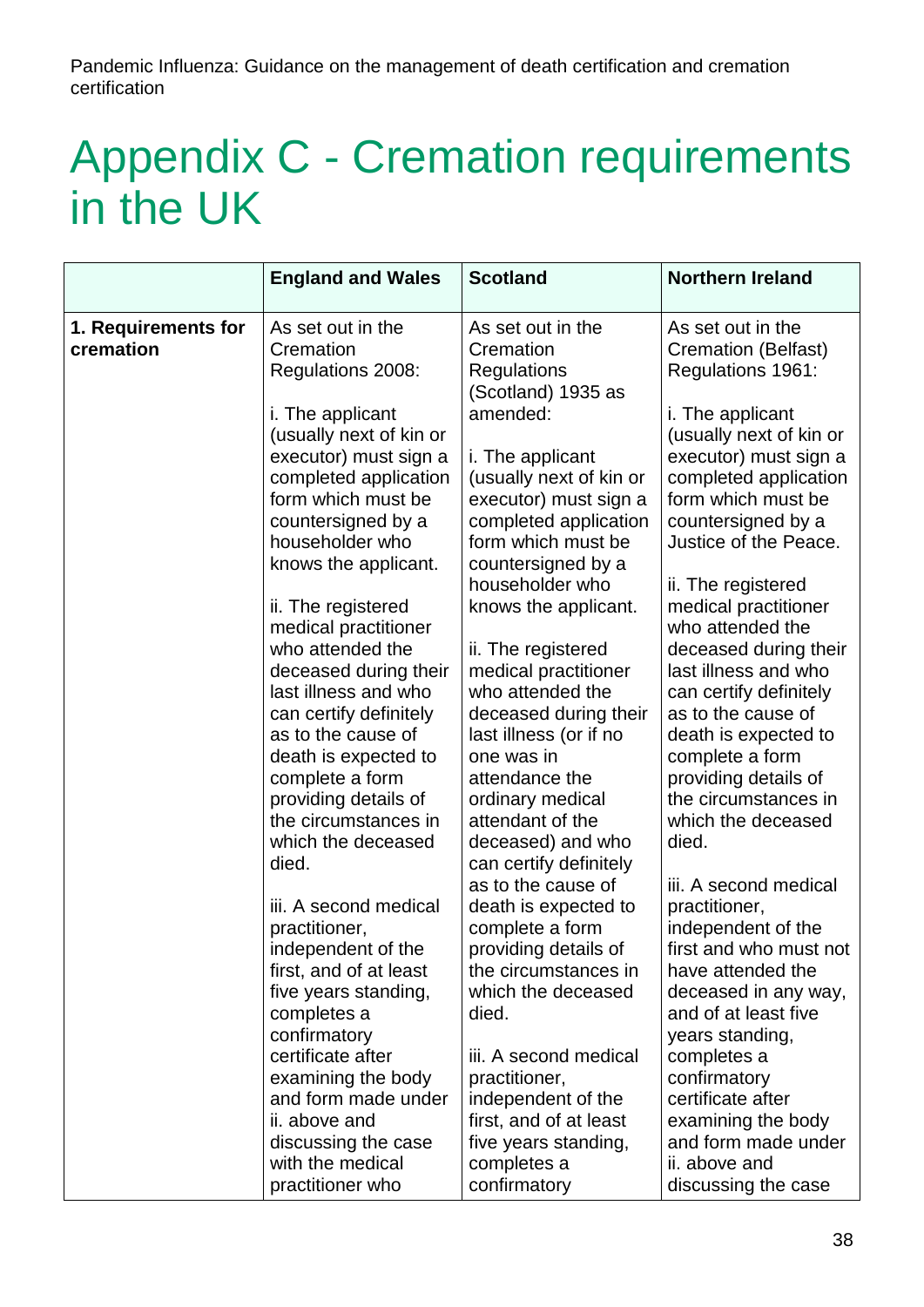|                                                        | attended the<br>deceased during their<br>last illness.<br>iv. A third medical<br>practitioner known as<br>the medical referee <sup>10</sup><br>who is of five years<br>standing and<br>has suitable<br>experience and has<br>been appointed by the<br>Secretary of State,<br>has signed a form<br>authorising cremation.<br>v. Forms substantially<br>to the like effect if the<br>person died in<br>Scotland, Northern<br>Ireland or the Islands.<br>vi. Registration<br>requirements are set<br>out below. | certificate and form<br>made under ii. above<br>and discussing the<br>case with the medical<br>practitioner who<br>attended the<br>deceased during their<br>last illness.<br>iv. A third medical<br>practitioner known as<br>the medical referee' <sup>o</sup><br>who is of five years<br>standing and<br>has suitable<br>experience and has<br>been appointed by the<br>Secretary of State,<br>has signed a form<br>authorising cremation.<br>v. Forms substantially<br>to the like effect if the<br>person died in<br>England, as well as<br>either the coroner's<br>Out of England Order<br>or the coroner's<br>cremation certificate. | with the medical<br>practitioner who<br>attended the<br>deceased during their<br>last illness.<br>iv. A third medical<br>practitioner known as<br>the medical referee' <sup>o</sup><br>who is of five years<br>standing and<br>has suitable<br>experience and has<br>been appointed by the<br>Secretary of State,<br>has signed a form<br>authorising cremation.<br>v. Forms substantially<br>to the like effect if the<br>person died in<br>Scotland, England,<br>Wales or the islands<br>and an Out of Country<br>order signed by a<br>coroner in England,<br><b>Wales and Northern</b><br>Ireland or procurator<br>fiscal in Scotland. |
|--------------------------------------------------------|--------------------------------------------------------------------------------------------------------------------------------------------------------------------------------------------------------------------------------------------------------------------------------------------------------------------------------------------------------------------------------------------------------------------------------------------------------------------------------------------------------------|-------------------------------------------------------------------------------------------------------------------------------------------------------------------------------------------------------------------------------------------------------------------------------------------------------------------------------------------------------------------------------------------------------------------------------------------------------------------------------------------------------------------------------------------------------------------------------------------------------------------------------------------|-------------------------------------------------------------------------------------------------------------------------------------------------------------------------------------------------------------------------------------------------------------------------------------------------------------------------------------------------------------------------------------------------------------------------------------------------------------------------------------------------------------------------------------------------------------------------------------------------------------------------------------------|
|                                                        |                                                                                                                                                                                                                                                                                                                                                                                                                                                                                                              | vi. Forms substantially<br>to the like effect<br>elsewhere further<br>outside of Scotland or,<br>in their absence, the<br><b>Secretary of State</b><br>may grant authority to<br>the medical referee to<br>cremate.                                                                                                                                                                                                                                                                                                                                                                                                                       | vi. Registration<br>requirements are set<br>out below.<br>vii. It is not lawful to<br>cremate where the<br>deceased has left<br>written direction to the<br>contrary or where<br>remains are<br>unidentified.                                                                                                                                                                                                                                                                                                                                                                                                                             |
| 2. Involvement of the<br>coroner/ procurator<br>fiscal | If the coroner has<br>ordered a post-<br>mortem examination<br>or opened an inquest,<br>or the death occurred<br>abroad, the medical<br>element of the above<br>procedure does not                                                                                                                                                                                                                                                                                                                           | If the procurator fiscal<br>has ordered a post-<br>mortem examination<br>or opened a Fatal<br><b>Accident Inquiry (FAI)</b><br>the medical element<br>of the above<br>procedure does not                                                                                                                                                                                                                                                                                                                                                                                                                                                  | If the coroner has<br>ordered a post-<br>mortem examination<br>or opened an inquest,<br>or an investigation<br>has been made under<br>Section 11(1) of the<br><b>Coroners Act</b>                                                                                                                                                                                                                                                                                                                                                                                                                                                         |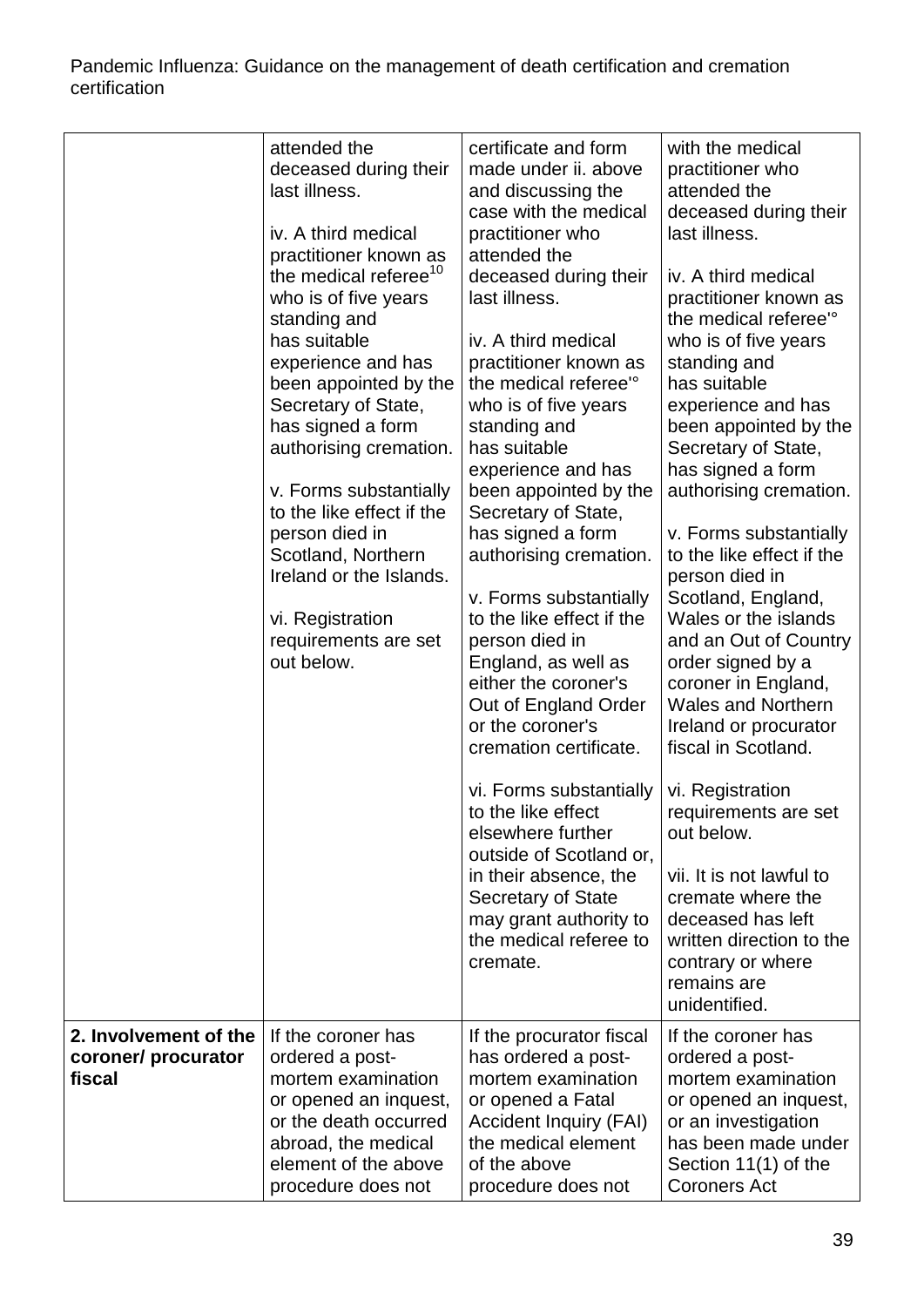|                                      | apply - instead the<br>coroner completes a<br>certificate and the<br>medical referee<br>authorises cremation<br>(and an application<br>form is still required).                                                                                                                                                                                                                                                                                                                                                                                                                                                                                      | apply - instead the<br>procurator fiscal<br>completes an E1<br>Form and the medical<br>referee authorises<br>cremation (and an<br>application form is still<br>required).                                                                                                                                                                                                                                                                                                                                                                                                      | (Northern Ireland)<br>1959, the medical<br>element of the above<br>procedure does not<br>apply - instead the<br>coroner completes a<br>certificate and the<br>medical referee<br>authorises cremation<br>(and an application<br>form is still required).                                                                                                                                                                                                                                                                                                                     |
|--------------------------------------|------------------------------------------------------------------------------------------------------------------------------------------------------------------------------------------------------------------------------------------------------------------------------------------------------------------------------------------------------------------------------------------------------------------------------------------------------------------------------------------------------------------------------------------------------------------------------------------------------------------------------------------------------|--------------------------------------------------------------------------------------------------------------------------------------------------------------------------------------------------------------------------------------------------------------------------------------------------------------------------------------------------------------------------------------------------------------------------------------------------------------------------------------------------------------------------------------------------------------------------------|------------------------------------------------------------------------------------------------------------------------------------------------------------------------------------------------------------------------------------------------------------------------------------------------------------------------------------------------------------------------------------------------------------------------------------------------------------------------------------------------------------------------------------------------------------------------------|
| 3. Registration of<br>deaths matters | i. The medical referee<br>must be satisfied that<br>the registrar has<br>issued a certificate<br>under Section 240) of<br>the Births and Deaths<br><b>Registration Act 1953</b><br>before authorising<br>cremation,<br>ii. or that the coroner<br>has issued his/her<br>certificate,<br>iii. or that the death<br>occurred outside<br><b>England and Wales</b><br>and a certificate of<br>non-liability under<br>Section 24(2) of the<br><b>Births and Deaths</b><br><b>Registration Act 1953</b><br>has been<br>issued/coroner has<br>issued his/her<br>certificate.<br>iv. The crematorium<br>must also keep its<br>own register of<br>cremations. | i. The medical referee<br>must be satisfied that<br>a certificate has been<br>produced in the form<br>of Schedule 14 of The<br>Registration of Births,<br><b>Still-births, Deaths</b><br>and Marriages<br>(Prescription of<br>Forms) (Scotland)<br><b>Regulations 1997</b><br>before authorising<br>cremation,<br>ii. or that the<br>procurator fiscal has<br>issued his/her E1<br>Form,<br>iii. or that the death<br>has been registered in $\vert v$ . If death occurred<br>Northern Ireland.<br>iv. The crematorium<br>must also keep its<br>own register of<br>cremations. | i. The medical referee<br>must be satisfied that<br>the registrar has<br>registered a death<br>before authorising<br>cremation,<br>ii. or that the coroner<br>has issued his/her<br>certificate,<br>iii. or that the death<br>was registered in<br>Scotland,<br>iv. or that a coroner in<br><b>England or Wales has</b><br>issued an Out of<br>Country order.<br>abroad, ie outside the<br><b>UK or Northern</b><br>Ireland, documents<br>should be verified by<br>the British<br>Ambassador.<br>vi. The crematorium<br>must also keep its<br>own register of<br>cremations. |

 $10$  NB the medical referee may complete the confirmatory medical certificate in an emergency only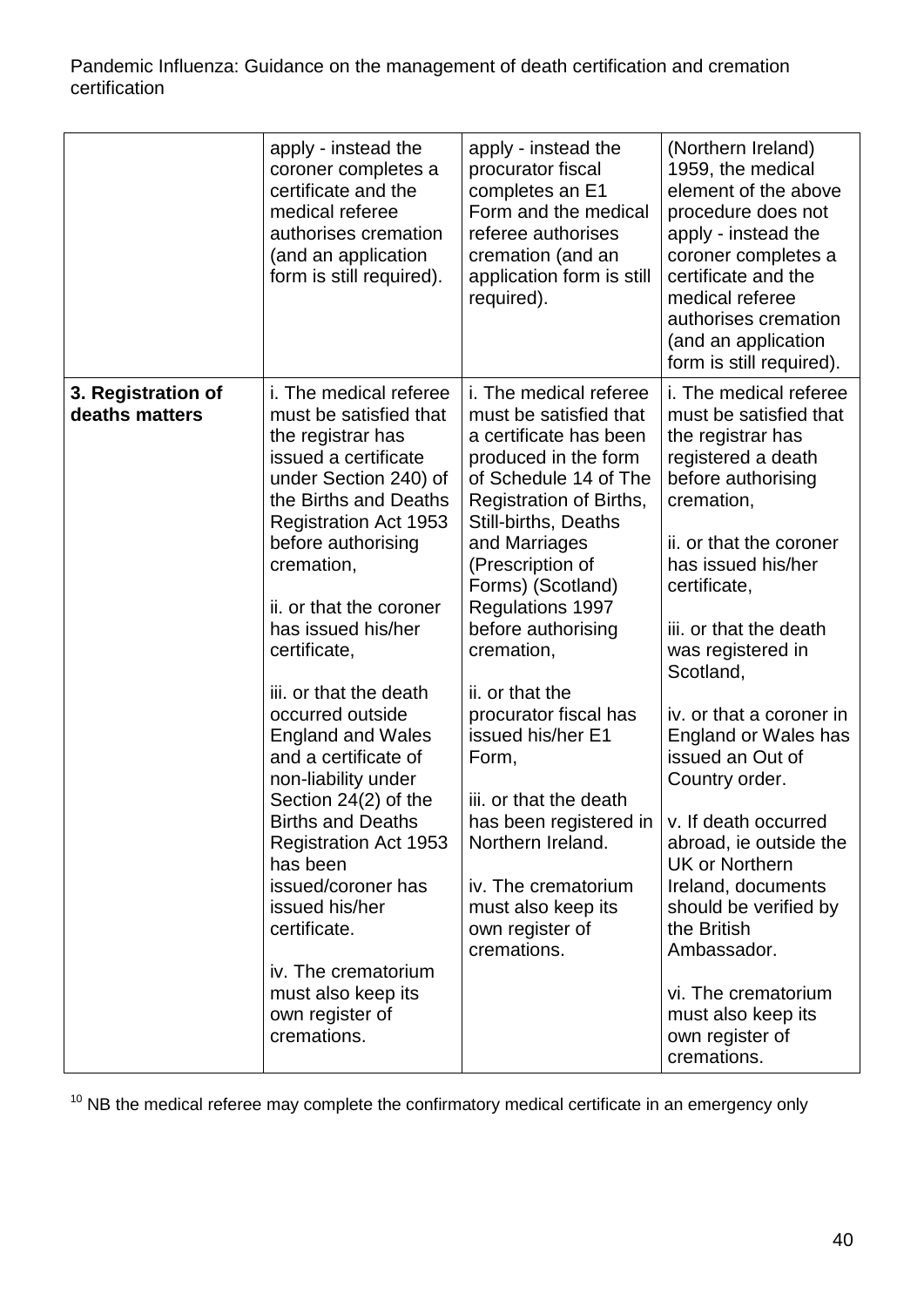# **Appendix D – Draft proforma to assist death certification**

This proforma would be adapted if necessary to take into account the symptoms resulting from the pandemic influenza virus.

## **Information concerning a person who has not been seen by a medical practitioner in the 28 days before death**

|                                           | Information collected by                                |        | (name) |
|-------------------------------------------|---------------------------------------------------------|--------|--------|
|                                           |                                                         |        | (post) |
|                                           | on                                                      |        | (date) |
|                                           | Name of deceased:                                       |        |        |
| Date of birth:                            |                                                         |        |        |
| Home address (including postcode):        |                                                         |        |        |
| Name and address of General practitioner: |                                                         |        |        |
| 1 <sub>1</sub>                            | Source(s) of information (indicate name of informants): |        |        |
|                                           | <b>GP</b>                                               | Yes/No |        |
|                                           | Hospital                                                | Yes/No |        |
|                                           | Health professional                                     | Yes/No |        |
|                                           | Family and friends                                      | Yes/No |        |
|                                           |                                                         |        |        |

- 2. Did the person personally or did someone on their behalf make contact with the National Flu Line service? Yes/No
- 3. Immediately prior to death, did the person show symptoms of:

Fever? Yes/No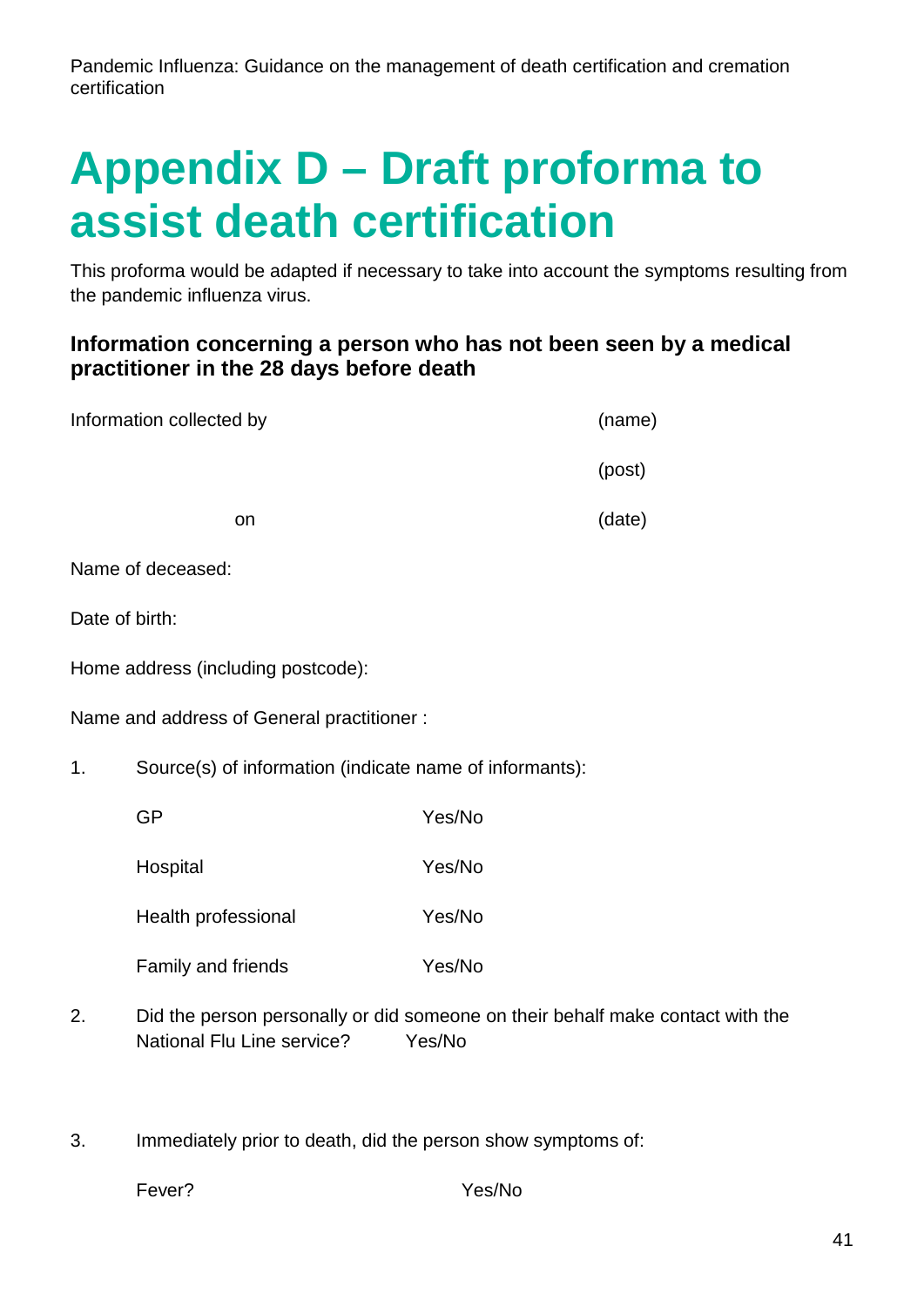|    | Cough?                                                 |                         | Yes/No |        |  |
|----|--------------------------------------------------------|-------------------------|--------|--------|--|
|    | Headache?                                              |                         | Yes/No |        |  |
|    | Coryzal symptoms/viral respiratory infection? Yes/No   |                         |        |        |  |
|    | Myalgia?                                               |                         | Yes/No |        |  |
|    | Sore throat?                                           |                         | Yes/No |        |  |
|    | For children                                           | Rhinorrhoea? Yes/No     |        |        |  |
|    | For infants                                            | Diarrhoea and vomiting? |        | Yes/No |  |
|    | For older children Pharyngitis?                        |                         | Yes/No |        |  |
| 4. | Have PCR/tracheal swabs confirmed possible flu? Yes/No |                         |        |        |  |
|    |                                                        |                         |        |        |  |

- 5. Is there evidence in the home of the deceased having taken anti-viral therapy for influenza? Yes/No
- 6. Any other information relevant to the cause of death.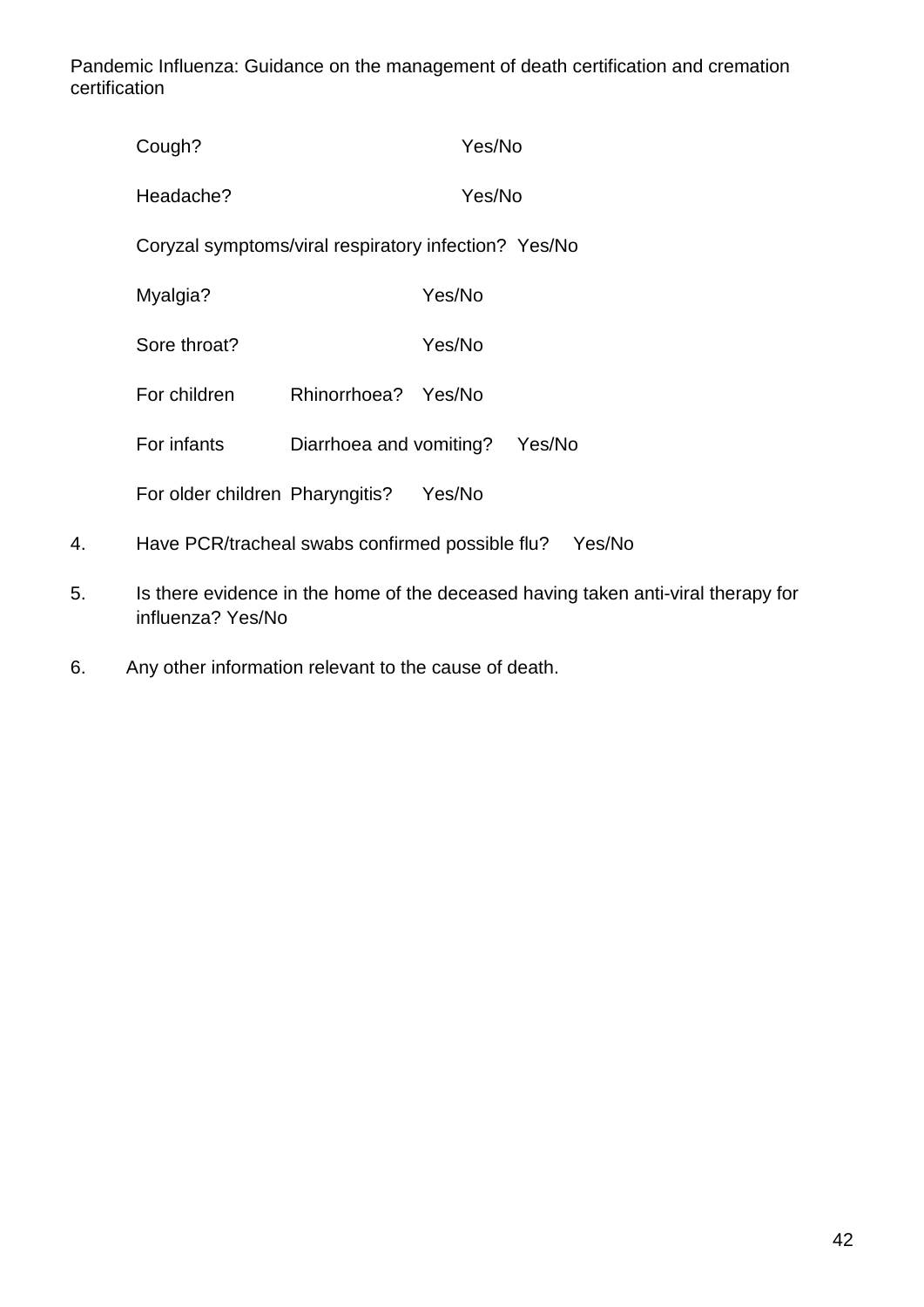# **Appendix E – Checklists for planning**

## **Actions for medical practitioners**

## **Now and up to WHO Phase 5**

- Retiring or retired medical practitioners who would be prepared to assist with certifying deaths in a pandemic should register with the BMA database of retired and non-practising medical practitioners who are prepared to assist in a pandemic<sup>[9](#page-27-0)</sup> or, if they prefer, notify their local PCT/LHB.
- Retiring or retired medical practitioners who would be prepared to assist in a pandemic by acting as crematorium medical referees should register with the BMA database or their local cremation authority
- Medical practitioners who are neither retired nor in active medical practice (for example those on a career break) and who would be prepared to assist in a pandemic in either of the above activities should take the same action.
- Medical practitioners who have indicated that they are willing to assist in these ways should, where necessary, undertake any relevant training offered by the PCT/LHB/trust/cremation authority.

## **At WHO Phase 5**

- Medical practitioners willing to assist in a pandemic who have not yet indicated their willingness to assist to the PCT/LHB/trust/cremation authority should do so.
- Medical practitioners should ensure that they are registered with the GMC and should re-register if necessary.
- Medical practitioners should ensure that the PCT/LHB/trust/cremation authority has all their relevant contact details (in particular mobile phone numbers) and should undertake any relevant training offered by the PCT/LHB/trust/cremation authority.
- Where medical practitioners have agreed to assist in death certification, they should ensure that they understand how they will be informed of deaths, that they know the location to which proformas used in assessment should be returned, and that they have the necessary resources (eg books of medical certificates of cause of death (MCCDs), face masks).

[www.bma.org.uk](http://www.bma.org.uk/)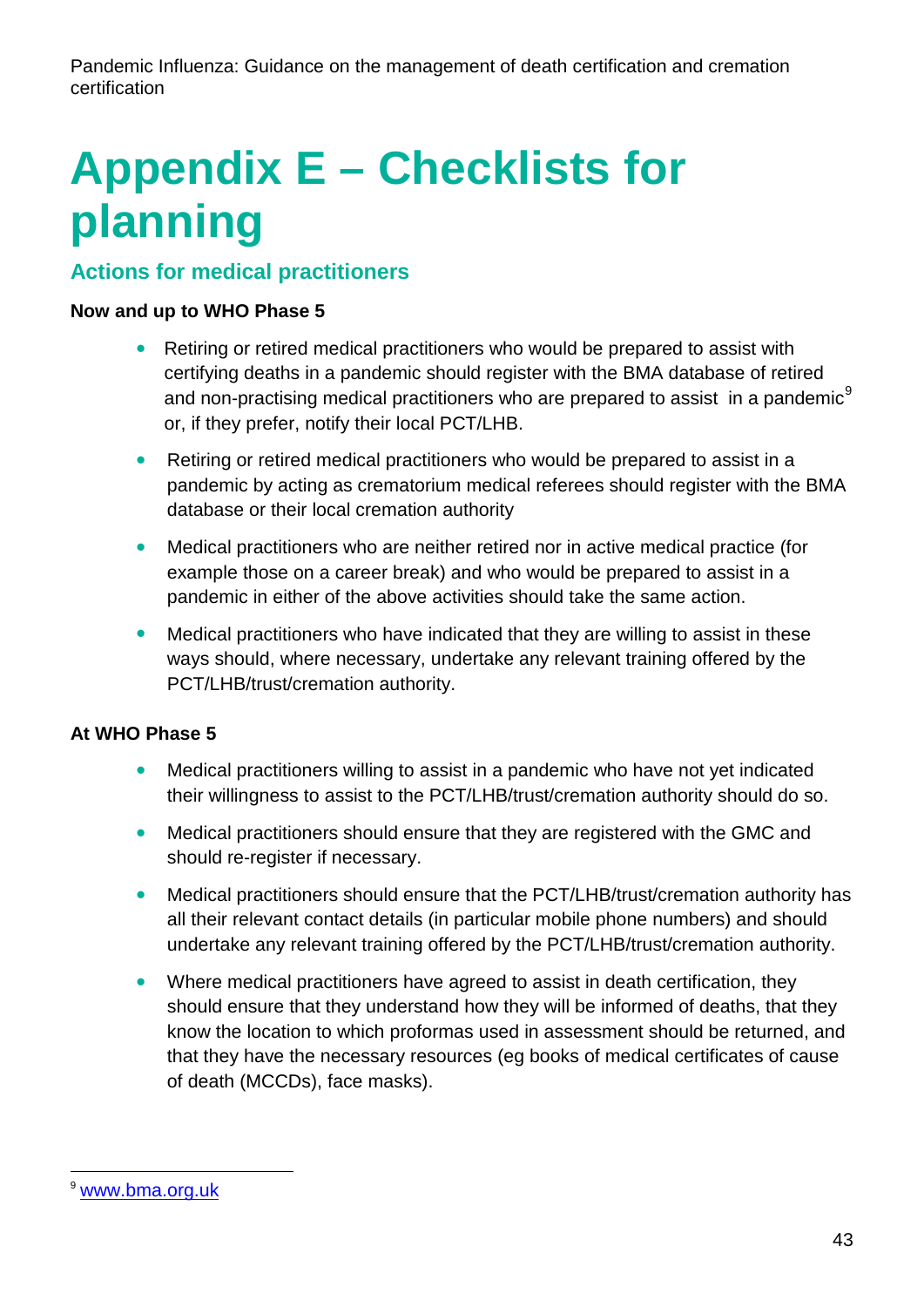## **During the pandemic**

- Medical practitioners who have agreed to assist in a pandemic should be attentive to announcements concerning the development of the pandemic. Once the pandemic has reached the UK (World Health Organization (WHO) Phase 6, UK alert level 2) it is expected to spread rapidly throughout the country.
- Additional medical practitioners should prepare for deployment and collect the resources they may need from the pre-agreed point.
- Proformas used in assessment should be returned in a timely manner to the preagreed point.

## **During recovery**

- At the end of the pandemic wave, all unused resources, including books of MCCDs, should be returned to the agreed point.
- Further pandemic waves may follow weeks to months after the first wave. Practitioners should confirm that they would be willing to assist in a further wave.

# **Actions for PCTs/LHBs/trusts**

## **Now and up to WHO Phase 5**

- Develop a list of medical practitioners willing to assist in a pandemic, including information on contact details and GMC registration status.
- If there is concern that insufficient medical practitioners will be available, discuss the situation with neighbouring PCTs/LHBs/trusts to establish the potential for mutual aid.
- Make a provisional plan for the deployment of additional medical practitioners (eg whether they should be linked to specific primary care practices or deployed centrally by the PCT/LHB/trust).
- Take account of the need for face masks for those providing death and cremation certification when assessing needs for face masks in the PCT/LHB/trust.
- Ensure that medical practitioners who carry out death and cremation certification have access to appropriate training in the correct completion of the relevant forms, and encourage them to participate in audit of standards of completion of certification.
- Ensure that medical practitioners who may assist in death and cremation certification during a pandemic have access to training on certification and infection control.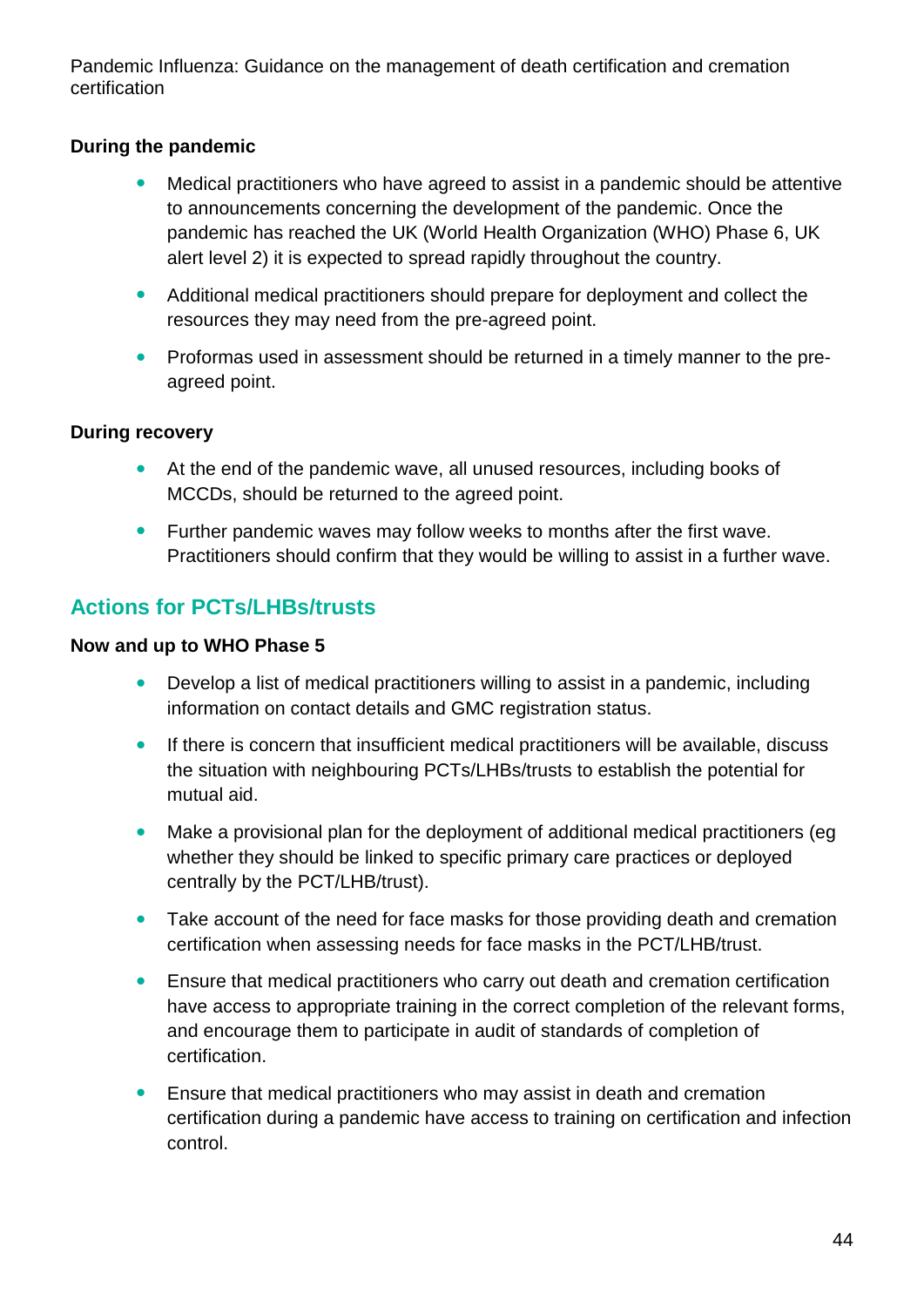- In association with partners from **social care services**, **ambulance services** and **primary care services**, ensure that there will be sufficient numbers of people who can verify death (for example in a nursing home) and, where necessary, ensure that training (for example for nurses) is provided to increase the numbers of people who can fulfil this role.
- Contact the **local register office** to discuss arrangements for obtaining books of MCCDs, timescales for delivery etc.
- Establish with the **local register office** whether MCCDs could be faxed or emailed to the local register office during a pandemic, and test possible transmission routes.
- Ensure that issues concerning death and cremation certification are included in communications plans.
- Working with **authorities responsible for custodial establishments**, ensure that appropriate plans are in place so that the bodies of persons who die in custody can be examined by an independent medical practitioner, and that the plans cover how to obtain the resources needed by those practitioners for certification (eg books of MCCDs).

## **At WHO Phase 5**

- Contact medical practitioners on your list as soon as possible, and confirm that they are willing and able to assist; check their contact details and registration status and ask them to re-register with the GMC if necessary; check whether any updating training is required and, if so, arrange its provision.
- Assess whether sufficient medical practitioners will be available or whether a neighbouring PCT/LHB/trust needs to be contacted regarding mutual aid.
- Provide medical practitioners with an appropriate contract for terms and conditions of service and ensure that they have appropriate indemnity (see *Pandemic influenza: Human resources guidance for the NHS*).
- Ensure that all resources needed for completion of the certification processes, and booklets on what to do after a death, are available.
- Finalise the plan for deployment of additional medical practitioners and ensure that they are aware of it and of how to obtain the resources needed for certification (eg to be collected from a central point at the PCT/LHB/trust or from elsewhere).
- If the PCT/LHB/trust is to deploy medical practitioners centrally, ensure that appropriate arrangements are made for this (those managing the deployment must have the contact details of the medical practitioners etc) – this may be done through the central contact point.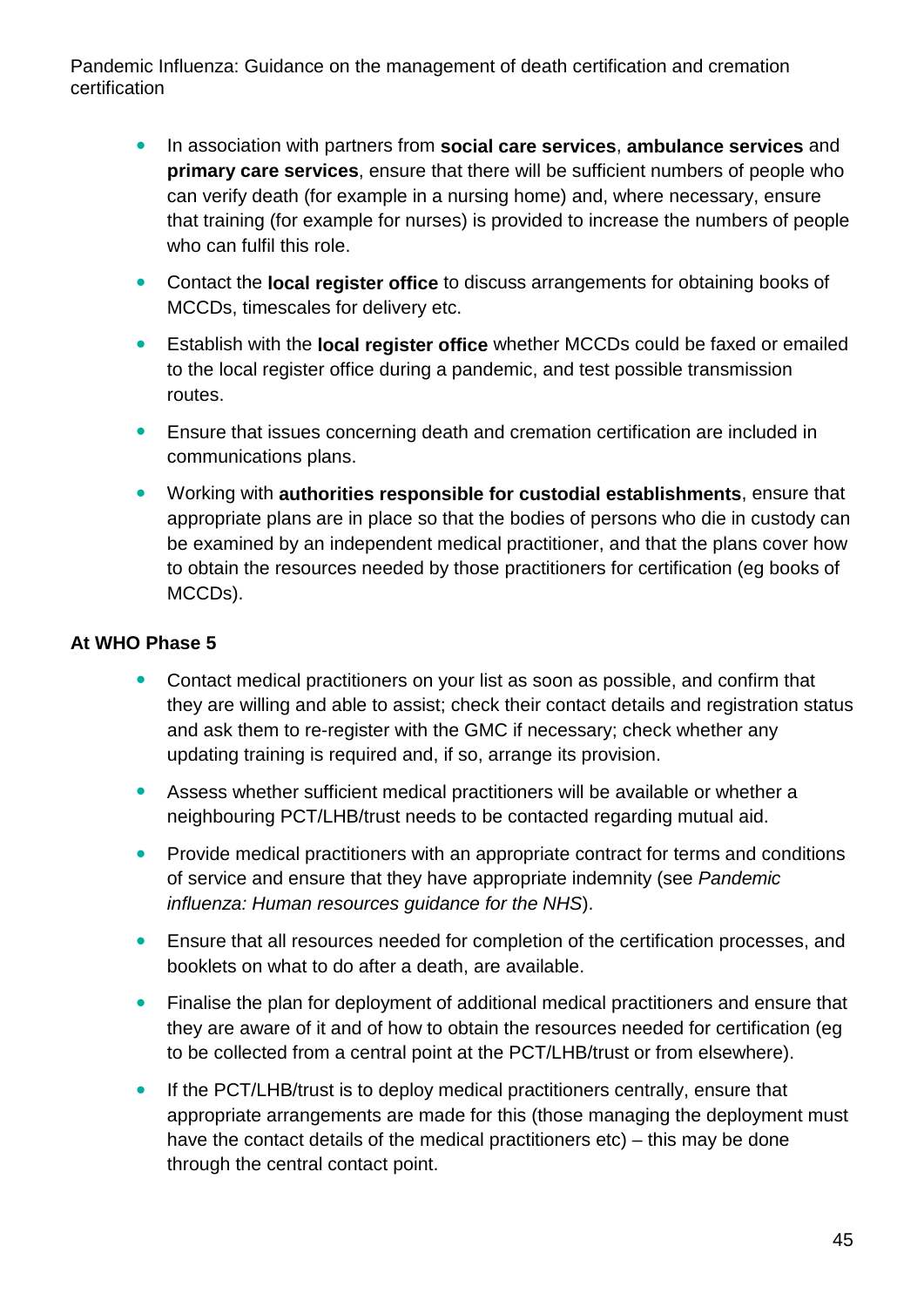- Ensure that all **primary care practices** are aware of the plan and of the action that should be taken if a bereaved person contacts the practice seeking death certification.
- Ensure that **primary care practices** are aware of the possibility of alternative ways of working
- Ensure that arrangements are in place for a central contact point for enquiries about death and cremation certification during a pandemic.
- Notify the **local register office** of the names and medical qualifications of additional medical practitioners who will be working in the area, and details of the central contact point for enquiries.
- Working with **authorities responsible for custodial establishments**, ensure that medical practitioners are contacted and plans for assessing deaths in custody during a pandemic are confirmed. Ensure that appropriate resources will be available and that the medical practitioners know how to access them.

## **During the pandemic**

- Ensure that arrangements for the central contact point are maintained.
- If the PCT/LHB/trust is to deploy additional medical practitioners itself, ensure that arrangements for this work smoothly.
- If assessment proformas are returned directly to the PCT/LHB/trust, ensure that these are batched and sent to the relevant **primary care practices** for filing in as timely a manner as possible.

## **Actions for primary care services**

## **Now and up to WHO Phase 5**

- Ensure that medical practitioners who carry out death and cremation certification receive appropriate training in the correct completion of the forms, and that standards of certification are subject to appropriate audit.
- Assess whether normal supplies of MCCDs would be sufficient in a pandemic and, if not, plan to increase supply.

## **At WHO Phase 5**

- Be aware of the plan for deployment of additional medical practitioners and of the action that should be taken if a bereaved person contacts the practice seeking death certification.
- Ensure that all staff who may receive such enquiries (eg reception staff) are aware of the action to be taken.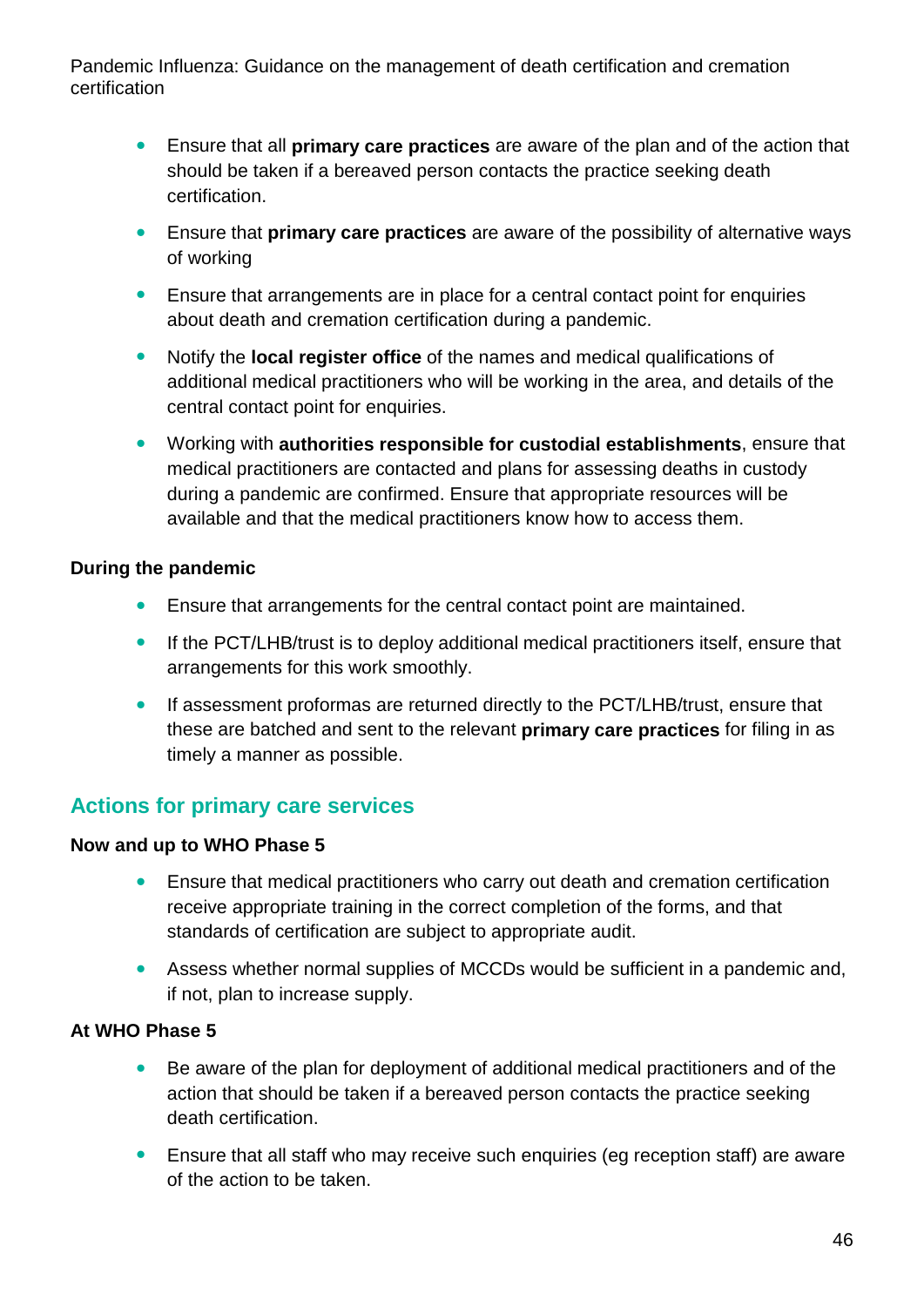Ensure that an adequate supply of MCCDs is available for primary care practitioners.

## **During a pandemic**

Ensure that assessment proformas are filed in the notes of deceased patients.

## **Actions for secondary care services**

#### **Now and up to WHO Phase 5**

- Ensure that medical practitioners who carry out death and cremation certification receive appropriate training in the correct completion of the forms, and that standards of certification are subject to appropriate audit.
- Assess whether normal supplies of MCCDs would be sufficient in a pandemic and, if not, plan to increase supply.
- Establish with the **local register office** whether MCCDs could be faxed or emailed to the local register office during a pandemic, and test possible transmission routes.

## **At WHO Phase 5**

- Re-test transmission routes for MCCDs with the **local register office**.
- Ensure adequate supply of MCCDs and streamlined form Cremation 4s

## **During a pandemic**

Ensure that death and cremation certification is carried out in a timely manner.

## **Actions for cremation authorities**

## **Now and up to WHO Phase 5**

- Develop a list of medical practitioners willing to act as medical referees during a pandemic, including information on contact details and GMC registration status (practitioners must be of at least five years' standing).
- Ensure that, under normal circumstances, more than one deputy medical referee is available per crematorium, and increase the number available prior to a pandemic. Be ready to make applications for approval to the Ministry of Justice no later than **WHO Phase 4**.
- Ensure that additional medical referees are approved by the Ministry of Justice and that they possess the standard guidance for medical referees.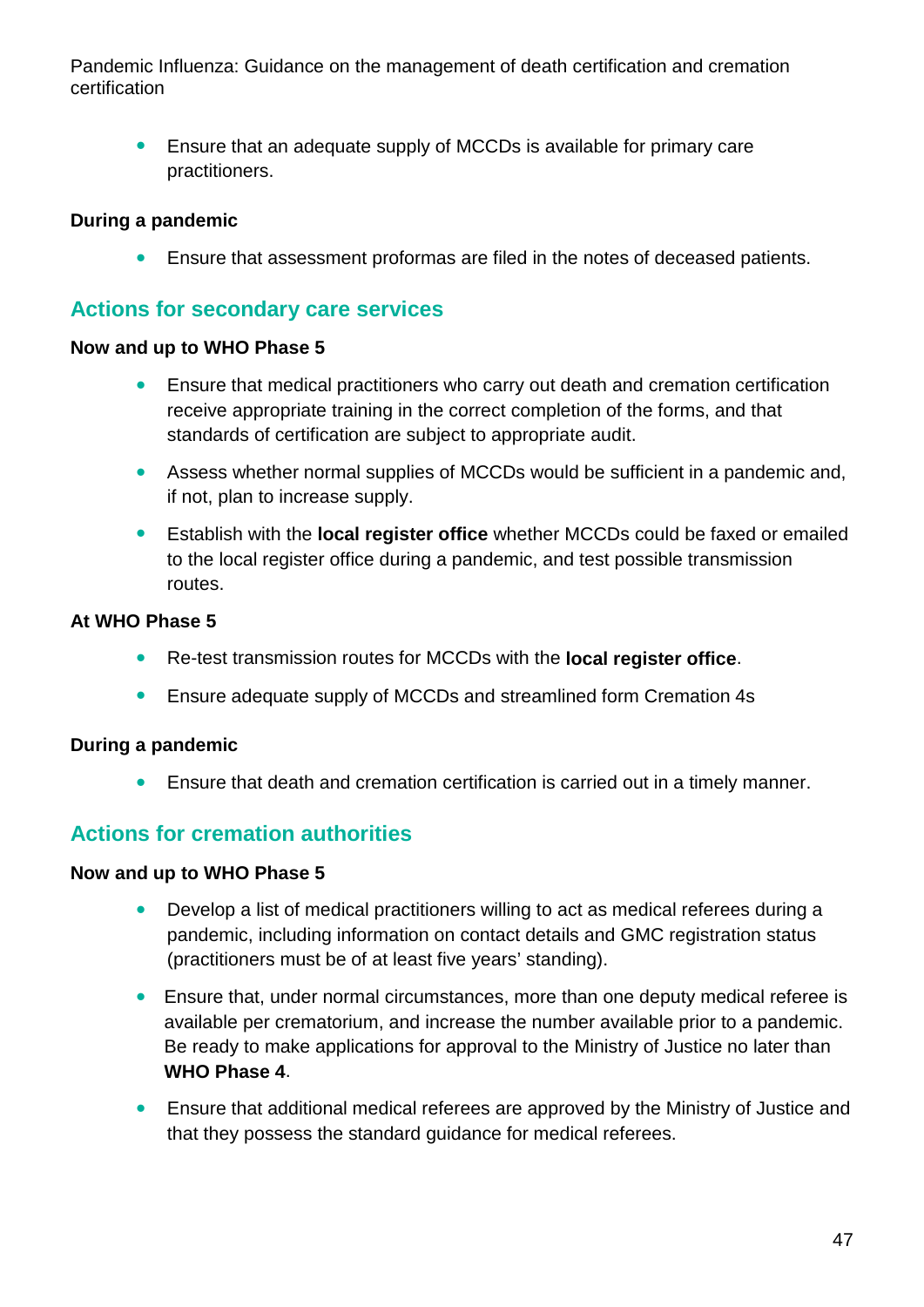Establish with the **local register office** whether disposal documents could be faxed or emailed to the cremation authority during a pandemic, and test possible transmission routes.

## **At WHO Phase 5**

- Contact medical practitioners on your list, and confirm that they are willing to act and are aware of practical arrangements for performing their role (eg location etc). Medical referees who have been approved by the Ministry of Justice are able to perform this role from that time onwards and, therefore, can be deployed as the cremation authority sees fit.
- Re-test transmission routes for disposal documents with the **local register office**.

## **Actions for the Local Resilience Forum**

#### **Now and up to WHO Phase 5**

- Ensure that appropriate procedures are in place so that the Local Resilience Forum (LRF) will have the information it needs to decide whether to implement alternative ways of working.
- Ensure that death and cremation certification is covered in communications plans.

## **During the pandemic (as Strategic Co-ordinating Group)**

- Be aware of national announcements of any legal amendments that have been made to facilitate alternative death and cremation certification processes.
- **Keep local circumstances under review**
- If alternative processes are implemented, ensure that all those who may need to be aware of this are informed (eg **PCT/LHB/trust**, **secondary care services**, **cremation authority**, **coroner**, **local register office**) and that the changes are appropriately reflected in wider communications plans.

## **Actions for authorities responsible for custodial establishments**

## **Now and up to WHO Phase 5**

- Working with the **PCT/LHB/trust**, ensure that appropriate plans are in place to ensure that the bodies of persons who die in custody can be examined by an independent medical practitioner, and that the plans cover how to obtain the resources needed by those practitioners for certification (eg books of MCCDs,).
- Working with the **PCT/LHB/trust**, ensure that medical practitioners are contacted and plans for assessing deaths in custody during a pandemic are confirmed. Ensure that appropriate resources will be available and that the medical practitioners know how to access them.